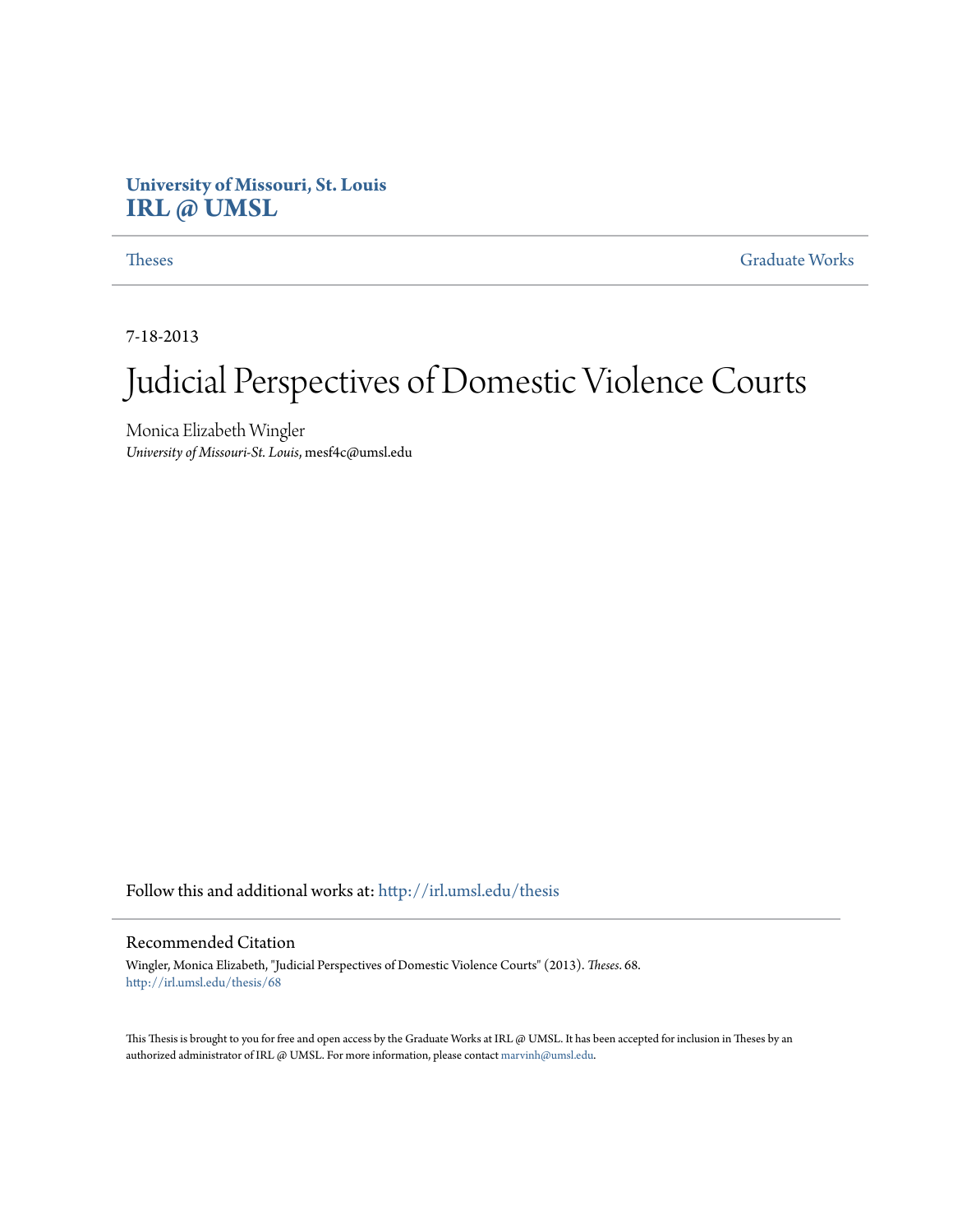## **Judicial Perspectives of the Effectiveness of Domestic Violence Courts**

Monica E. Wingler Master's Candidate Department of Criminology and Criminal Justice University of Missouri—St. Louis

B.A., Criminal Justice University of Illinois Springfield—Springfield, 2010

A Thesis Submitted to The Graduate School at the University of Missouri— St. Louis in partial fulfillment of the requirements of the degree Master of Arts in Criminology and Criminal Justice

June 2013

Advisory Committee

Kristin Carbone-Lopez, Ph.D. Chairperson

Richard Rosenfeld, Ph.D.

Robert Bursik, Ph.D.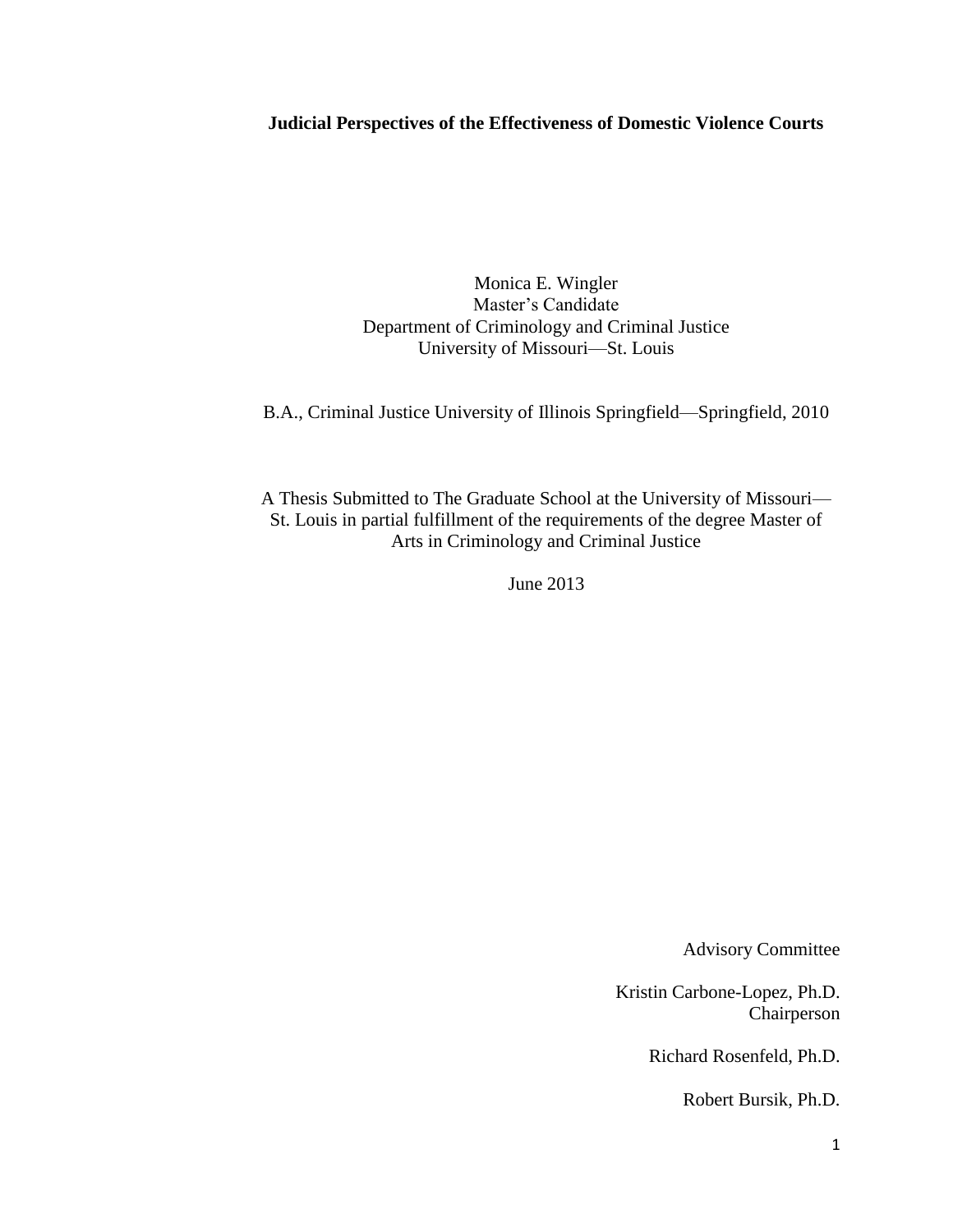# **Table of Contents**

| <b>Abstract</b>                                                  | 5  |
|------------------------------------------------------------------|----|
| <b>Chapter 1: Introduction</b>                                   | 6  |
| The Evolution of Domestic Violence Courts                        | 7  |
| <b>Theoretical Basis of Domestic Violence Courts</b>             | 10 |
| Definition of a Specialized Domestic Violence Court              | 13 |
| Coordinated Response to Domestic Violence: Are they Effective?   | 15 |
| Critiques of the Coordinated Community Response                  | 17 |
| Goals of the Domestic Violence Court                             | 20 |
| Victim Services and Safety                                       | 20 |
| How Effective are Victim Services?                               | 22 |
| <b>Offender Accountability</b>                                   | 24 |
| Strength and Limitations of Batterer Intervention Programs       | 26 |
| Court Efficiency                                                 | 27 |
| The Importance of a Dedicated Staff and Informed Decision Making | 28 |
| The Role of Judges within the Domestic Violence Court            | 29 |
| The Effects of Judicial Behavior on Petitioners and Respondents  | 30 |
| <b>Research Objectives</b>                                       | 33 |
| <b>Chapter 2: Research Design</b>                                | 34 |
| <b>Study Settings</b>                                            | 35 |
| Basic Processes of both Domestic Violence Court Locations        | 35 |
| Distinctions between the Courts                                  | 37 |
| Development of the Domestic Violence Court                       | 37 |
| Victim Advocates and the Presence of Court Appointed Lawyers     | 39 |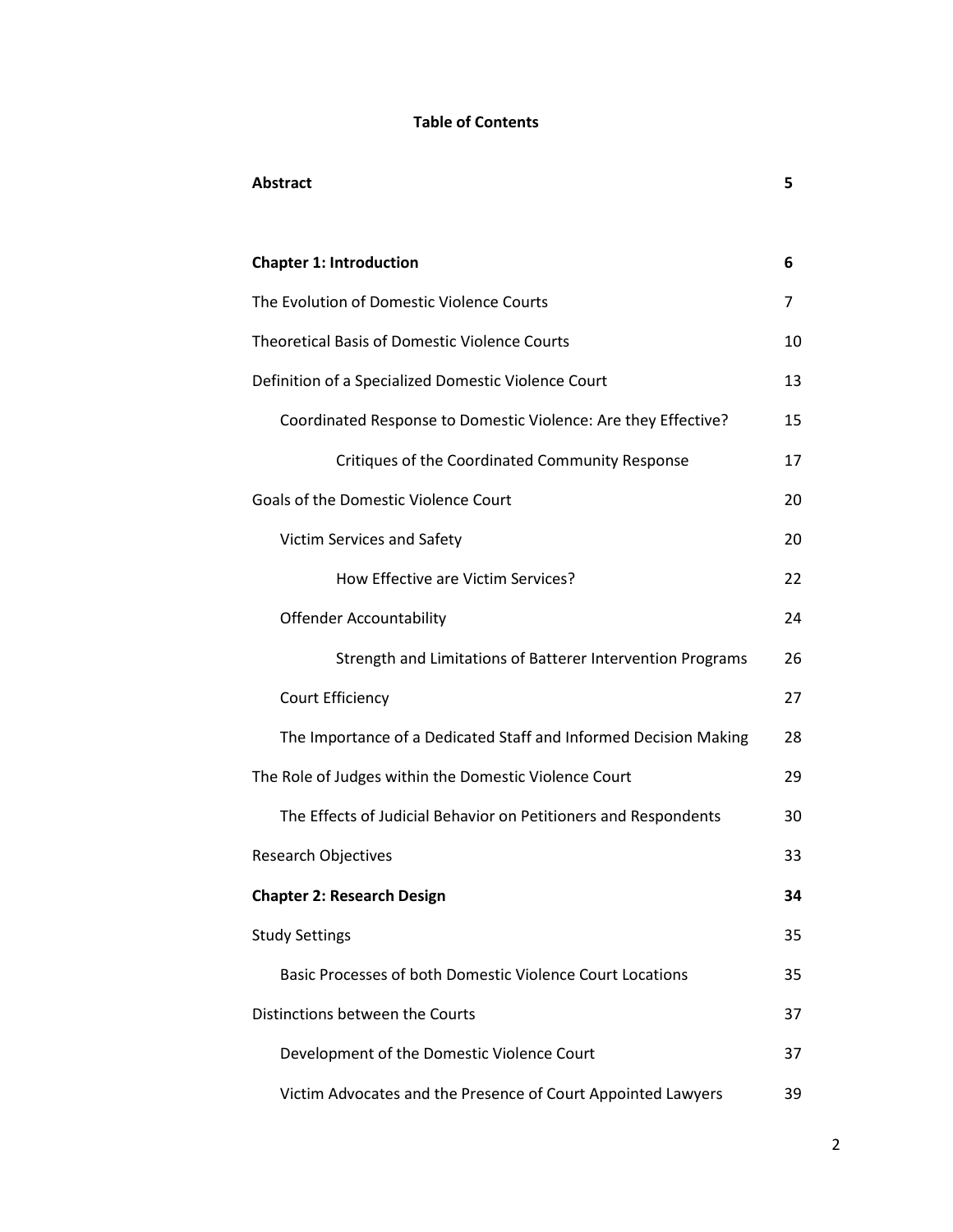| Courtroom Safety                                                       | 41 |
|------------------------------------------------------------------------|----|
| Service of Domestic Violence Summons                                   | 42 |
| Distinctions in Offender Accountability                                | 43 |
| Sample                                                                 | 44 |
| <b>Data Collection</b>                                                 | 46 |
| Data Analysis                                                          | 48 |
| <b>Strengths and Limitations</b>                                       | 49 |
| <b>Chapter 3: Judicial Attitudes of the Domestic Violence Court</b>    | 50 |
| <b>Judicial Roles</b>                                                  | 50 |
| Judicial Understanding of Domestic Violence Characteristics            | 53 |
| Judicial Attitudes toward Common Features of the Court                 | 56 |
| The Value of Orders of Protection                                      | 56 |
| Perceptions of a Coordinated Community Response                        | 59 |
| Summary                                                                | 63 |
| <b>Chapter 4 Judicial Behaviors within the Domestic Violence Court</b> | 64 |
| <b>Judicial Roles</b>                                                  | 65 |
| Judicial Behaviors and an Understanding of DV Characteristics          | 66 |
| Recognition of Different Forms of Abuse                                | 66 |
| Recognition of the Cycle of Abuse                                      | 68 |
| Willingness to Work with Victim Advocates and Lawyers                  | 70 |
| Summary                                                                | 71 |
| <b>Chapter 5: Implications</b>                                         | 73 |
| The Need for Increased Training and Dedicated Judges                   | 73 |
| Suggestions for Certain Aspects of a Coordinated Approach              | 76 |
| Conclusion                                                             | 77 |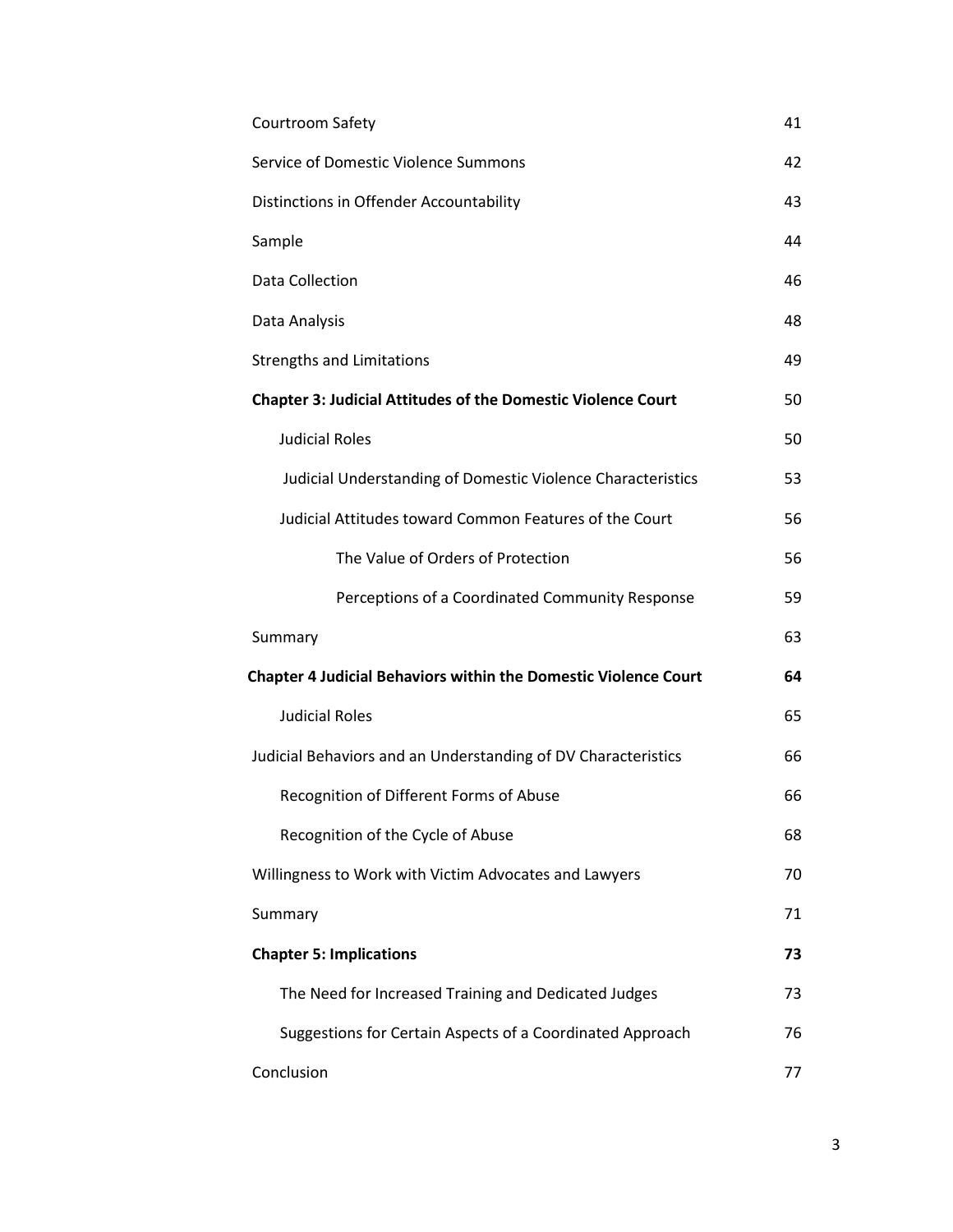| <b>References</b>                  | 80 |
|------------------------------------|----|
| <b>Appendix A: Consent Form</b>    | 85 |
| <b>Appendix B: Interview Guide</b> | 87 |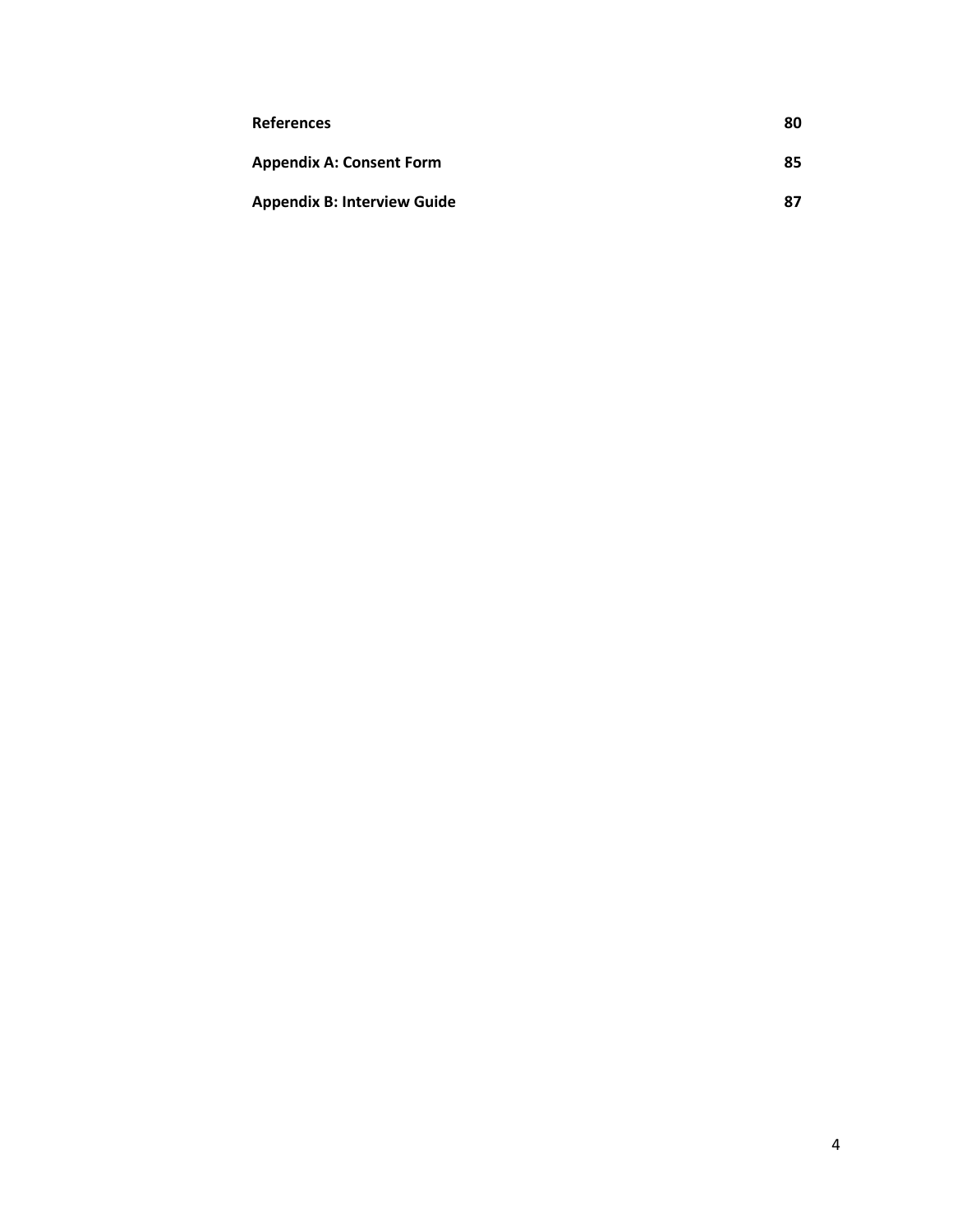#### **Abstract**

The domestic violence court evolved with the feminist movement. As women gained rights, domestic violence became perceived as a male domination issue, rather than a private family matter. The development of the courts was based on therapeutic jurisprudence, and feminist and deterrence theory. Research regarding domestic violence courts is largely based on the effectiveness of victim advocates and batterer intervention programs. There is little to no research regarding judicial perspectives of the domestic violence court. Through inductive analysis of interviews and court observations, I examined how judges perceive the effectiveness of the courts and their general knowledge of domestic violence. Findings indicated that veteran judges and novice judges perceive their roles differently, and have different foci related to the execution of domestic violence hearings. Further, judges perceive victim advocates and lawyers as positive aspects of domestic violence courts, but find weaknesses related to the roles of law enforcement and prosecution. From these findings, I draw implications for judicial training as well as possibilities for a coordinated community response.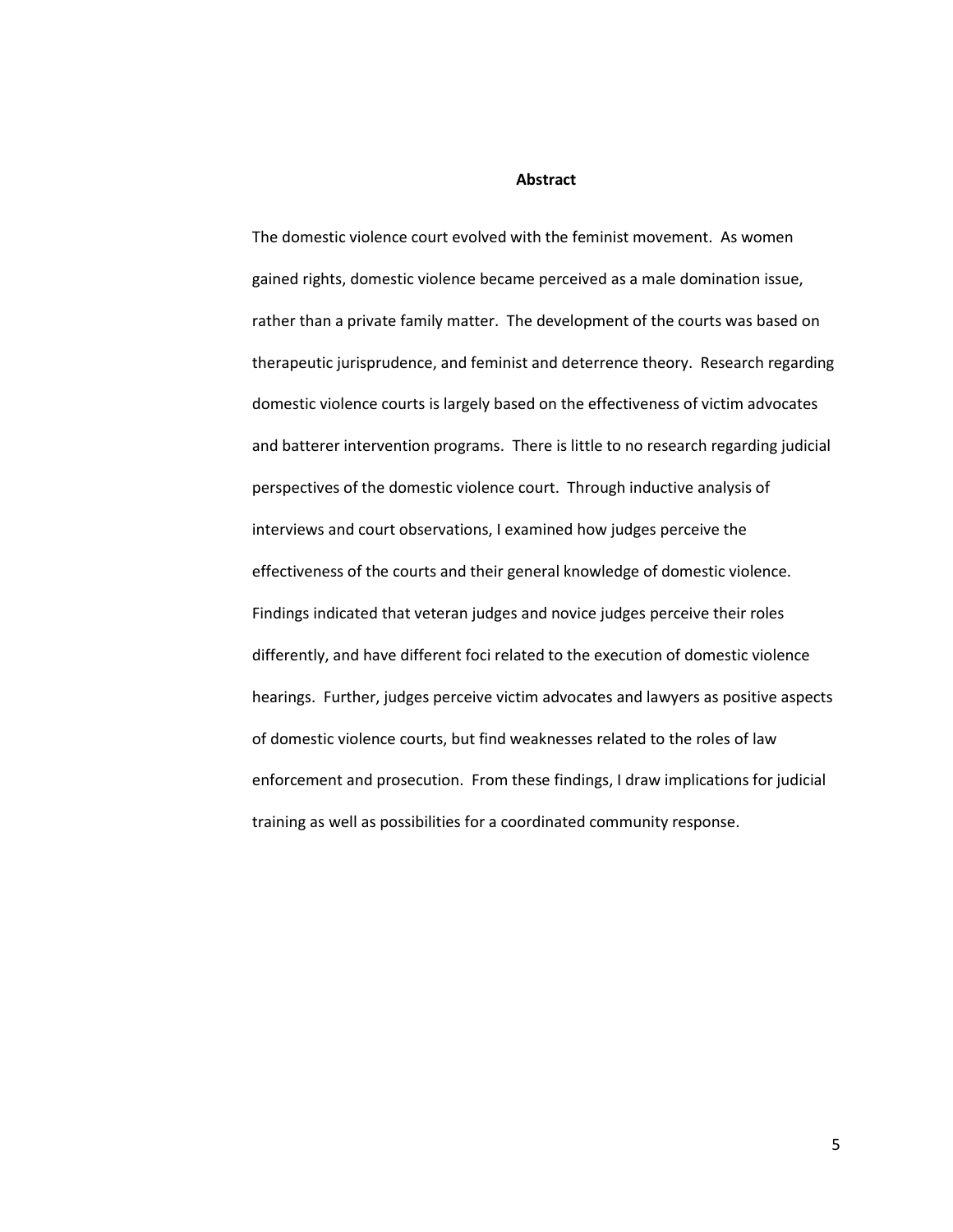### **Chapter 1**

Since the 1970s, the United States has seen dramatic increases in gender equality in education and employment. For example, women currently surpass men in educational attainment, and wage gaps between men and women have been reduced (Blau & Kahn, 1994). Despite the movement toward gender equality, women continue to be victims of domestic violence, and injury inflicted by an intimate partner is the single largest cause of injury to women in the United States (Epstein, 1999; Maytal, 2008). Research indicates that as many as four million women experience different forms of abuse from intimate partners each year, with some studies finding that up to 64% of women in the population report physical abuse, sexual assault, and/or stalking during their lifetime (e.g., Maytal, 2008; Thompson, 2004). While increasing awareness of violence against women has contributed to important changes in criminal justice responses toward domestic violence, these systems are still influenced by social perceptions of and the extent of public knowledge about domestic violence (Carlson & Worden, 2002; Maytal, 2008). One relatively recent official response to domestic violence involves the development and utilization of specialized domestic violence courts, yet to date less scholarly research has focused on the way in which these specialized courts treat and affect domestic violence.

This introduction describes historical social perspectives of domestic violence in the United States and the traditional approach used by the courts to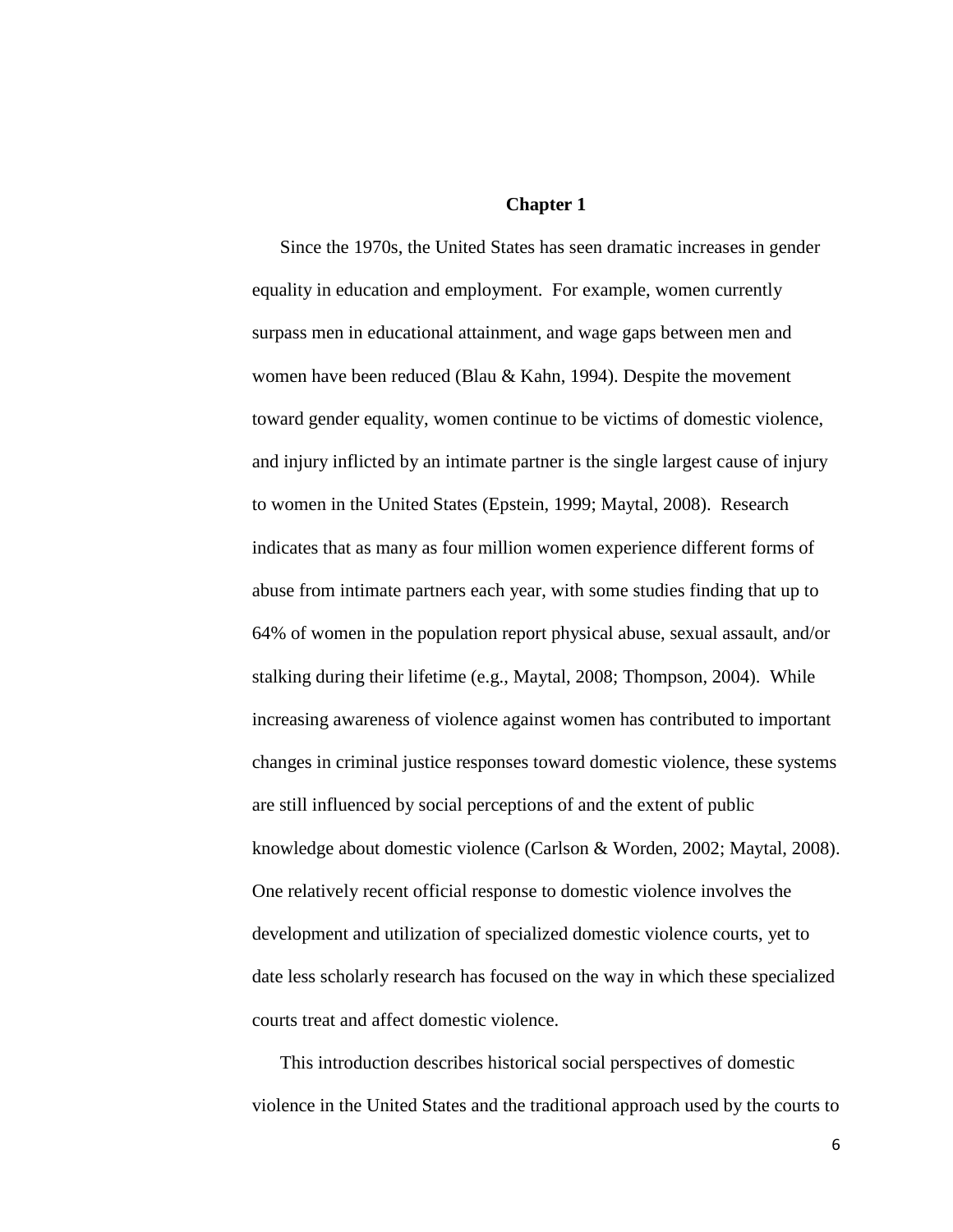deal with family conflict. I then explain how these approaches led to the development of domestic violence courts as a result of second wave feminism, and introduce the theoretical basis for these courts. Next, I define domestic violence courts and describe common aspects and goals of these courts, including strengths and criticisms of the approach. Finally, I explain how judicial behaviors and attitudes potentially affect the implementation of the court, and their effects on the parties involved in domestic violence cases.

#### **The Evolution of Domestic Violence Courts**

Historically, both society and the legal system perceived domestic violence as a private family matter and women were taught to expect and even tolerate such behavior from their spouses (Erez, 2002; Gerebenics, 1982; Shepard & Pence, 1999; Thompson, 2004; Tsai, 2000). Women were viewed as the "property" of their husbands, which empowered men to use "moderate chastisement" to force women to "behave" (Epstein, 1999; Erez, 2002, Gerebenics, 1982; Tsai, 2000). In other words, physical abuse was socially acceptable, as long as the tool used to inflict punishment was not larger than the husband's thumb (hence the term "rule of thumb;" Erez, 2000; Tsai, 2000). Husbands were not held accountable for what would now be considered abusive behavior and, therefore, were not subject to formal sanctions (Gerebenics, 1982; Tsai, 2000). As such, the American courts avoided becoming involved in family conflicts (Danis, 2003; Tsai, 2000). Several 19<sup>th</sup> century court decisions illustrate this resistance (Erez, 2002; Tsai, 2000). *Bradley v. State of Mississippi (1824)*, *State v. Black*, and *State v.*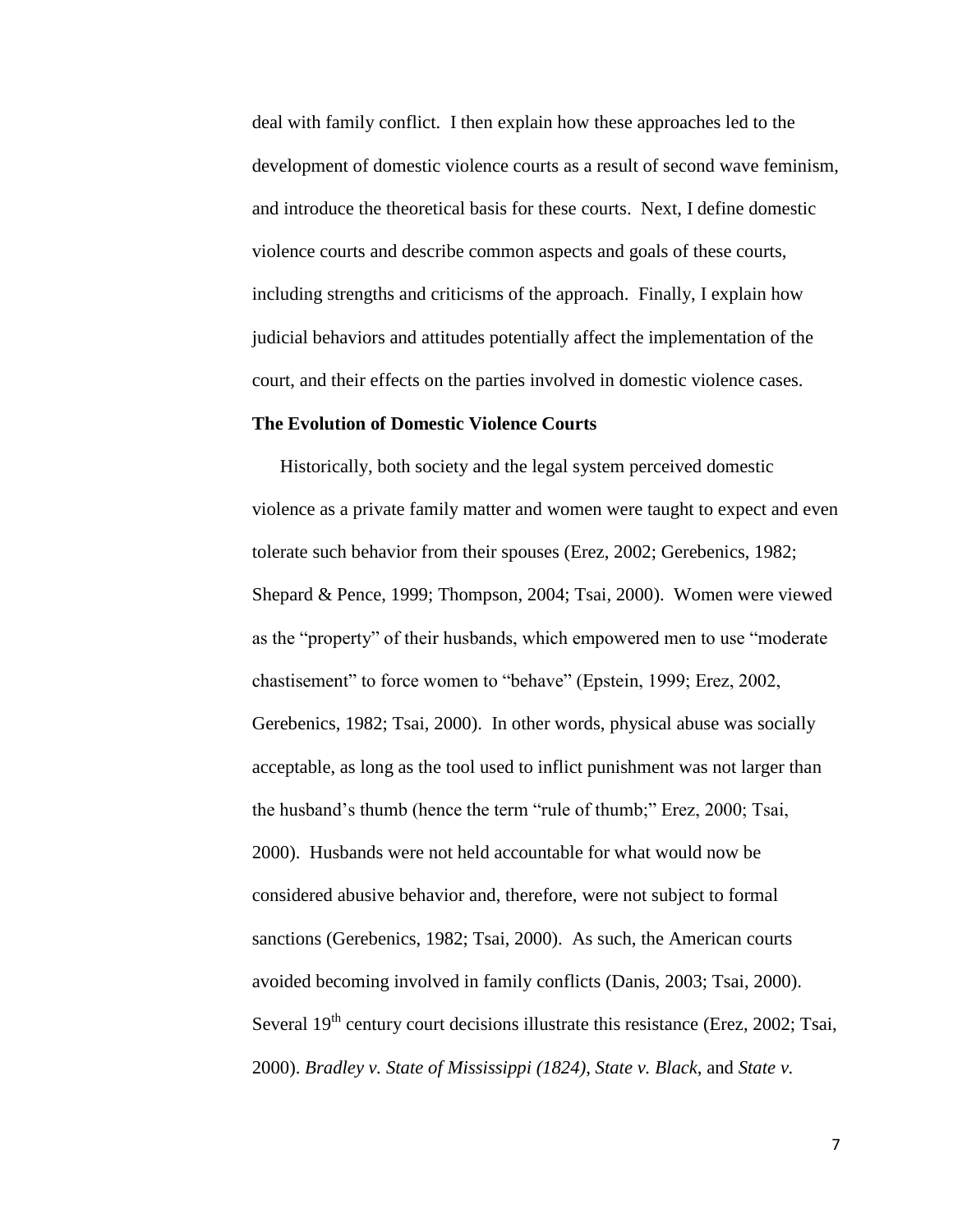*Rhodes* upheld the husband's role as a disciplinarian and demonstrate the court's belief that the legal system should not interfere in family matters (Epstein, 1999; Gerebenics, 1982; Thompson, 2004; Tsai, 2000). The case of *Joyner v. Joyner* went further and ruled that a wife was not entitled to a divorce even if she had sustained injuries as a result of physical abuse from her husband. In this case, the court determined that wives were subject to the husband, and that physical abuse, even beyond the traditional "rule of thumb," was justified by the husband's need to govern his household (Erez, 2002). As a whole, these court decisions confirmed the dependency of women and the imbalance of power between men and women (Erez, 2002; Tsai, 2000). However, as societal views of domestic violence changed over time, the role of the legal system also began to transform (Erez, 2002; Tsai, 2000).

Major improvements in the legal rights of women began to occur in the late 19<sup>th</sup> century (Danis, 2003; Epstein, 1999; Erez, 2002). *Fulgham v. State of Alabama* was the first case to determine that husbands no longer had the right to physically abuse their wives and it also held that women should be allowed the same legal protections as their husbands (Fagan, 1996; Shaffer, 2004; Thompson, 2004; Tsai, 2000). Other courts quickly followed suit, and by the early  $20<sup>th</sup>$  century, many states had codified domestic violence laws (Epstein, 1999; Thompson, 2004; Tsai, 2000). Although these laws were positive movements toward women's rights, evidence indicates that the laws were rarely enforced, and punishments were only invoked when severe injury occurred (Danis, 2003; Epstein, 1999; Fagan, 1996; Tsai, 2000).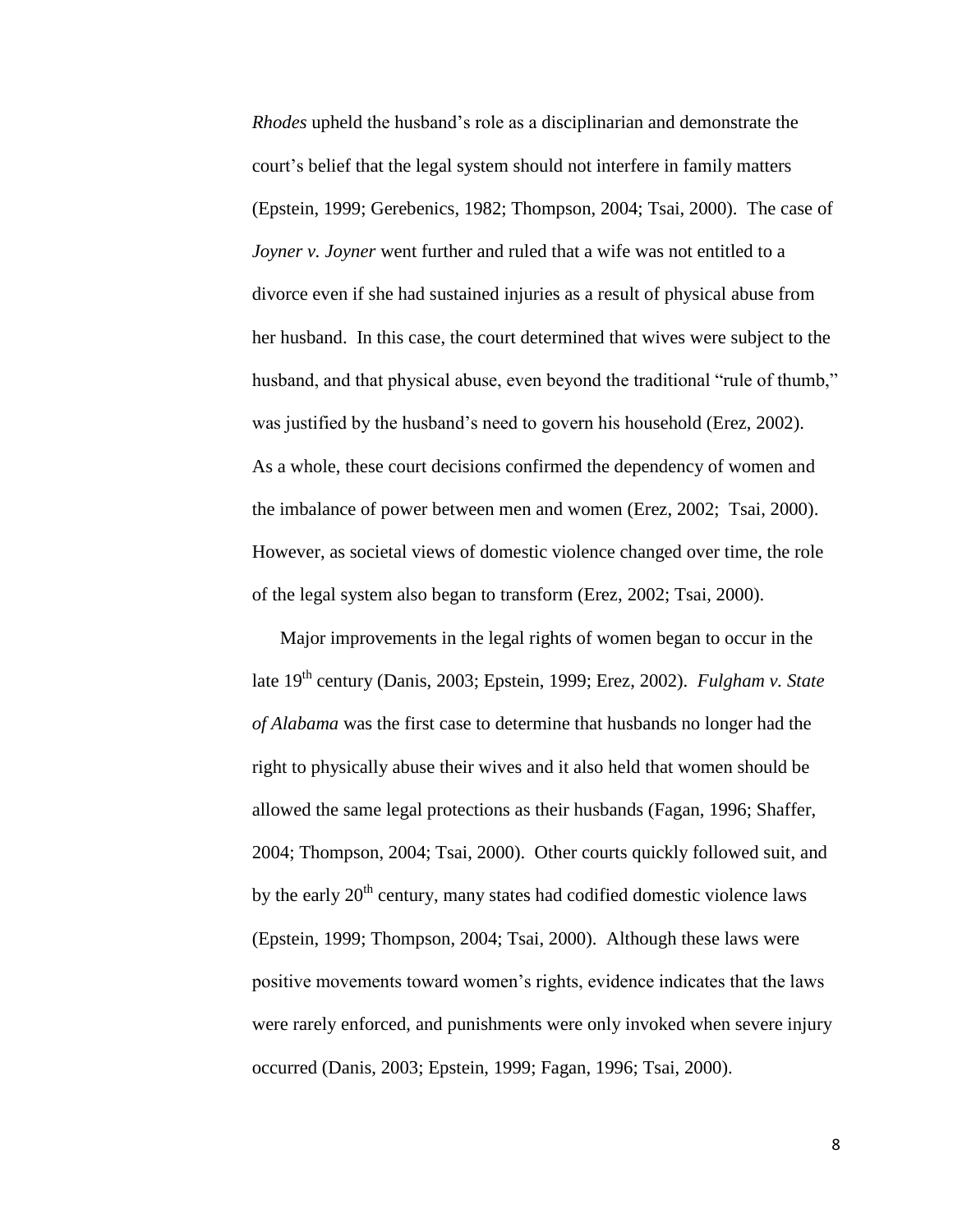In the 1970s, as a result of the second wave feminist movement, criminal justice responses to domestic violence were further improved (Danis, 2003; Epstein, 1999; Erez, 2002; Fagan, 1996; Labriola, Bradley, O'Sullivan, Rempel, & Moore, 2008; Shaffer, 2004; Thomspon, 2004; Tsai, 2000). For example, government programs, such as domestic violence shelters and batterer intervention programs were developed and scholarly research on domestic violence increased dramatically (Danis, 2003; Erez, 2002; Shaffer, 2004; Tsai, 2000). In particular, the development of batterer intervention programs signified that domestic violence was being redefined as a male dominance issue, rather than a private family matter (Tsai, 2000). However, the court's understanding of how to respond to domestic violence remained vague, and courts continued to largely ignore domestic violence issues (Danis, 2003; Fagan, 1996; Thompson, 2004; Tsai, 2000). Until the late 1970s, a woman was unable to obtain a restraining order against her spouse unless she was simultaneously willing to file for divorce (Erez, 2002; Fagan, 1996). Substantial changes in the court's approach to domestic violence did not begin to occur until the 1980s and 1990s, when legislative and policy reforms enabled victims to use "battered woman's syndrome" as a legal defense, improved access to emergency relief for victims of violence, increased the criminalization of domestic violence, increased the use of batterer intervention programs, and reorganized court structures to create special court dockets specifically for domestic violence cases (Fagan, 1996; Labriola et al., 2008; Shaffer, 2004; Tsai, 2000).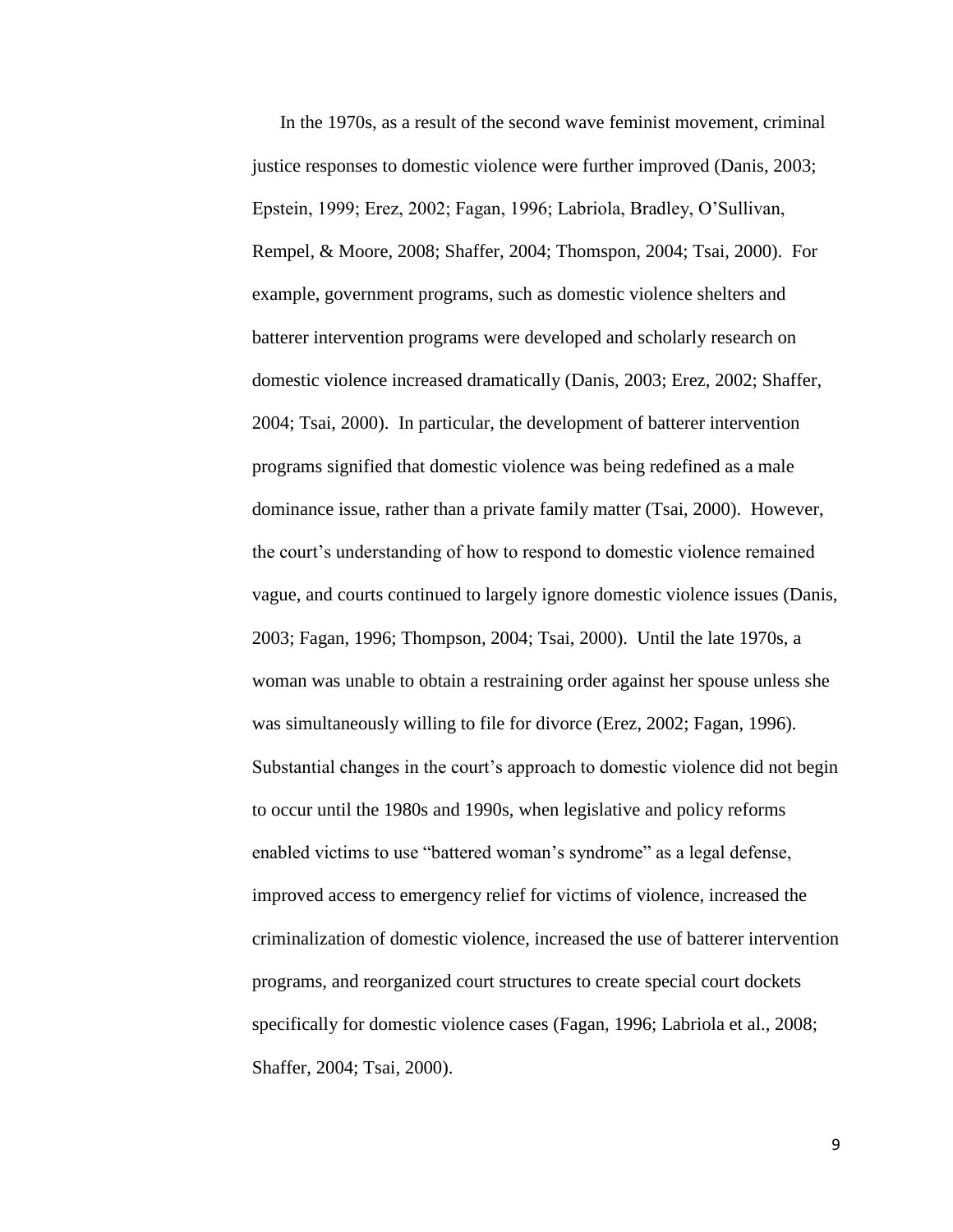Two key events, *Thurman v. City of Torrington*, and the passage of the Violence Against Women Act [VAWA] in 1994, accelerated the legal changes that were taking place during this time (Bouffard & Muftic, 2007; Danis, 2003; Epstein, 1999; Labriola et al.,2009; Mazur & Aldrich, 2003; Shaffer, 2004). In the *Thurman* case, the courts determined that the police department was negligent, and awarded the plaintiff 2.3 million dollars, thus motivating police departments to employ mandatory arrest policies and for officials, overall, to adopt a more proactive response to domestic violence needs (Danis, 2003; Saccuzzo, 1999).<sup>1</sup> Among other things, VAWA established funding for victim services and created federal pro-arrest laws for domestic violence (Epstein, 1999; Labriola et al., 2008; Mazur & Aldrich, 2003; Shaffer, 2004). Not surprisingly, as a result of these changes, courts around the country experienced a dramatic increase in the influx of domestic violence cases (Labriola et al., 2008). The complexities of domestic violence cases, and a need for a consistent approach toward domestic violence cases and increased court efficiency, prompted innovations in how the courts responded to domestic violence and many jurisdictions began moving toward the development of a specialized court docket for domestic violence cases (Labriola et al., 2008).

#### **Theoretical Basis of Domestic Violence Courts**

 $\overline{a}$ 

 $^1$  Thurman v. City of Torrington, DC, 595 F. Supp. 1521 (1985) was a court decision concerning Tracey Thurman, a Connecticut woman who sued her local police department for violating her rights to equal protection under the law. On June 10, 1983, Tracey was brutally attacked, stabbed, and nearly killed by her husband. This incident was witnessed by police. The local police had continuously ignored signs of progressive violence and failed to enforce restraining orders issued to keep her husband away from her.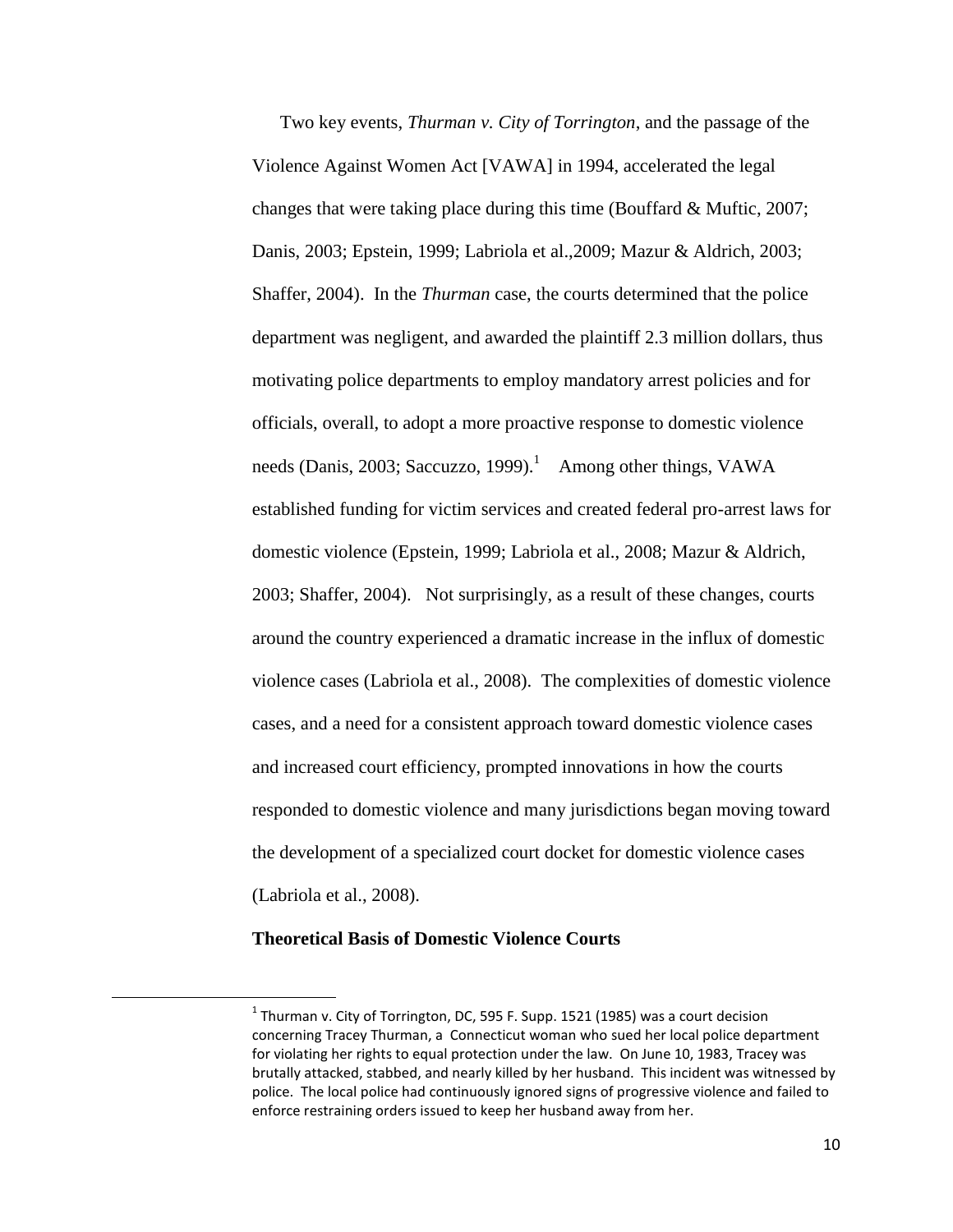Attempting to address the weaknesses of the traditional approach to domestic violence cases, many jurisdictions began to develop a more coordinated response to domestic violence (Hart, 1999; Shepard & Pence, 1999; Tsai, 2000). Specialized domestic violence courts were implemented to encourage the participation of abused women within the legal system, while also reducing the likelihood that abusers would reoffend (Fagan, 1996; Shepard  $&$  Pence, 1999). There were three primary theoretical bases for these courts: therapeutic jurisprudence, feminist theory, and deterrence theory (Danis, 2003; Fagan, 1996; Shaffer, 2003; Tsai, 2000; Winick, 2002).

A theory of therapeutic jurisprudence developed as scholars began to recognize that mental health law often resulted in detrimental consequences for the individuals it was designed to assist (Tsai, 2000; Winick, 2002). For example, imposing jail sentences on mentally ill individuals may exacerbate mental illness due to increased stress invoked by the jail environment, improper medical care, and/or worsening economic conditions. The application of law is a social force that inevitably affects the psychological well being of those affected by law, either in positive or negative ways (Tsai, 2000; Winick, 2002). Therapeutic jurisprudence seeks to minimize law's antitherapeutic effects, while enhancing the law's therapeutic potential (Tsai, 2000; Winick, 2002). Yet, therapeutic jurisprudence does not only involve analyzing the impact of legal processes, it also perceives court actors as agents who actively affect the psychological well-being of those involved (Winick, 2002). The impact of court actors, such as lawyers and judges, on individuals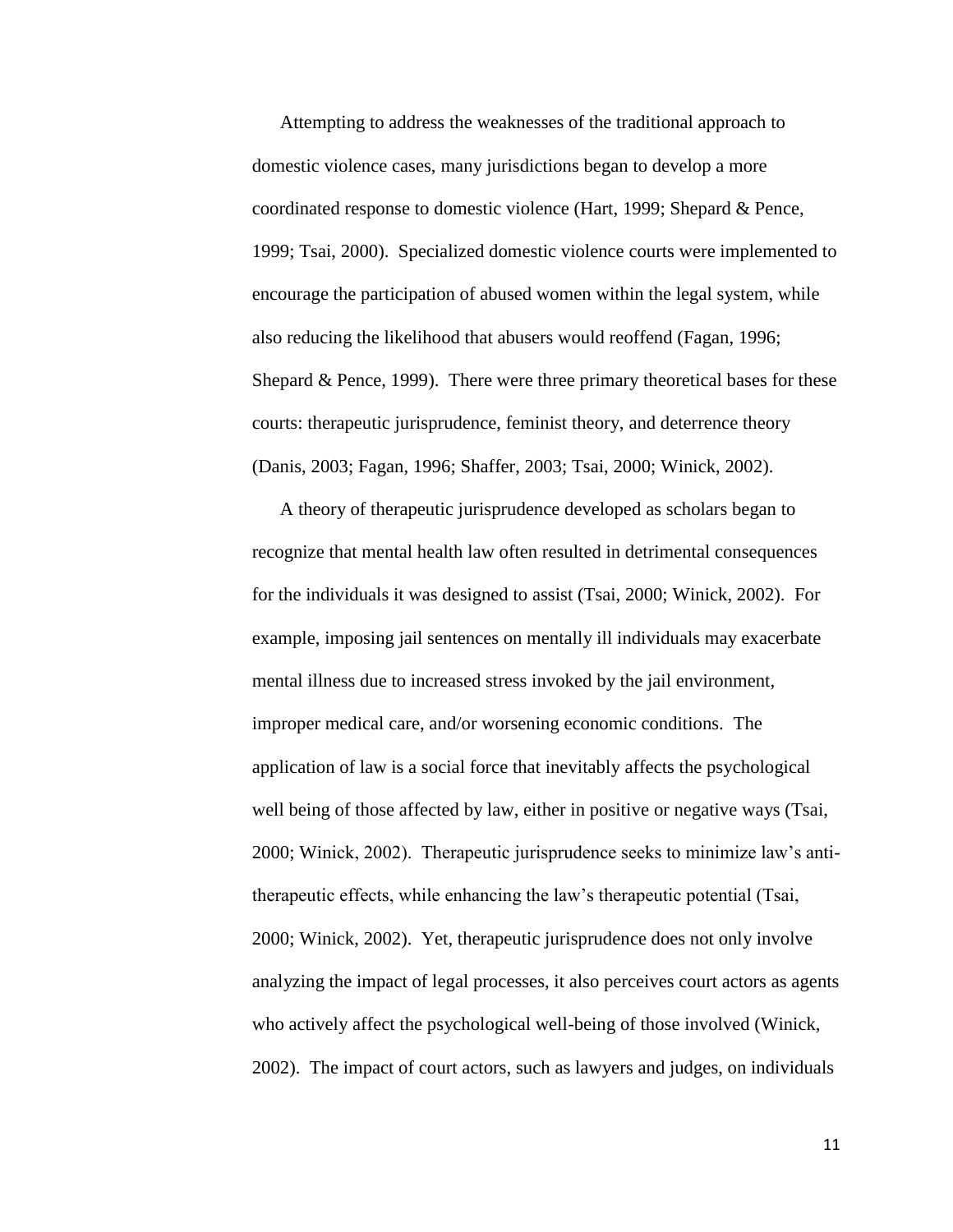affected by law is a potentially important aspect to consider when examining specialized court systems.

Alongside innovations in legal theory, feminist theory has also contributed greatly to the development and implementation of domestic violence courts. Feminist activists during the 1970s and 1980s argued that domestic violence is rooted in the structure of society rather than in the pathologies of individual men (Danis, 2003). These arguments helped to slowly change social perceptions of domestic violence, and consequently, courts began to recognize the complexities associated with combating domestic violence issues. For instance, the traditional court focused solely on offender accountability (Gover, Brank, & MacDonald, 2007). As domestic violence became known as a social issue, the courts recognized that outcomes for the offender may also result in negative consequences for the victim (Gover et al., 2007). This meant that the responsibility of the court was to respond to victim needs as well as offender accountability (Gover et al., 2007).

Finally, deterrence theory is also relevant in terms of the expected outcomes of domestic violence courts. Deterrence theory assumes that as domestic violence offenders are held accountable through the formal and informal sanctions imposed and enforced by criminal justice agencies, they will be discouraged from future abusive behavior (i.e., specific deterrence). At the same time, holding domestic violence offenders accountable should also prevent domestic violence within the broader community (i.e., general deterrence--Fagan, 1996; Shaffer, 2003). The specialized domestic violence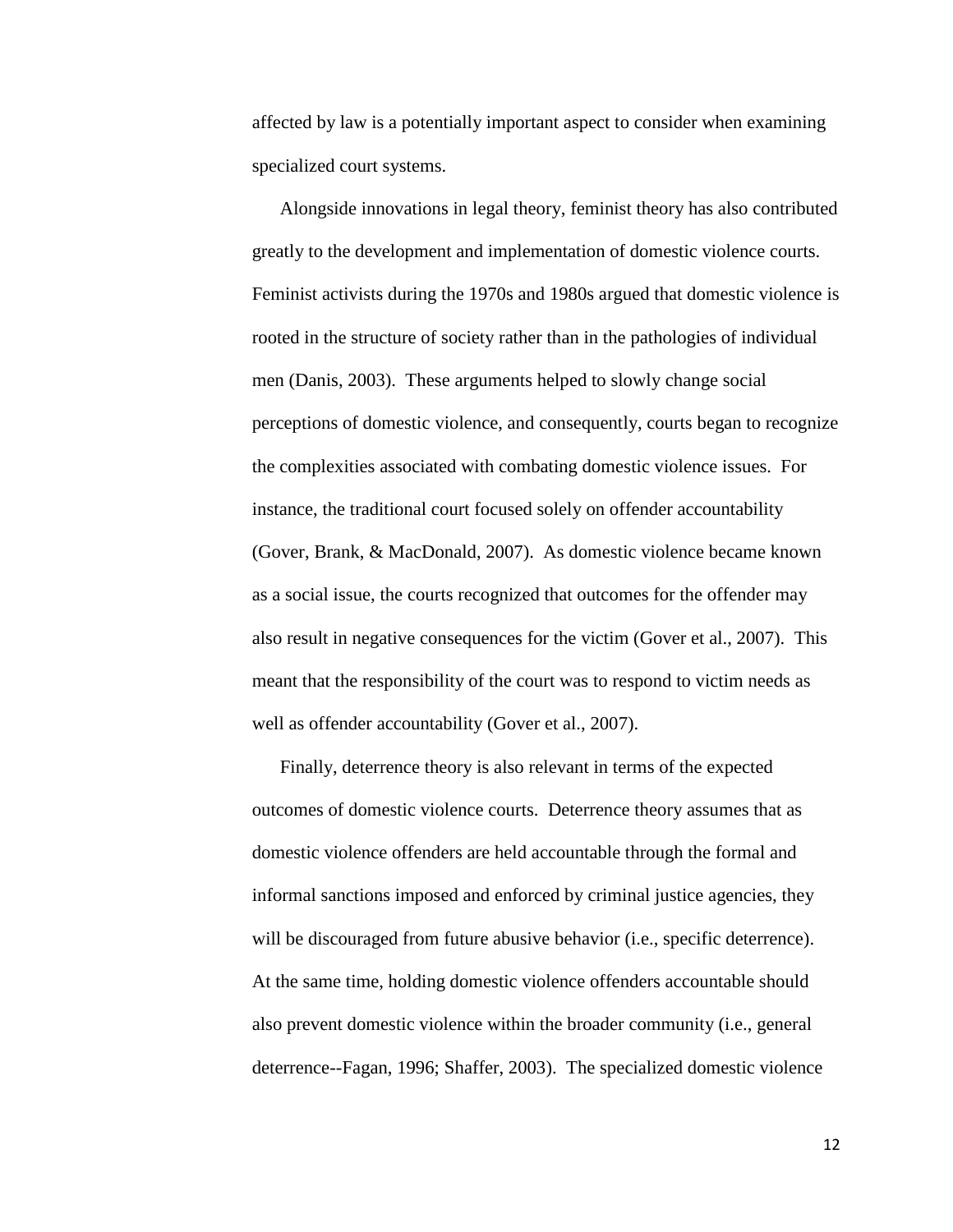court attempts to deter individuals through increased offender accountability and batterer intervention programs, as well as by increasing domestic violence education by referring victims to appropriate social services.

#### **Definition of a Specialized Domestic Violence Court**

The development of specialized domestic violence courts was based upon the recognition that policy reform alone was not adequate for resolving domestic violence issues (Bouffard & Muftic, 2007; Eley, 2005; Hart, 1995 Thompson, 2004). As Hart (1995) describes, although victims were encouraged to confront domestic violence by seeking court protection, court responses were often inconsistent and/or focused on offender accountability rather than on victim safety. This was because, to that point, the courts did not have a consistent method for identifying problems and developing solutions for issues related to domestic violence (Hart, 1995). Other factors that contributed to the courts' inability to deal effectively with domestic violence included: no communication between public agencies that dealt with domestic violence; no means by which to monitor the adherence to practices and standards for individuals involved in the implementation of the court; and no system for evaluating the effectiveness of the courts or to integrate community involvement (Hart, 1995). Therefore, activists sought to develop a cohesive scheme to establish "goals of reform, the fundamental principles of intervention, the roles of each component, the merit of collaboration, and the necessity for public accountability" (Hart, 1995, p. 2). As a result of these goals, the specialized domestic violence court was launched.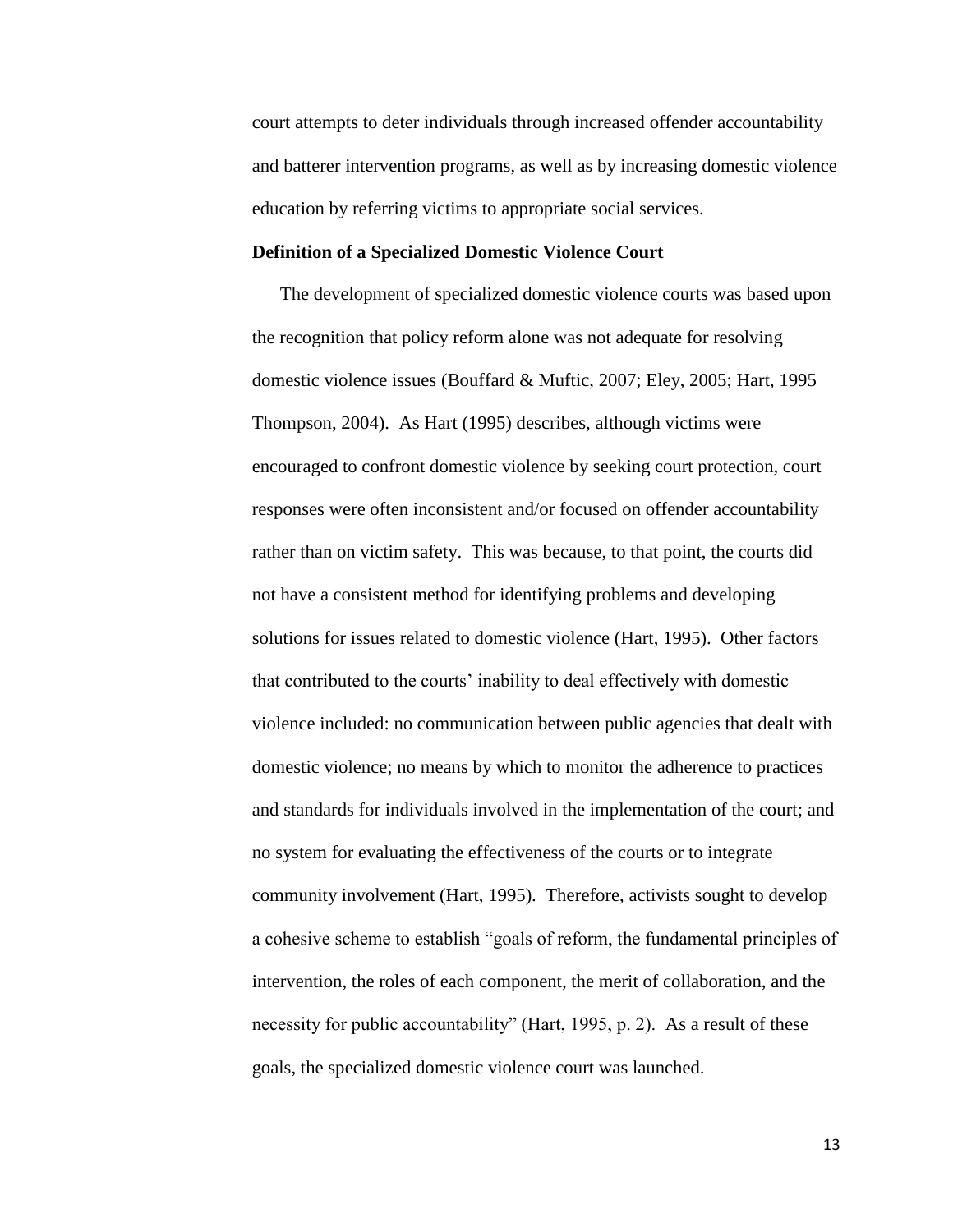While domestic violence courts vary widely between jurisdictions, there are several common features that can be identified (Weber, 2000). First, jurisdictions that utilize the specialized court have created dockets that only handle domestic violence cases (Fritzler & Simon, 1998; Weber, 2000). These domestic violence courts, often defined as "dedicated" courts, handle all of the criminal or civil cases (Weber, 2000). In other jurisdictions, the domestic violence court may focus solely on prosecutorial efforts by developing prosecutorial teams that work only on domestic violence prosecutions (Weber, 2000).

Along with separate dockets for domestic violence, some domestic violence courts are defined as "integrated domestic violence courts" (Mazur & Aldrich, 2003). Integrated domestic violence courts can be identified through their "one family/one judge" approach, which means that one judge will preside over all criminal domestic violence cases and related family issues involving mutual parties (Epstein, 1999; Mazur & Aldrich, 2003). For example, this would mean that one judge would work with a couple through all of their divorce proceedings, custody decisions, and child support claims following the issuance of a protection order. These courts also focus on monitoring offender compliance and increasing victim involvement by offering support with crucial family issues (Mazur & Aldrich, 2003). For instance, the exchange of children for visitations often impedes victim safety. The one judge/one family approach allows judges to be knowledgeable of potential problems that may occur between the parties and encourages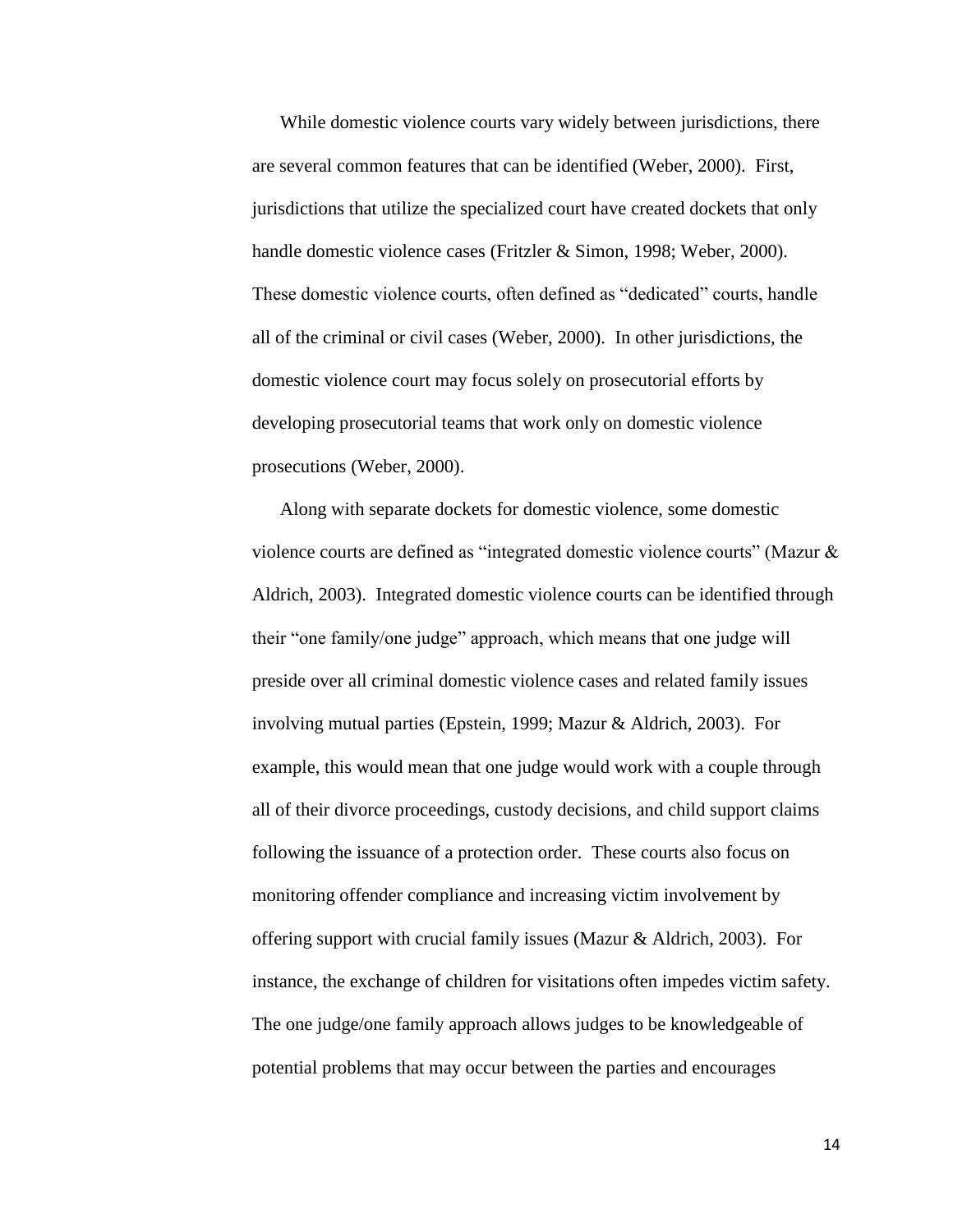decisions that are best for that particular family (Mazur & Aldrich, 2003). To further ensure that families get all of the support they need, including support outside the courtroom, most domestic violence courts utilize an approach defined as a coordinated community response.

#### **Coordinated Response to Domestic Violence: Are they Effective?**

A common feature of many domestic violence courts involves establishing a coordinated community response (Hart, 1995; Shepard & Pence, 1999; Thompson, 2004). Through the coordination of courts, victim advocacy groups, social service agencies, and the medical community, domestic violence courts rely on a coordinated community response to accomplish goals related to both victim safety and offender accountability (Labriola et. al, 2009; Shaffer, 2004; Thompson, 2004; Shepard & Pence, 1999).

Coordinated community response involves the development of teams that regularly meet to discuss the implementation, development, and improvement of the domestic violence court (Labriola et al., 2009). These teams usually consist of representatives from police departments, the judiciary, prosecutors, probation, and social services agencies (Labriola et al., 2009). These agencies coordinate to refer victims to appropriate social services and share information regarding domestic violence issues (Bouffard & Mutic, 2007; Epstein, 1999; Labriola et al., 2009). Further, coordinated responses go beyond traditional approaches by incorporating the utilization of batterer intervention programs separate from, or in conjunction with, other formal sanctions (Shepard & Pence, 1999). In certain integrated courts, this coordination includes a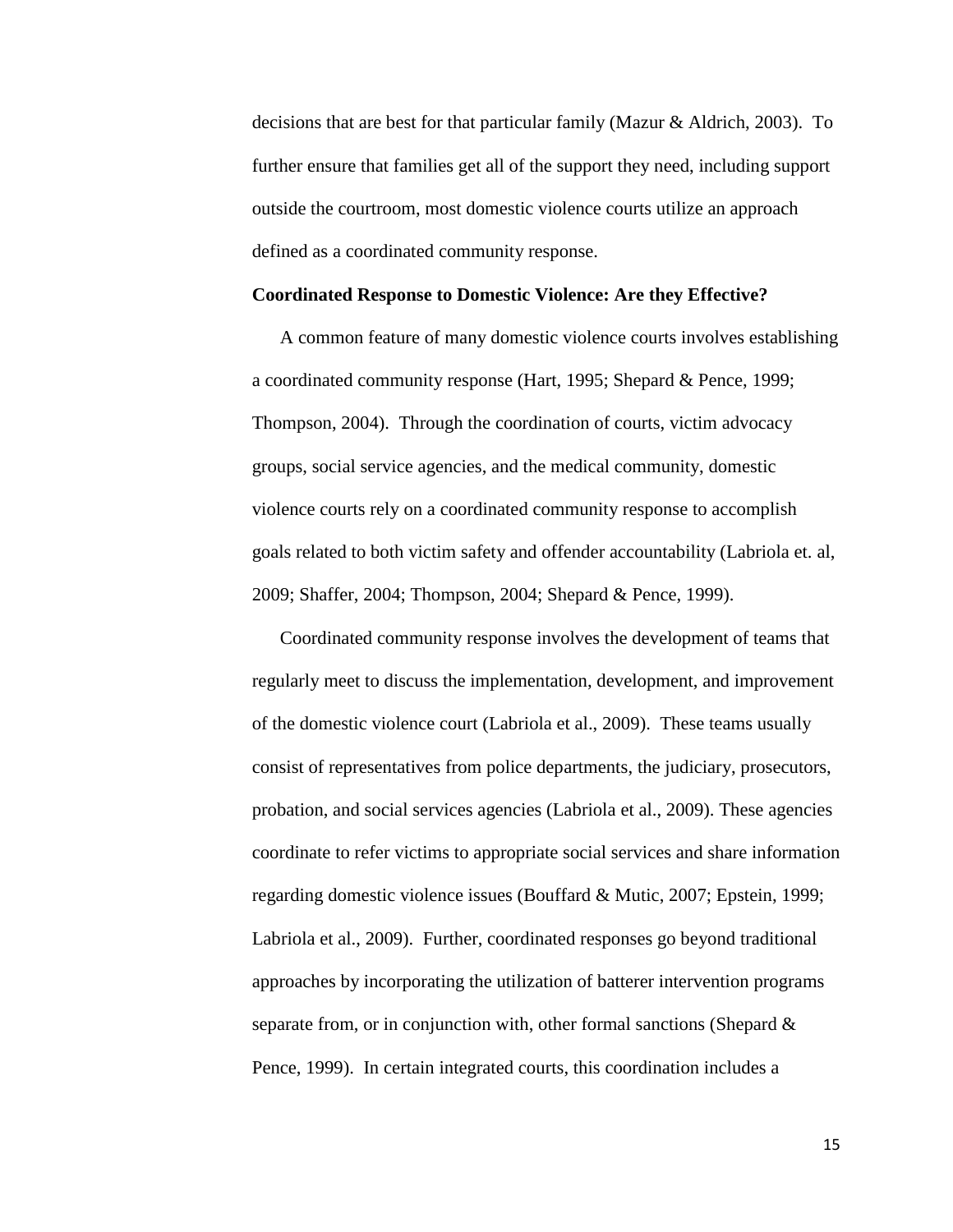comprehensive intake process in which the petitioner is able to obtain a variety of services in one location (Epstein, 1999).

Research indicates that such a response may be an important component to ensure the effectiveness of the domestic violence court (Hart, 1995; Labriola et al., 2009; Maytal, 2008). Although system-wide evaluations of the effectiveness of the specialized court are limited, Gamache, Edleson, & Schock (1988) determined that coordinated responses resulted in higher rates of arrest, more successful prosecutions, and forced participation in batterer intervention programs for offenders of domestic violence. Other research suggests that a coordinated response to domestic violence reduces recidivism and improves victims' opportunities to escape and refrain from returning to abusive relationships (Shaffer, 2003; Maytal, 2008).

Studies that analyze the comprehensive effectiveness of a community coordinated response suggest that offenders who were arrested and ordered to treatment were least likely to commit future acts of violence when compared to offenders who either were arrested but did not receive treatment or did not experience any sanctions (Shepard, 1999). Tolman and Weisz (1995) evaluated a county court system that incorporated some aspects of a coordinated response to domestic violence, including pro-arrest policies, and determined that offenders were less likely to reoffend if they were arrested, and that this effect was maintained for an 18 month period. Other studies that support the court's coordinated approach also indicated that abusive behaviors were reduced for offenders who had participated in an integrated domestic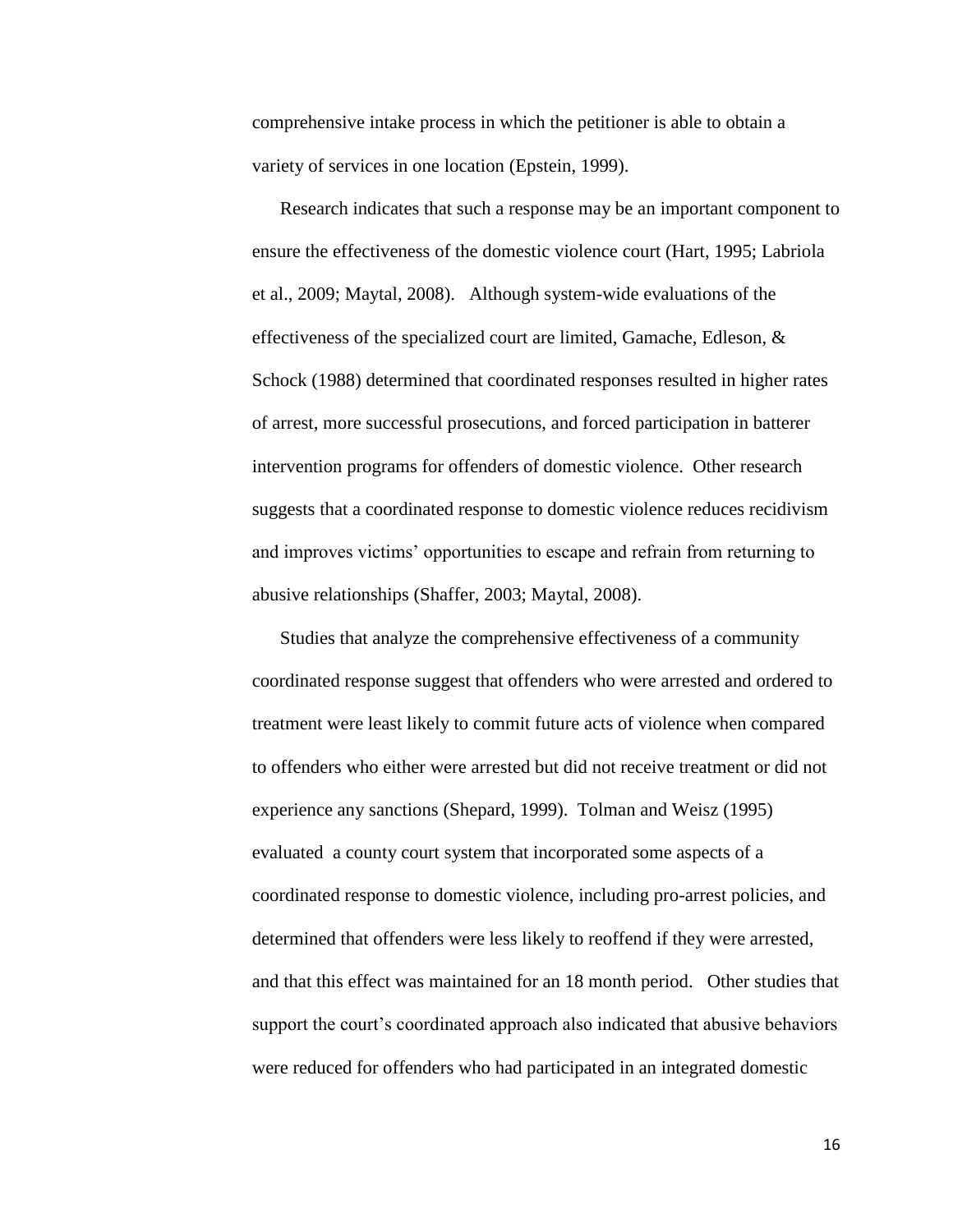violence court as compared to those who were processed in the traditional court (Gamache et al., 1988; Gover, MacDonald, & Alpert, 2003).

Research also supports the notion that a coordinated response is beneficial for the victim. For instance, in many jurisdictions, victim advocates explain court processes to the victim/ petitioner (Henning & Kelsges, 2009; Labriola et al., 2009). Gover and colleagues (2007) indicated that petitioners who favored the coordinated approach suggested that it would be ideal if court processes were better explained (the evaluated court did not proactively engage petitioners or respondents). Other data suggest that victims of domestic violence will seek outside intervention when there are more apparent resources and options available (Hart, 1995; Shepard & Pence, 1999). Therefore, the needs of a domestic violence victim are better addressed when there are multiple resources available (Hart, 1995; Shepard & Pence, 1999).

Although research suggests that a community coordinated response may be more efficient than traditional methods, the effectiveness has not been conclusively determined (Hart, 1995; Maytal, 2008; Shepard, 1999). The difficulty in analyzing the effectiveness of the approach stems from the fact that many agencies are involved and there are inconsistencies between jurisdictions in the implementation of the courts (Shepard, 1999).

#### *Critiques of the Coordinated Community Response.*

There are also criticisms of the approach. Utilizing a multidisciplinary approach involves the coordination of several different agencies (Kaye & Knipps, 2000; Hart, 1995; Shepard & Pence, 1999; Shaffer, 2004; Tsai, 2000).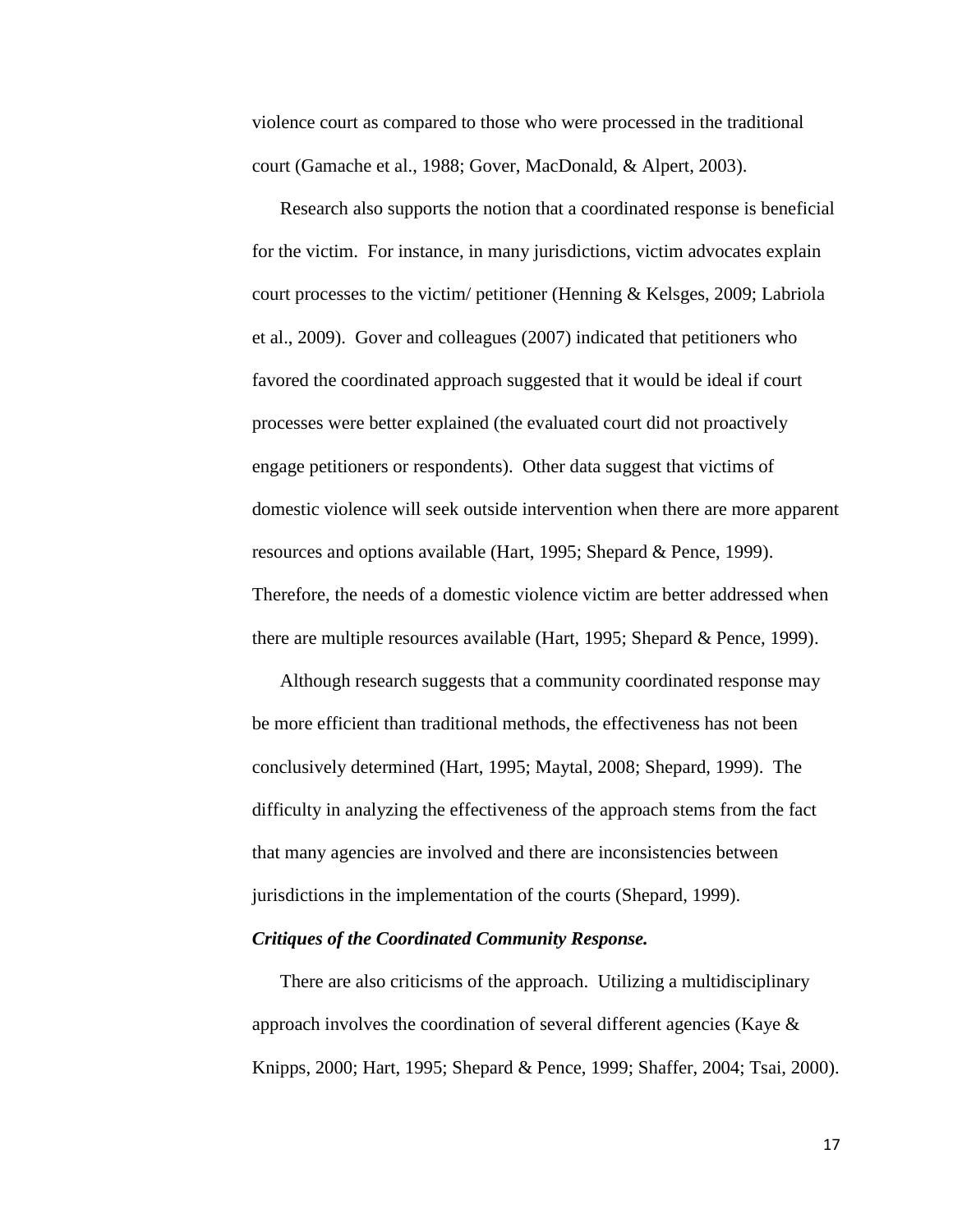While the involved agencies and individuals may have a systemic agreement as to the appropriate methods for delivering effective services to victims and offenders, the potential exists for inconsistent and conflicting goals regarding the implementation of interventions (Tsai, 2000; Weber, 2000).

One potential area for conflict is the assumed role for each actor. Opposing goals of the involved agencies may result in conflicts that reduce the overall effectiveness of the domestic violence court (Tsai, 2000). For example, in many jurisdictions, prosecutors are pressured to bring criminal charges against the defendant with or without the consent of the victim (Koss, 2000). Specifically, no-drop policies, which inhibit the victim from dropping criminal charges against an offender, are a common practice for prosecutors (Epstein, Goodman, & Bell, 2003). At the same time, advocacy services are responsible for ensuring victim safety and there is a great deal of evidence that victims may be subjected to heightened potentials for danger if criminal charges are aggressively sought, particularly when the victim does not want to pursue them (Epstein, Bell, & Goodman, 2003). Ultimately, while aggressive prosecution may send a public message that domestic violence is unacceptable, it may also disempower victims and increase their risk of future injury (Epstein et al., 2003).

Tsai (2000) identifies another criticism of domestic violence courts that involves the roles of criminal justice system. Initially, the focus of the court was to sanction the perpetrator based on the severity of his/her crime. However, domestic violence courts must also be concerned with victim safety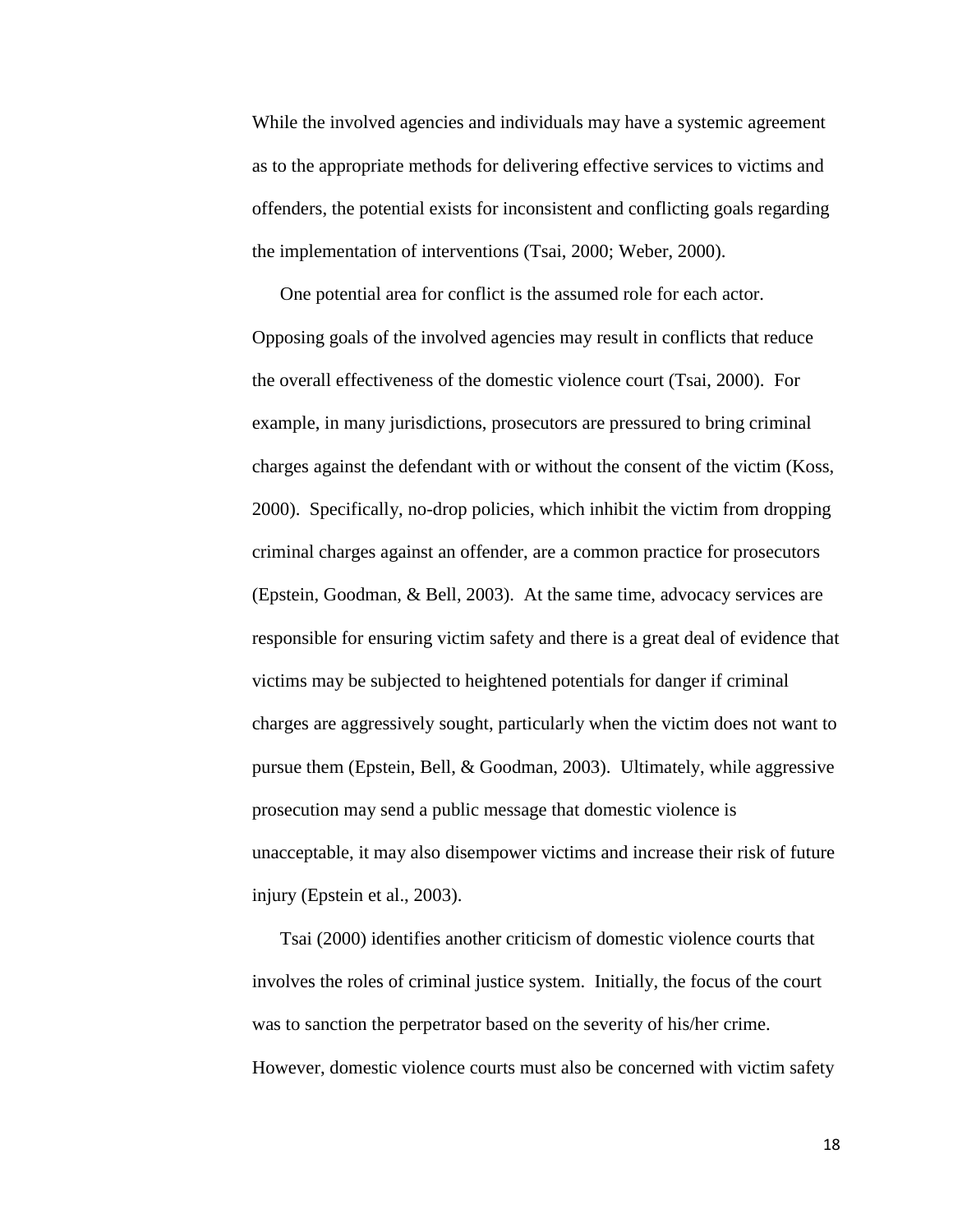and their psychological well-being, as well as the rehabilitation of the offender. At a time when officials are pressured to treat domestic violence as seriously as any other crime, the utilization of specialized courts that take all of these concerns into account may send contradictory messages to victims, offenders, and the general public. For example, when offenders are required to participate in batterer intervention programs as an alternative to incarceration, some may perceive this as leniency toward the offender when in fact, the court may be utilizing alternatives in order to achieve the best possible outcome for individual cases.

Another criticism of coordinated community responses involves the subjective nature of enforcement (Tsai, 2000). Even if organized and consistent programs are in place, the legal system is only as effective as the many different individuals responsible for enforcing the laws (Moore et al., 2009, 2009; Labriola et al., 2009; Tsai, 2000; Winick, 2002). Although the past decade has seen great improvements, research still indicates that some officials continue to engage in gender biased behaviors despite programs designed to improve treatment and sensitivity toward victims (Epstein, 1999). For instance, some judges may not order the offender to batterer intervention programs for reasons related to financial difficulties, transportation, or simply because he/she believes that batterer intervention programs are ineffective (Austin & Dankwort, 1998; Tsai, 2000). Other research indicates that prosecutors may encourage victims not to pursue criminal charges because of a lack of available resources within a jurisdiction (Goodman, Bennett, &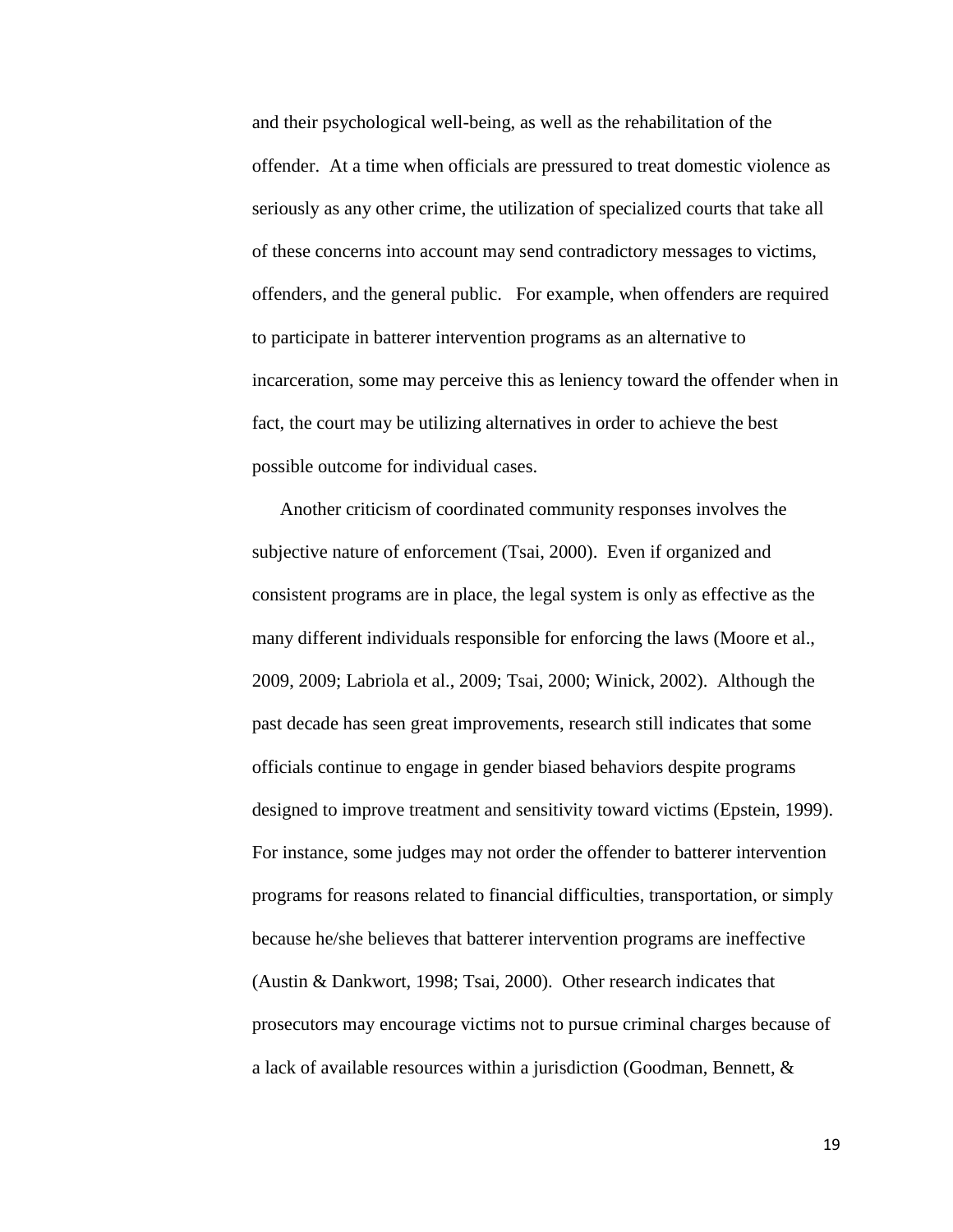Dutton, 1999; Tsai, 2000). Failure to hold offenders accountable for their actions may invalidate victim status and potentially result in fewer victims reporting.

### **Goals of the Domestic Violence Court**

#### **Victim Services and Safety.**

Domestic violence courts differ from other problem solving courts in that they do not focus on victimless crimes (Labriola et al., 2009). For instance, drug courts involve nonviolent crimes in which the focus is solely on the defendant. Domestic violence cases, on the other hand, involve not only a victim, but a victim who is at an ongoing risk of being harmed by the same defendant (Epstein et al., 2003; Labriola et al., 2009). As a result, domestic violence courts have a responsibility toward victims that other courts do not (Labriola et al, 2009). Therefore, one of the main goals of domestic violence courts is to provide victim safety along with other services aimed at preventing future victimization.

Victim services involve victim advocacy, advocacy services, orders of protection, and courthouse safety (Moore, Picard-Fritsche, Labriola, O'Sullivan, Rempel, & Cissner, 2009; Labriola et al., 2009). Many domestic violence courts utilize specialized victim advocates. Victim advocates are mainly tasked with providing victims access to domestic violence services, but they also assist the court and the victims throughout the legal process (Moore et al., 2009, 2009; Labriola et al., 2009). Victim advocates are described as providing a range of services that include accompanying victims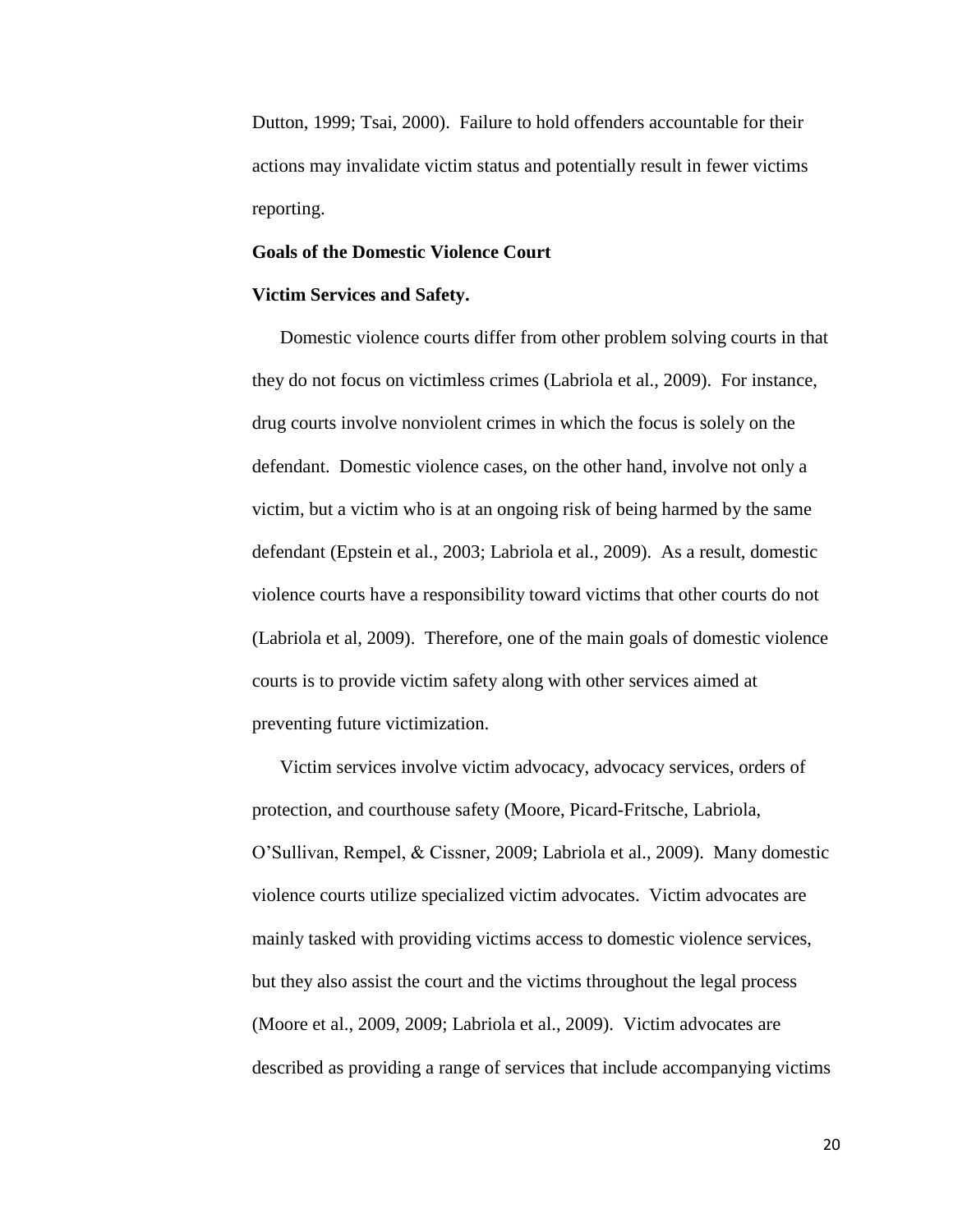to court, explaining safety planning procedures, linking victims with appropriate services, facilitating prosecution, and offering emotional support and counseling (Bell & Goodman, 2001; Moore et al., 2009, 2009; Labriola et al., 2009; Mazur & Aldrich, 2008).

Domestic violence courts also issue orders of protection to attempt to ensure victim safety (Labriola et al., 2009). Orders of protection are designed to inhibit contact between the offender (respondent) and the victim (petitioner). Violations of orders of protection can result in criminal charges or a charge of contempt of a court order (Danis, 2003). Research on domestic violence courts indicate that most courts issue temporary protection orders at the petitioner's first appearance or prior to the first domestic violence hearing (Labriola et al., 2009). When criminal cases are involved, domestic violence courts are even more likely to issue protection orders that inhibit or limit contact with the victim (Labriola et al., 2009).

Finally, another way that domestic violence courts may try to provide victim safety is through safety measures taken while the parties are within the courthouse (Moore et al., 2009, 2009; Labriola et al., 2009). Research suggests that judges, prosecutors, and other agencies involved with the court are quite concerned about the physical safety of victims attending domestic violence hearings (Moore et al., 2009, 2009; Labriola et al., 2009). Options for providing victim safety within the courthouse include separating petitioners and respondents prior to and during court hearings, and providing childcare throughout the hearing; unfortunately there is not research regarding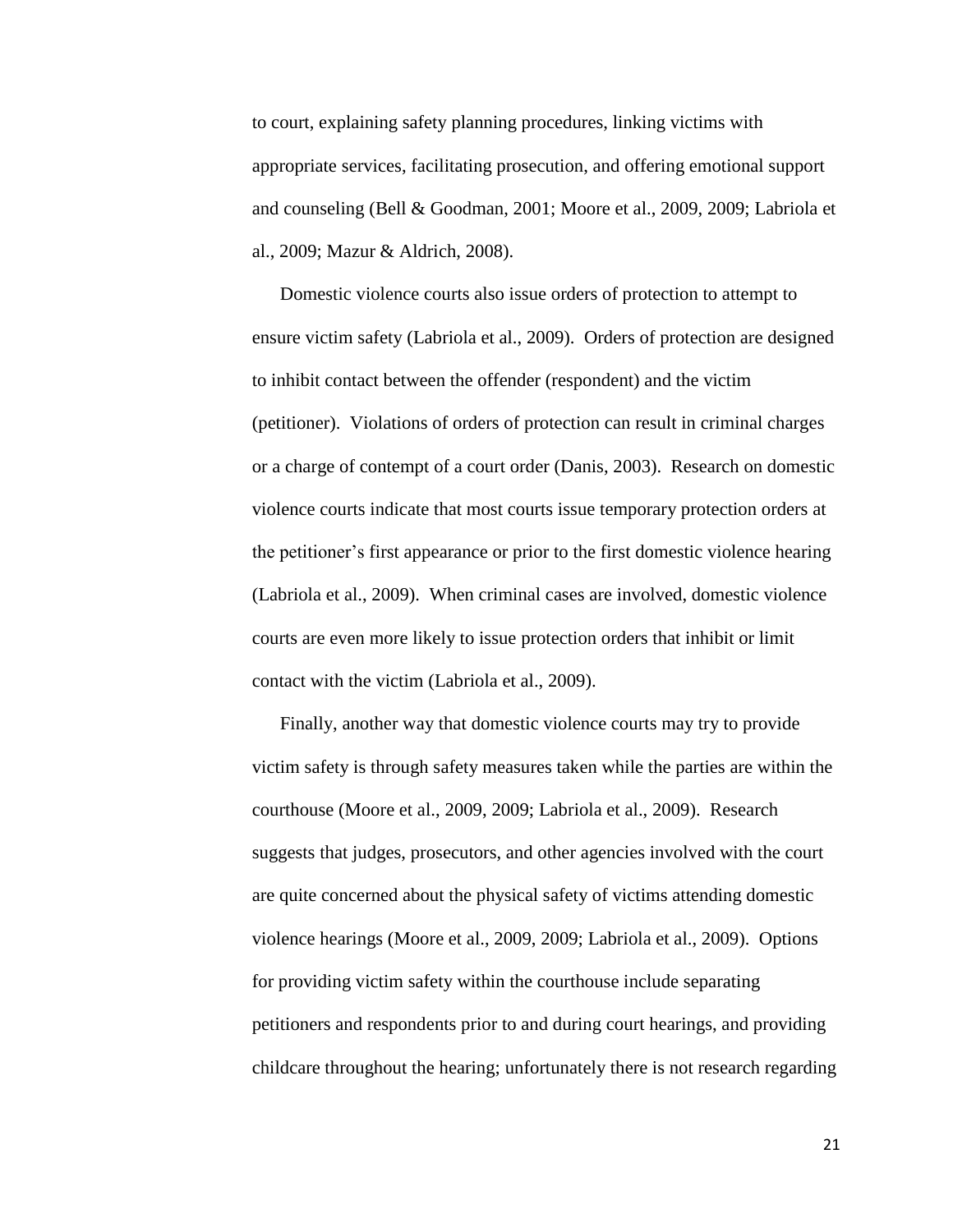whether or not these options are effective (Moore et al., 2009, 2009; Labriola et al., 2009).

#### *How Effective are Victim Services?*

Domestic violence can have detrimental effects on the psychological state of the victim, and these effects are known to affect victim's behaviors regarding their engagement in the criminal justice system (DePrince, Labus, Belknap, Buckingham, & Gover, 2012). DePrince and colleagues (2012) found that community-based outreach has significant potential for decreasing levels of fear within women who received services. Other research indicates that victims who have worked with court advocates reported less abuse six weeks after the initial incident (Bell & Goodman, 2001). Finally, when victims receive a variety of supports, they are more likely to pursue the prosecution of their batterers (Allen, Bybee, & Sullivan, 2004).

On the other hand, victim advocates are limited in the amount of time and energy that can be devoted to each victim, and, as individuals, have the ability to negatively impact victims (Han, 2003). Disentangling a victim from an abusive relationship involves much more than providing the victim emotional support and information on court processes (Han, 2003). Research shows that although victim advocates are knowledgeable as to the reasons the victims remain in domestic violence relationships, they are also aware that it is ultimately the victim's choice to leave the relationship (Dunn, 2003). Due to the fact that many victims return to the abuser, this awareness can decrease a victim advocate's passion for empowering and encouraging victims which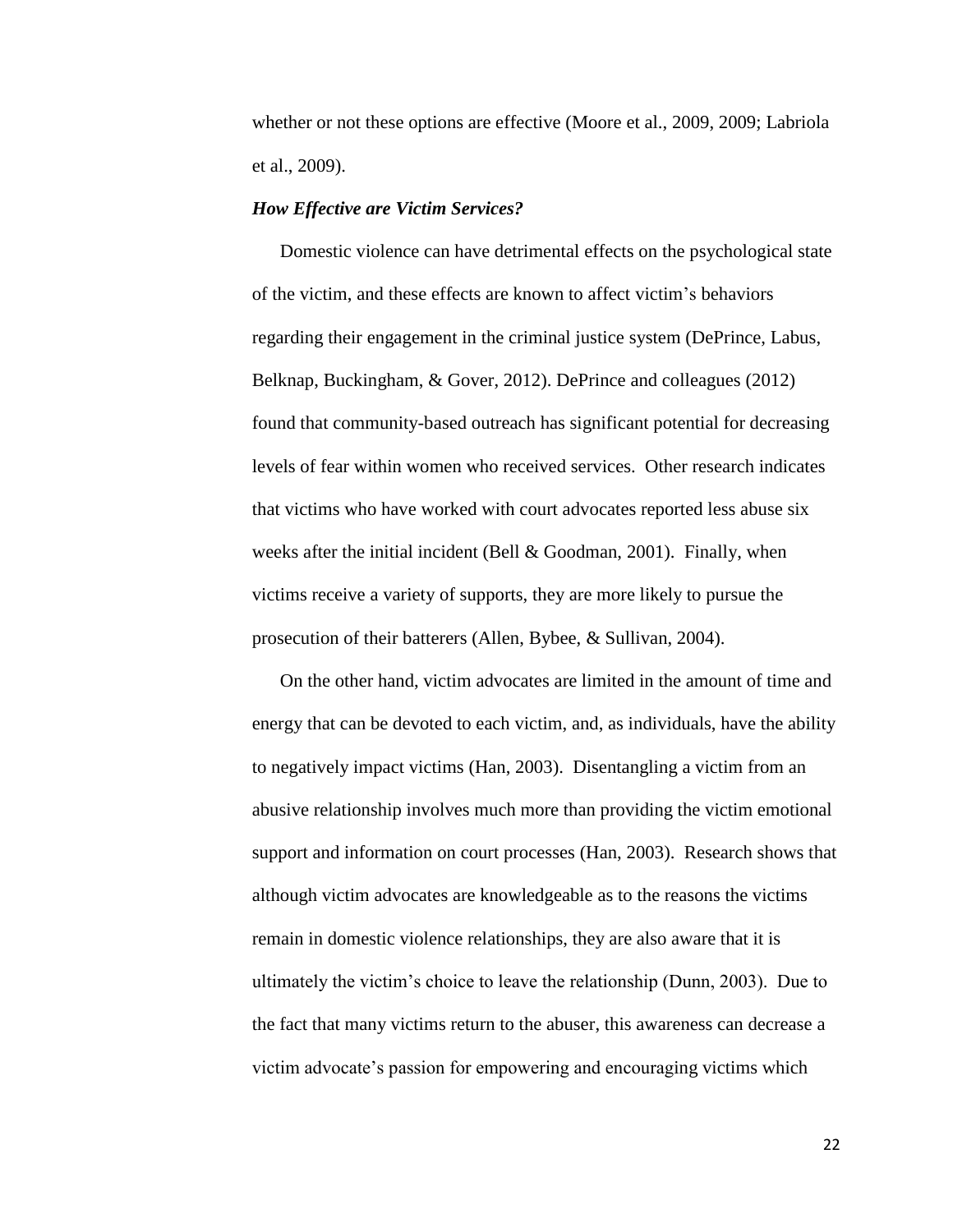may lead to negative experiences for the victim, and a reduced chance that the victim will return for additional services. Contrastingly, some victim advocates can also replicate the power and control that are used by the abuser (Han, 2003). Domestic violence victims are often in a submissive state, which allows them to be easily coerced or forced into action, such as obtaining an order of protection or pursuing criminal charges. This undermines victim empowerment, and reinforces victim beliefs that they are incapable of independence (Han, 2003).

There is some controversy over whether orders of protection have the capacity to protect victims from future abuse. However, research provides evidence of some positive effects of protection orders. For instance, Carlson, Harris, & Holden (2002) evaluated court records and police reports and determined that, among victims who received an order of protection, there was a 66% decrease in physical assaults reported to the police two years after the initial incident. These findings are supported by another study that showed that the overall rates of physical and psychological abuse reported to the police decreased within the first year after the protection order was issued. In this study, one third to one half of victims who did not obtain protection orders were likely to be physically abused, and half were likely to be psychologically abused within the first year. The comparative sample who did gain legal protection experienced less physical (12%) and psychological abuse (14%; Lumley, Wolf, Rivara, Kernic, & Holt, 2002).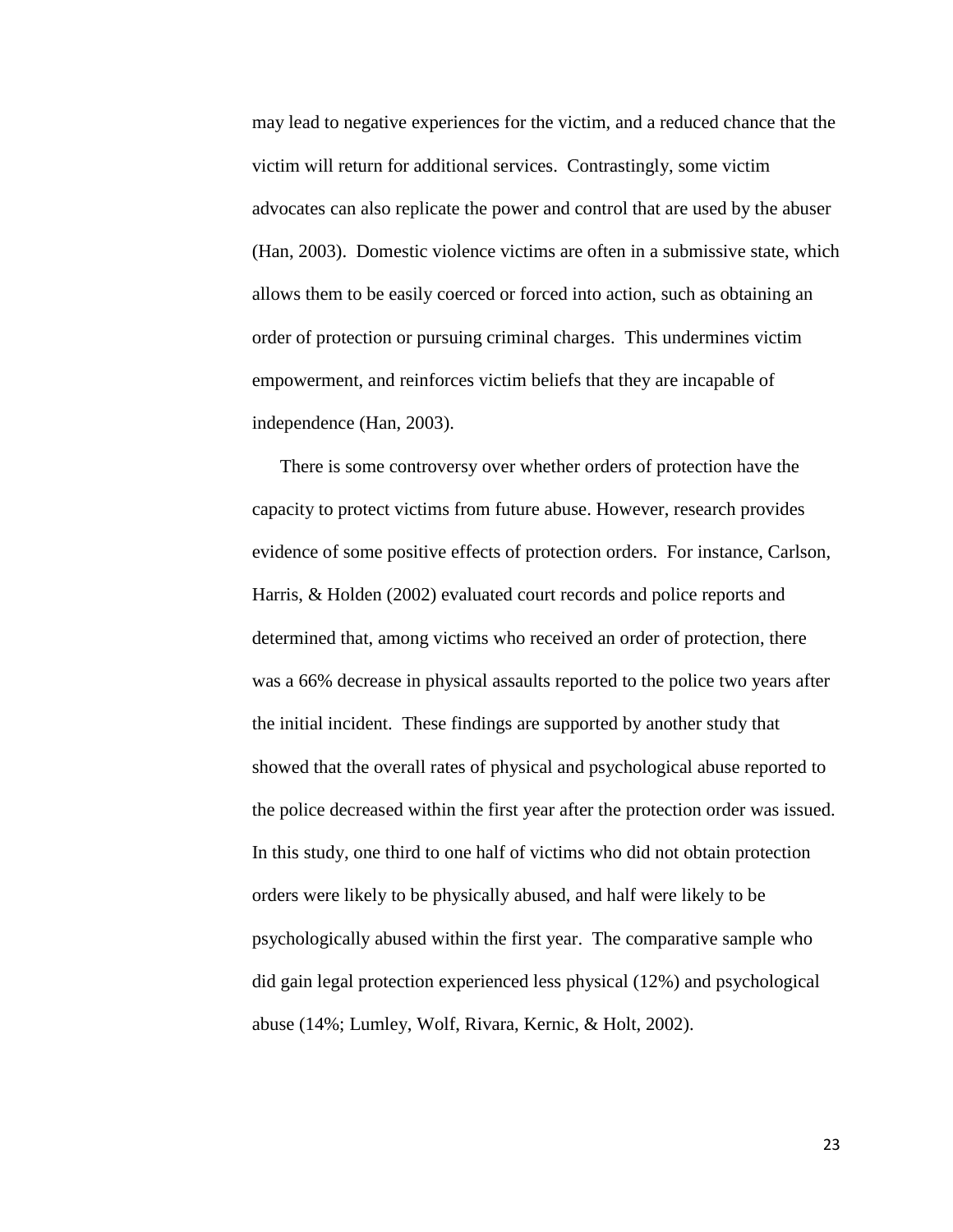Although research indicates that protection orders can be effective in deterring offenders from reoffending, some of these studies also indicate that these findings were moderated by offender characteristics, such as prior domestic abuse history, suggesting that other methods for deterrence must be utilized in conjunction with the issuance of protective orders (Carlson et al., 2002). A study conducted by Finn and Colson (1998) concluded that the effectiveness of protective orders relies on the specificity of the petition, the consistency with which police and prosecutors enforce the order, and the ease in which victims are able to obtain protective orders. Therefore, while evidence indicates that orders of protection may play a role in deterring abusive behaviors, the success of protective orders potentially relies on the aggressiveness of the authorities who are expected to enforce them.

#### **Offender Accountability.**

Another major goal of domestic violence courts is to hold offenders accountable for their behavior. One of the primary ways to ensure offender accountability is through court supervision. This may involve compliance monitoring through probation, judicial oversight, or responses to noncompliance (Mazur & Aldrich, 2003; Labriola et al., 2009). Probationary periods involve giving the offender an opportunity to avoid more serious consequences, but imposing more serious sanctions when he/she does not comply with court orders. These probationary periods are more likely in jurisdictions that focus on offender accountability, as well as those jurisdictions that have mandatory sentencing requirements (Mazur & Aldrich,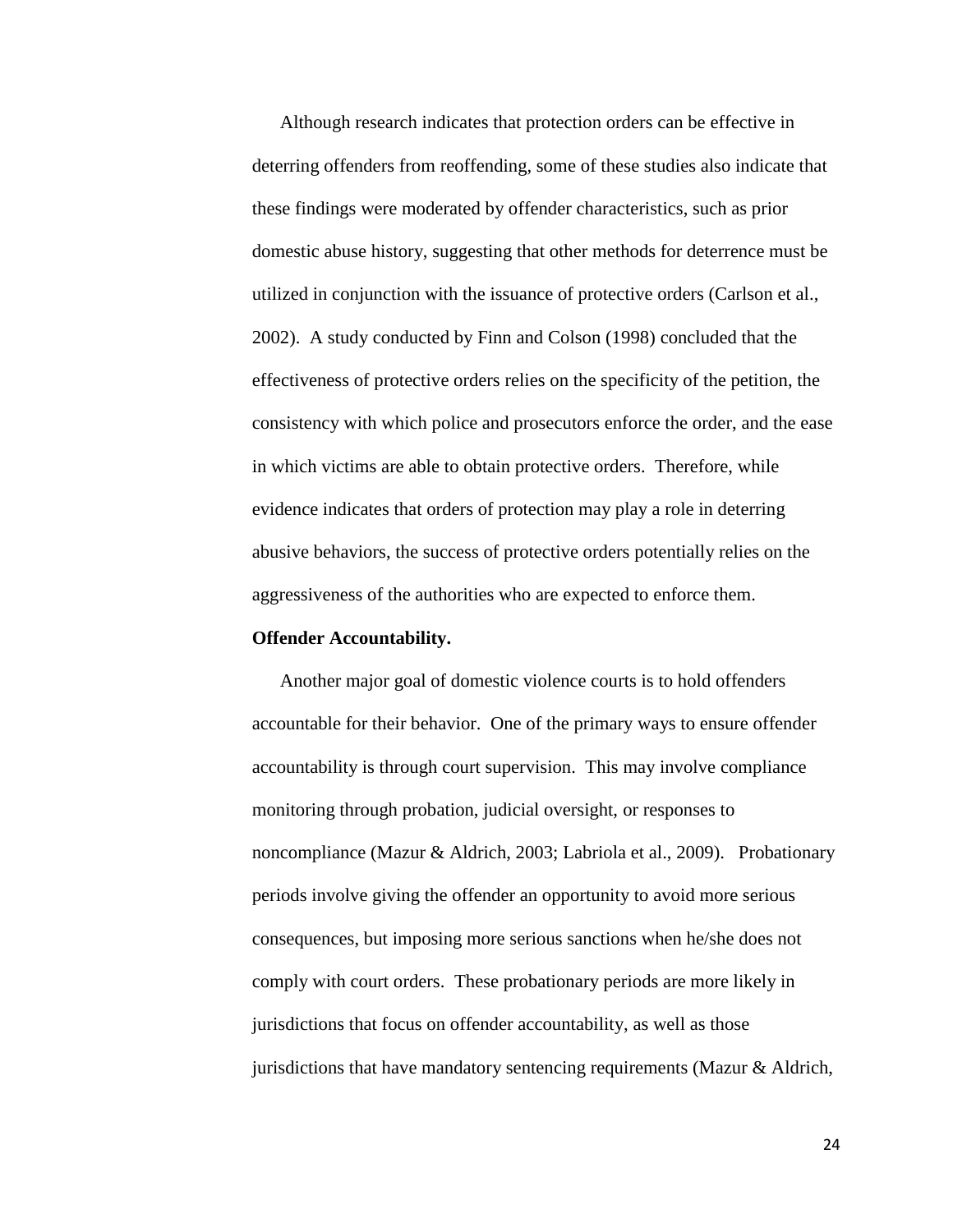2003; Labriola et al., 2009). Judicial monitoring requires the offender to return to the court so that judges can determine their status and progress. If an offender has not complied with mandated court orders, the judge then has the ability to impose formal sanctions on the offender (Mazur & Aldrich; Labriola et al., 2009). And there is evidence that judges use this opportunity; in one study, approximately fifty percent of domestic violence judges reported imposing sanctions on noncompliant offenders on a regular basis (Labriola et al., 2009). It is important to note, however, that judicial monitoring in practice varies greatly between jurisdictions (Mazur & Aldrich, 2003; Labriola et al., 2009).

Another way in which domestic violence courts seek to ensure offender accountability is through the use of batterer programs. These may include batterer assessments, intervention programs, or other programs intended to reduce violent behaviors (Labriola et al., 2009). Such programs are designed to rehabilitate offenders and reduce the likelihood that they will engage in future violent behavior (Bennet & Williams, 2001; Labriola et al., 2009). Some domestic violence courts invoke batterer assessments and attempt to measure the risk the offender poses (Labriola et al., 2009). Mandating offenders to batterer intervention programs is more common within domestic violence courts, yet there is evidence that many courts order less than half of offenders to such programs (Labriola et al., 2009). Other offender programs that are likely to be ordered through domestic violence courts include alcohol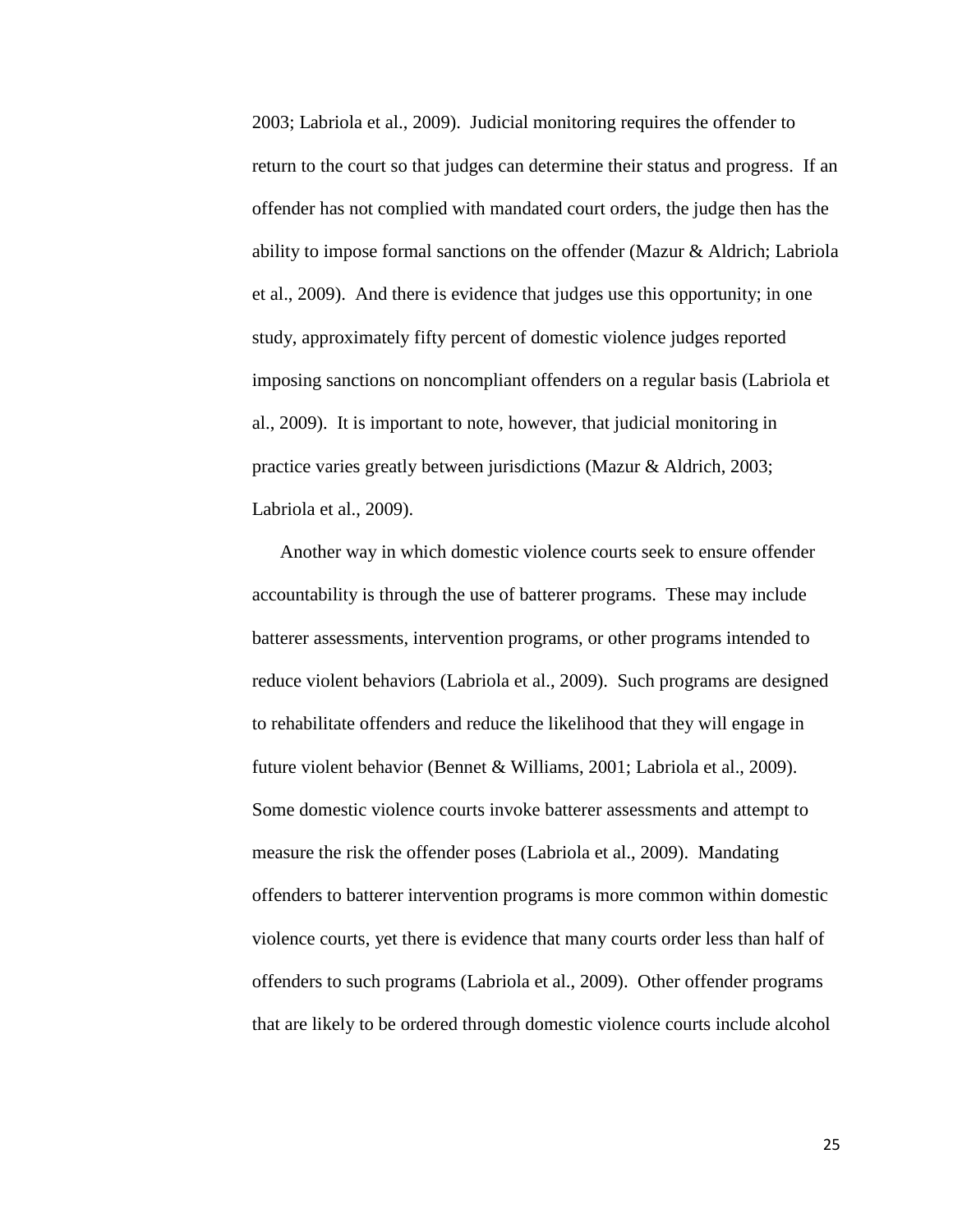or substance abuse treatment, mental health treatment, and/or parenting classes (Mazur & Aldrich, 2003; Labriola et al., 2009).

#### *Strengths and Limitations of Batterer Intervention Programs.*

Although there are different types of mandated programs for domestic violence offenders, batterer intervention programs [BIPs] are the most common, and are often used as an alternative to incarceration (Tsai, 2000). Typically, the offenders are mandated to participate in group treatments, with varying lengths and types of treatment (Austin & Dankwort, 1998; Bennett & Williams, 2001; Tsai, 2000). Although research assessing the effectiveness of BIPs is contradictory, some studies have indicated that offenders who attend these programs do show less future violence than those who did not attend (Bennett & Williams, 2001; Tsai, 2000). For instance, in one study, first time offenders who were required to participate in BIPs for longer periods of time were significantly less likely to reoffend over a 6 to 12 month period (Syers & Edleson, 1992). Further, other research indicates that individuals who attend BIPs are less likely to further engage in emotional or psychological abuse as compared to individuals who did not obtain treatment (Klein & Orloff, 1999). Such positive effects of BIPs may be moderated by the frequency and intensity of treatment; offenders who are required to attend frequent sessions may be less likely to use violence simply because they are being stringently monitored (Gondolf, 2000). There is also some indication that BIPs may only be successful when accompanied by other court interventions such as compliance monitoring (Healey, Smith, & Sullivan, 1999).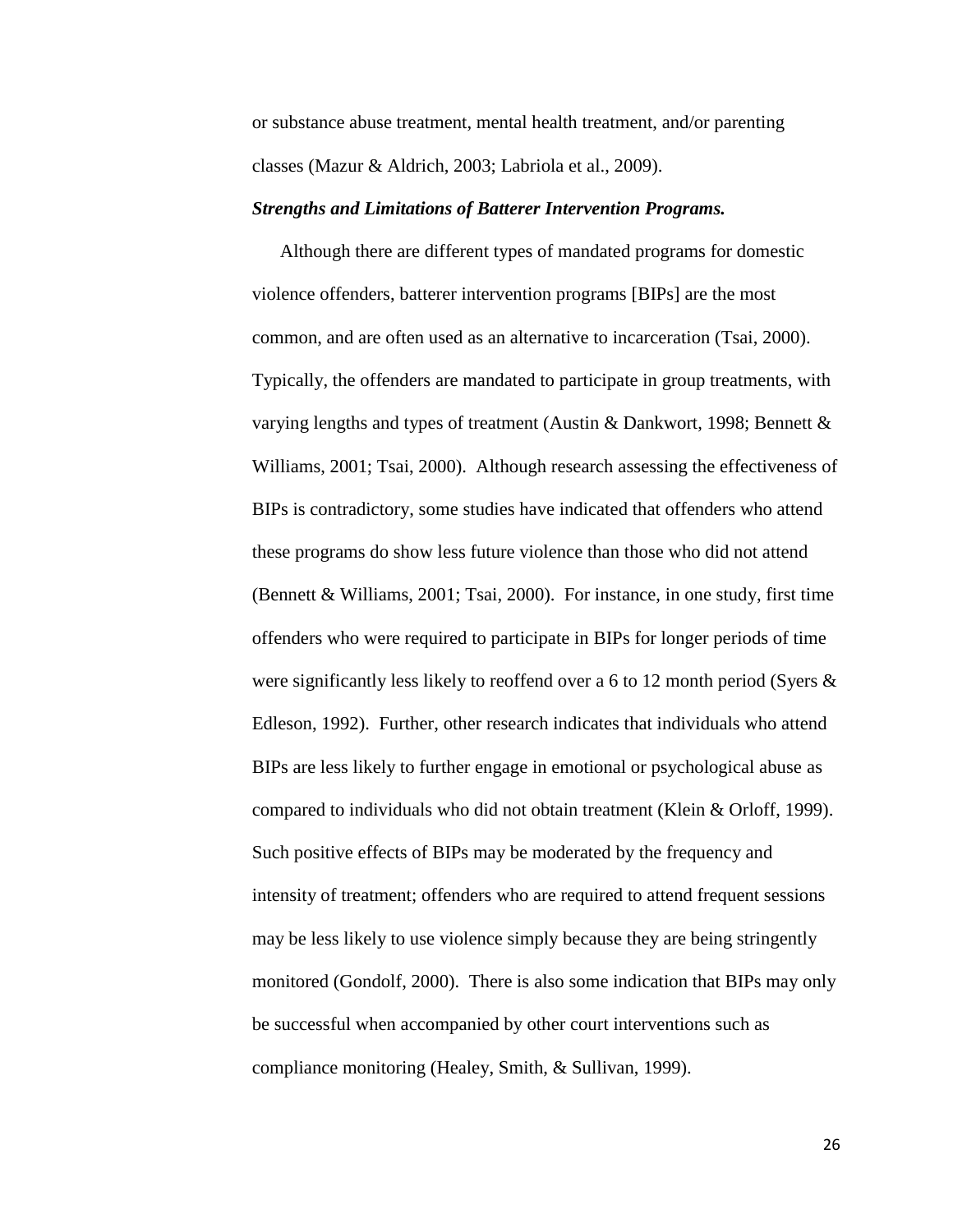As mentioned, however, there are several studies that contradict these findings, suggesting that BIPs may not be effective in preventing recidivism among batterers (Austin & Dankwort, 1998; Bennett & Williams, 2001; Tsai, 2000). Most notably, such research identifies the inconsistent and varying structure of BIPs, and there is no consensus regarding which practice is most effective (Bennett & Williams, 2001; Healey et al., 1999; Tsai, 2000). Administrators are not certain of the most effective methods for treating offenders (Bennett & Williams, 2001). For instance, it is unclear as to whether offenders respond better to group counseling or individual counseling and the appropriate duration for these programs (Bennett & Williams, 2001; Tsai, 2000). Another criticism of BIPs is that they waste resources; domestic violence services are often void of appropriate resources, and many suggest that batterer intervention programs are absorbing funds that should be allocated toward victims (Tsai, 2000). For these reasons, whether BIPs are truly effective at preventing future violence is inconclusive.

#### **Court Efficiency.**

As noted, one motivation for the development of domestic violence courts was due to the dramatic increase in domestic violence cases; the influx of these complex cases creates a need to handle them more efficiently (Labriola et al., 2009). For instance, Mazur & Aldrich (2005) report that twenty percent of all cases in New York City's criminal court system are domestic violence related, and that New York's victim assistance agency helps more than 900 people a month obtain orders of protection. While the sheer number of cases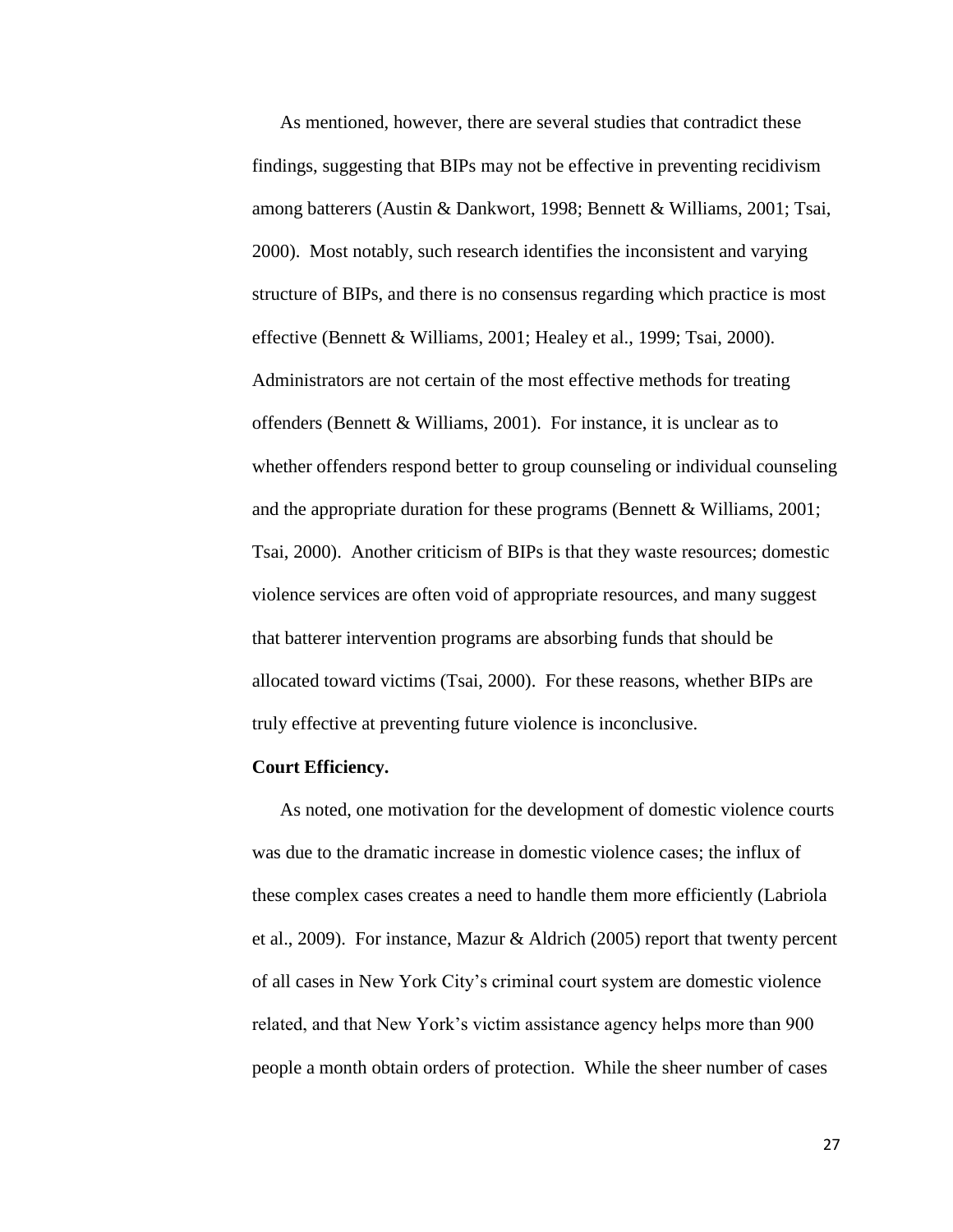is reason enough to develop specialized courts to increase court efficiency, it is important to address domestic violence cases quickly because of the likelihood that victims will withdraw from the process when cases extend over a number of weeks/months (Shaffer, 2004). Therefore, an efficient system including quick processing of domestic violence cases may contribute to victim safety (Labriola et al., 2009; Shaffer, 2004).

#### **The Importance of a Dedicated Staff and Informed Decision Making.**

It is also important that domestic violence courts are staffed by individuals with domestic violence expertise (Labriola et al., 2009; MacLeod & Weber, 2000). Many domestic violence court staffs consist of domestic violence coordinators, victim advocates, lawyers, and specialized prosecutors (Moore et al., 2009, 2009; Labriola et al., 2009). In addition, specialized domestic violence coordinators typically serve as a liaison between judges and other domestic violence court personnel, improving communication between agencies (Moore et al., 2009, 2009; Puffett & Gavin, 2004). Other domestic violence court actors assist in the collection of case information, provide petitioners with information regarding court processes, refer victims to social service agencies, and monitor offender behavior (Moore et al., 2009, 2009; Labriola et al., 2009). Several studies suggest that the involvement of dedicated staff improves the overall handling of domestic violence issues, which may ultimately enhance court decisions and interactions between the court and parties involved in domestic violence cases (Moore et al., 2009; Labriola et al. 2009).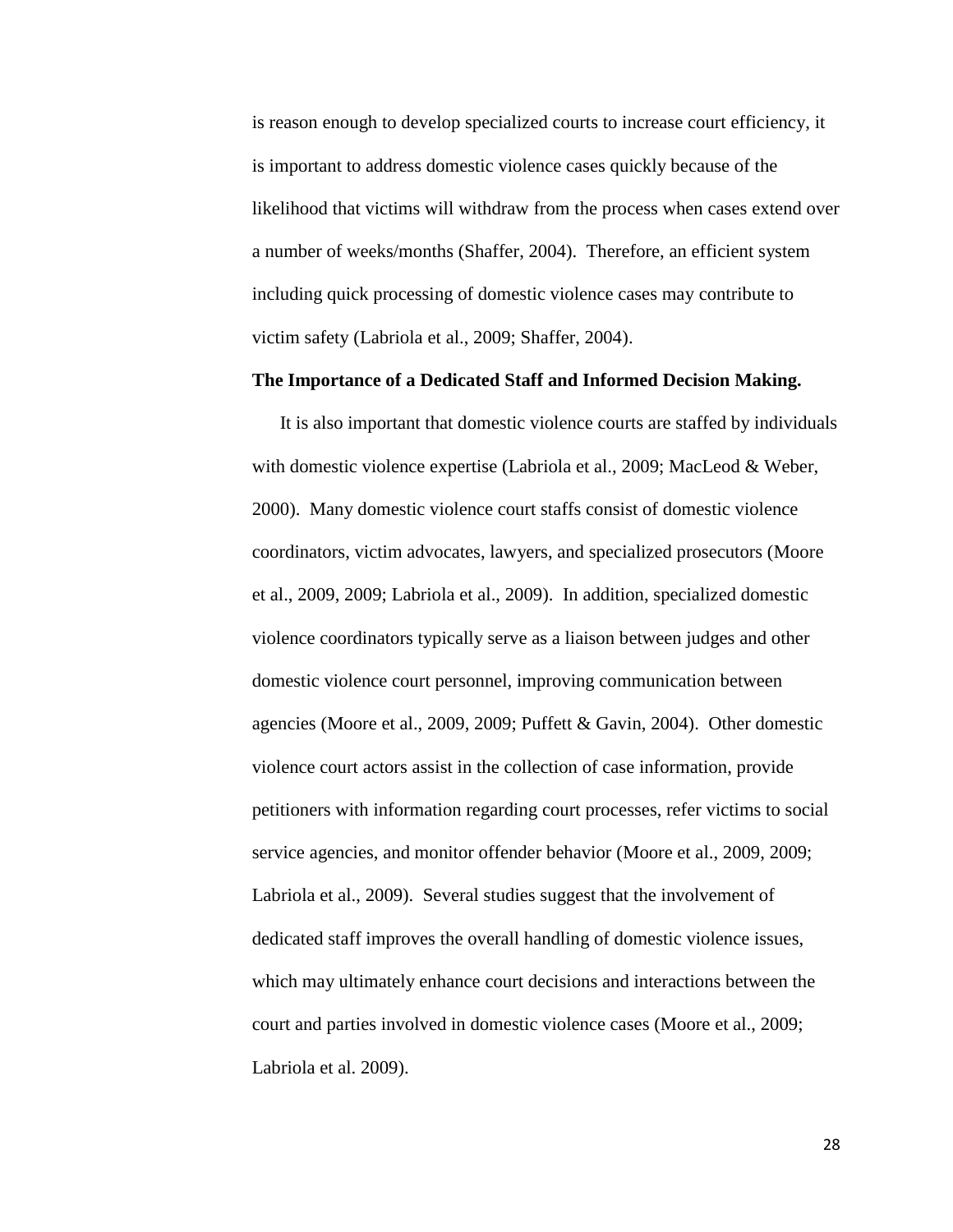In summary, domestic violence courts have a number of important goals. These specialized courts attempt to address both victim and offender needs through a coordinated community response that increases court efficiency, while also providing much-needed victim services. The evidence seems to suggest that they are, at least partially, effective, although there is not enough research to be conclusive. A key factor of a court's ability to meet these goals is the staff. There is evidence that domestic violence courts are more effective when the individuals involved are dedicated to eradicating issues of domestic violence. Perhaps the most crucial actor in these specialized courts is the judges. So what exactly is their role in fostering an effective process that attends to victim needs and offender accountability?

#### **The Role of Judges within the Domestic Violence Court**

Judicial perspectives on the effectiveness of domestic violence courts and their components are important to analyze because judges have the authority to impact the implementation, development, and improvement of domestic violence courts. Most research regarding court actors within domestic violence courts focuses on the utility and effectiveness of victim advocates ( Allen et al., 2004; Hart, 1995; DePrince et al., 2012; Dunn & Powell-Williams, 2007; Mazur & Aldrich, 2003; Tsai, 2000). Judges, however, have more involvement in the administration of the court, and have the highest level of discretion in regards to decision making. Therefore, their perceptions about their role within the court, the effectiveness of protection orders, and the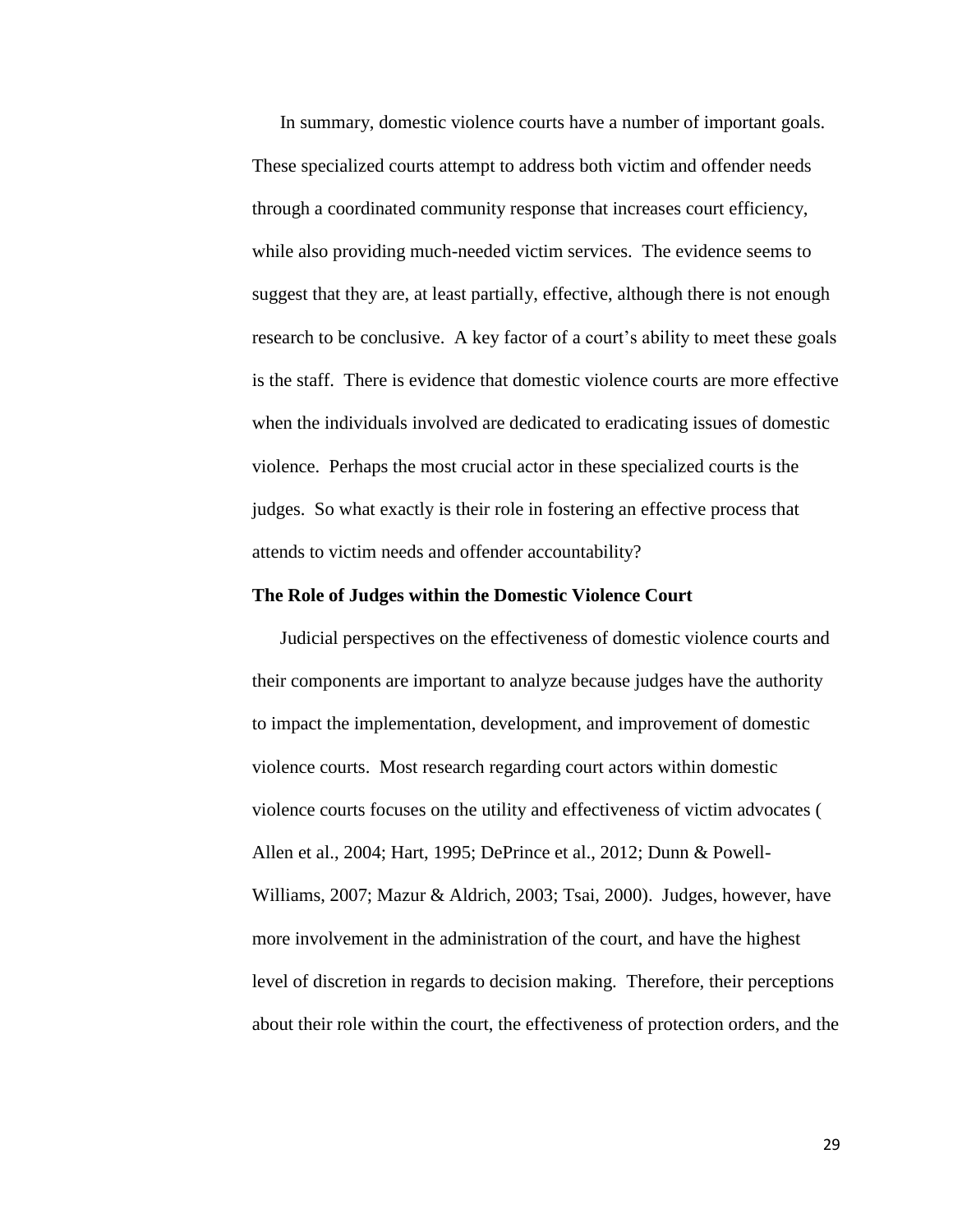benefits of a coordinated community response may encourage the standardization and further improvements of the court.

#### **The Effects of Judicial Behavior on Petitioners and Respondents.**

Therapeutic jurisprudence not only involves the ways in which the *law* impacts parties involved in domestic violence cases, but also considers the ways in which legal actors, including judges, lawyers, police officers, and victim advocates, impact these individuals (Tsai, 2000; Winick, 2002). Whether or not these individuals are aware of it, their behaviors affect victims and offenders involved in domestic violence cases in a variety of ways. For example, interactions with courtroom actors, including judges, may impact whether a victim will return to the courts in future efforts to escape abuse. Other possible effects might include the imposition of additional trauma to victims and/or invalidation of victim status, and the reinforcement of abusive behaviors. While every individual involved in the implementation of domestic violence courts has the ability to affect the parties involved in these cases, I focus specifically on the effects of judicial behavior.

The role of judges within domestic violence cases is significant as the experiences that victims have with the criminal justice system can have an impact on their future behavior (Gover et al., 2007). As one of the many authorities that a victim may come into contact with, judges have the capacity to affect how victims respond to future abuses. For instance, many victims of domestic violence file several petitions for protection orders and then do not follow through with the process. Dropping protection orders before the court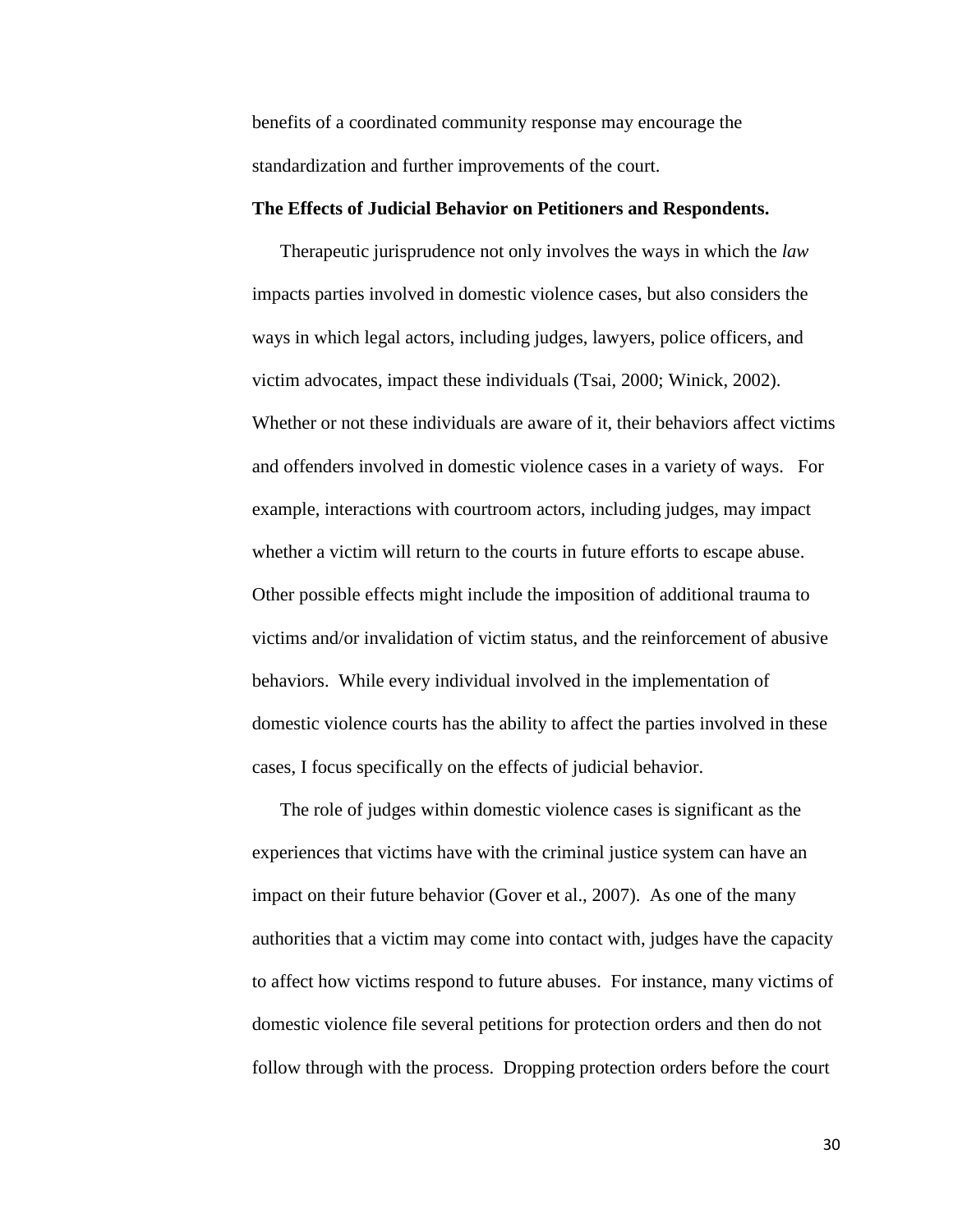has been given the opportunity to hear the case often occurs because many victims return to their abusers (Mazur & Aldrich, 2003). If a judge does not understand the reasons why victims often return to abuse, they may assume that the petitioner is simply attempting to manipulate the system and then their response to the victim may be negative. Negative responses from judges may then lead to victims being less likely to report future abuse.

In terms of judicial effects on offender behavior, research has consistently shown that the manner in which legal decisions are imposed has a powerful and independent effect on why people obey the law (Kaye & Knipps, 2000). For example, Gover et al., 2007 determined that domestic violence offenders are more likely to reduce violent behaviors when they believe that judges have treated them with integrity and respect (Gover et al., 2007). Research by Paternoster, Bachman, Brame, and Sherman (1997) suggested that reoffending by domestic violence offenders was more influenced by the manner in which judges imposed sanctions, rather than the severity of the sanction itself. Therefore, it is fair to assume that the manner in which judges approach offenders has the capacity to increase or decrease future violent behavior, and that successful outcomes can occur if judges are knowledgeable about domestic violence issues.

It is also important for judges to understand that the individuals involved in domestic violence cases may require additional services. Offenders may be repetitive perpetrators of domestic violence because of cognitive deficiencies regarding their relationships with others and/or because they lack the social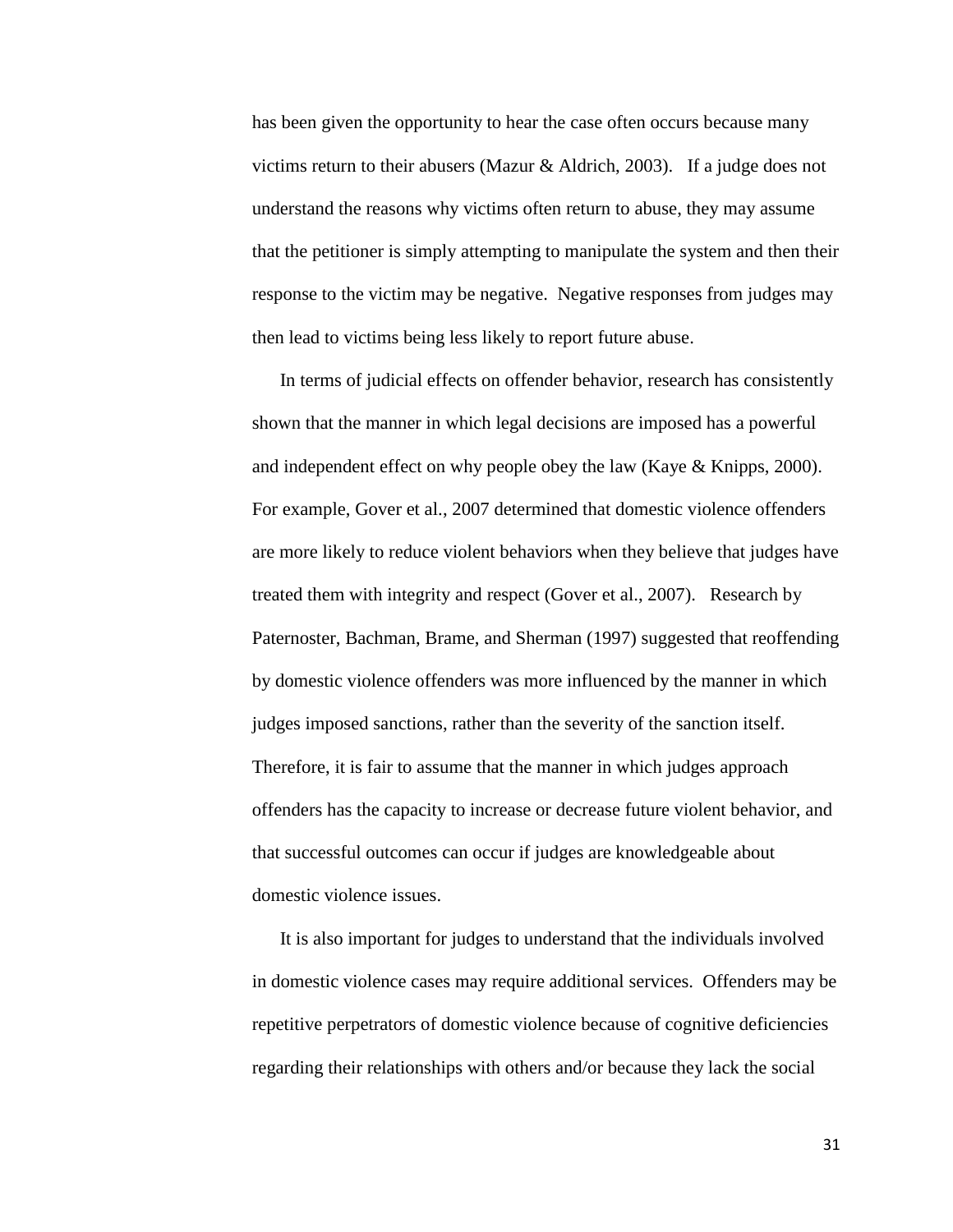skills necessary to resolve issues without violence (Gover et al., 2007). Victims may not only be experiencing consistent patterns of the cycle of abuse, they may have mental illness or substance abuse problems as well, although that clearly does not suggest that they are not entitled to the protection of the courts. If judges are cognizant of these factors, then they can make decisions that better benefit the parties involved in these cases.

Finally, as domestic violence courts become more popular in the U.S., it is of great importance that judges recognize the uniqueness of domestic violence cases and respond to them differently than they might responds to cases involving strangers (Kaye & Knipps, 2000). In order to effectively respond to domestic violence cases, domestic violence judges must acknowledge the problem solving goals of the domestic violence court (Kaye & Knipps, 2000), aiming to rehabilitate offenders and/or providing services that might resolve underlying problems, rather than focus exclusively on the adjudication of previous problems (Shaffer, 2004). Further, domestic violence judges have to seriously consider victim safety and rehabilitation, instead of solely focusing on holding offenders accountable for their actions (Kaye & Knipps, 2000). Although some would argue that it is not a judge's role to provide "therapy" while adjudicating these cases, judges do have the ability to be interested in and concerned about the parties' situation without crossing professional boundaries (Kaye & Knipps, 2000).

### **Research Objectives**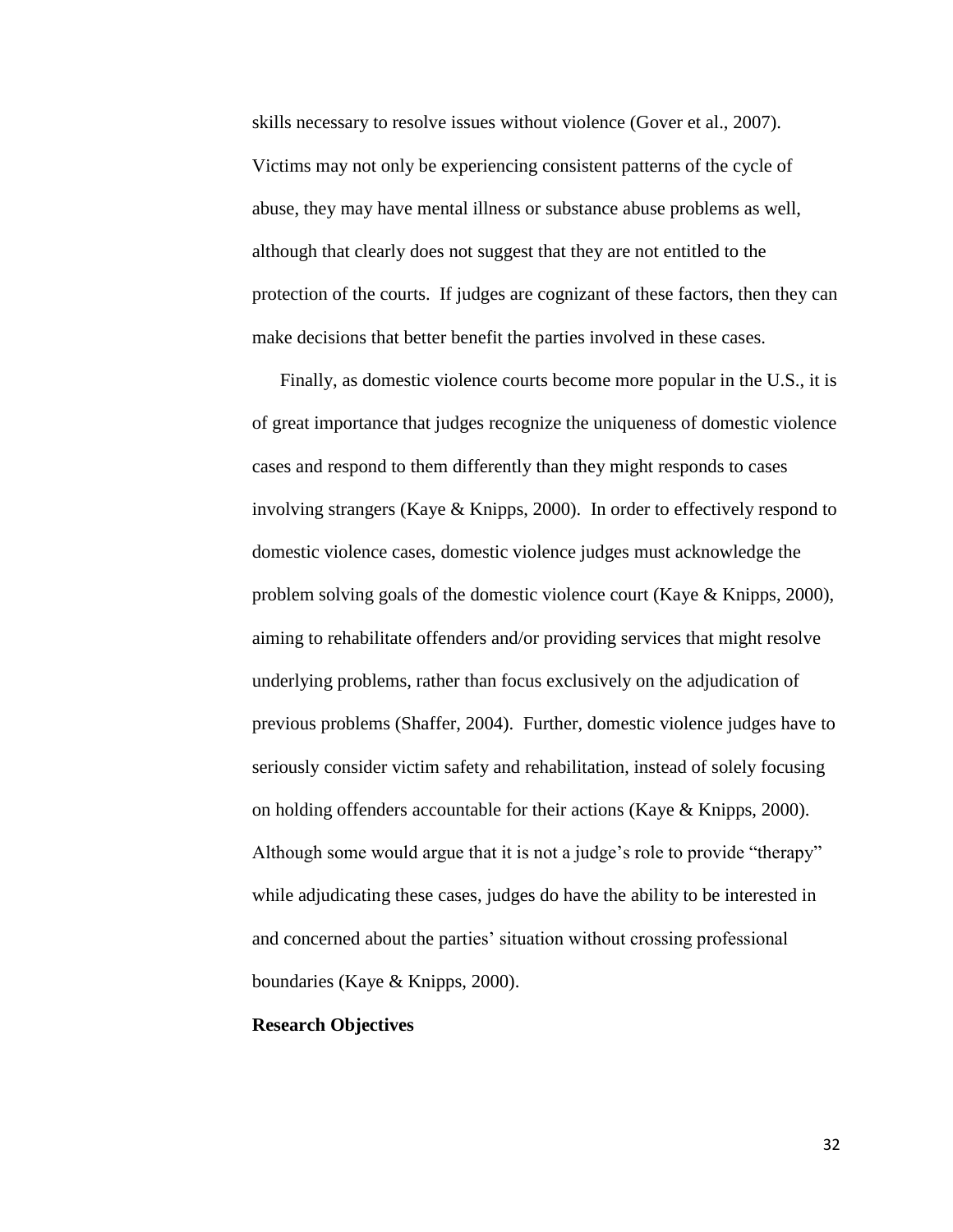As the previous section highlighted, judicial perceptions of their role and the effectiveness of components of the court may contribute to the standardization and improvement of future domestic violence courts due to judges' authority within the court. However, while criminologists have explored the development and structure of domestic violence courts, research on the judicial perspectives of the effectiveness of domestic violence courts remains limited. My research focuses broadly on the roles of domestic violence court judges, their understanding of the characteristics of domestic violence, and their perceptions as to the effectiveness of protection orders and partnering agencies.

Further, my research also focuses on how judicial perspectives are translated into courtroom behavior. Prior research has indicated that the effectiveness of specialized courts is only as successful as the individuals who incorporate its goals, and a dedicated staff is required to achieve these goals. However, research has yet to evaluate how judicial behaviors within the domestic violence court potentially affect the victims and offenders of domestic violence. This is problematic because if judicial behavior has the capacity to deter victims from pursuing orders of protection or following through with them, or otherwise might reinforce abusive behaviors of the offender, then analyzing judicial behaviors is an important step in reducing negative outcomes.

In this research, I explore judicial perspectives of domestic violence courts and domestic violence generally, as well judicial behaviors within domestic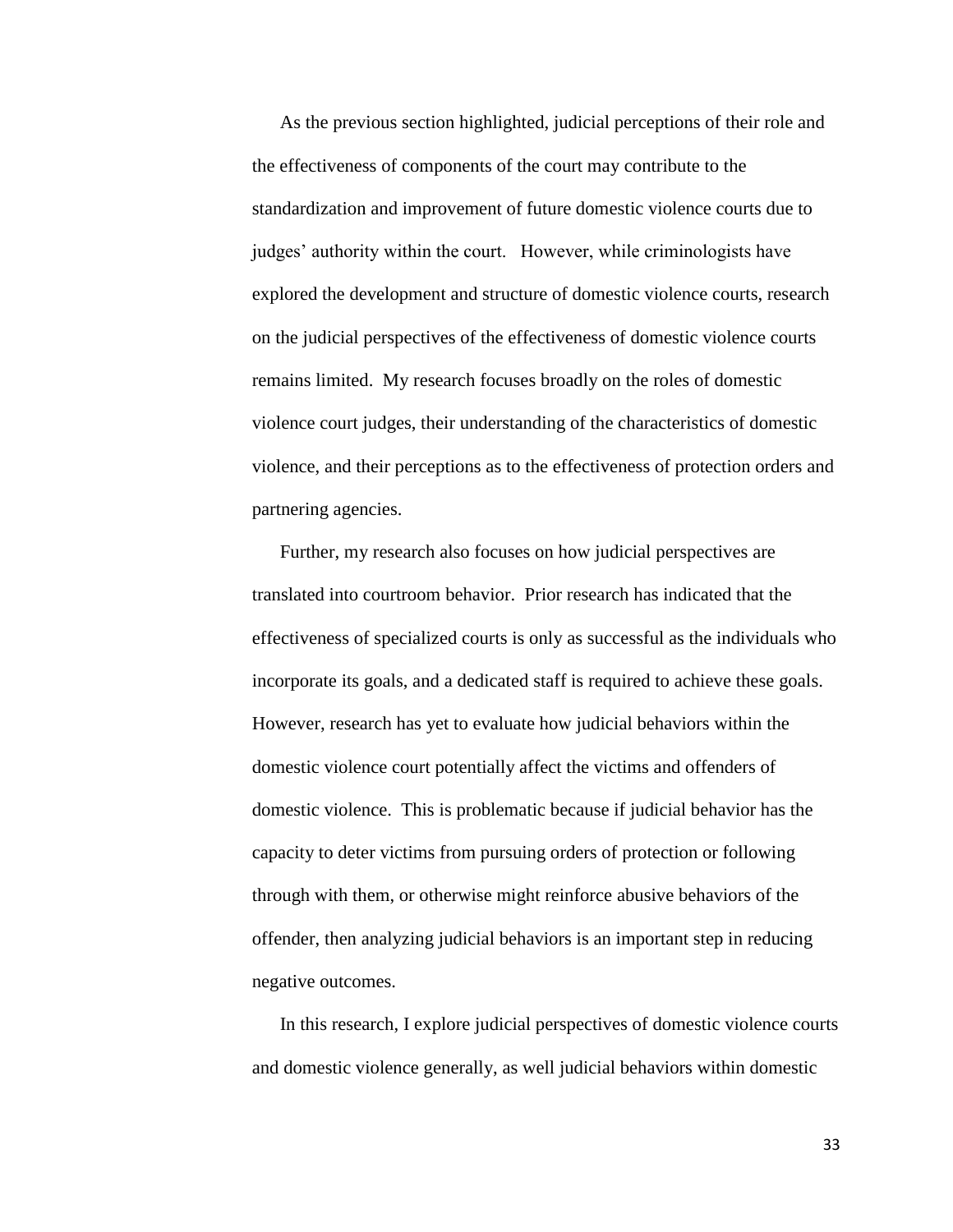violence court settings. More specifically, I ask: How do judges perceive the effectiveness of domestic violence courts and orders of protection? How do judges perceive the importance of other court actors within domestic violence courts? Do judges have a clear understanding of domestic violence characteristics? And finally, are their perceptions of domestic violence appropriately translated into their courtroom behavior?

### **Chapter 2**

#### **Research Design**

In this chapter, I describe the approach I will use to examine the research questions addressed in my study. Drawing on personal experiences from employment as a domestic violence advocate and a therapeutic jurisprudence framework, my work focuses on judicial perspectives of domestic violence courts. I first examine judicial perceptions as to their role as a domestic violence judge in a specialized docket. Second, I analyze judges' overall perceptions of the effectiveness of domestic violence court and orders of protection. Related, I am interested in judges' perceptions of the role and importance of victim advocates and lawyers assigned to domestic violence courts. Finally, I question whether judges are knowledgeable about domestic violence characteristics and whether these behaviors translate into judicial behaviors during domestic violence hearings.

In the following sections, I delineate the research design and methods used to investigate these research questions. Next, I describe the settings for my study, the sampling strategies employed for my interviews, and my sample. I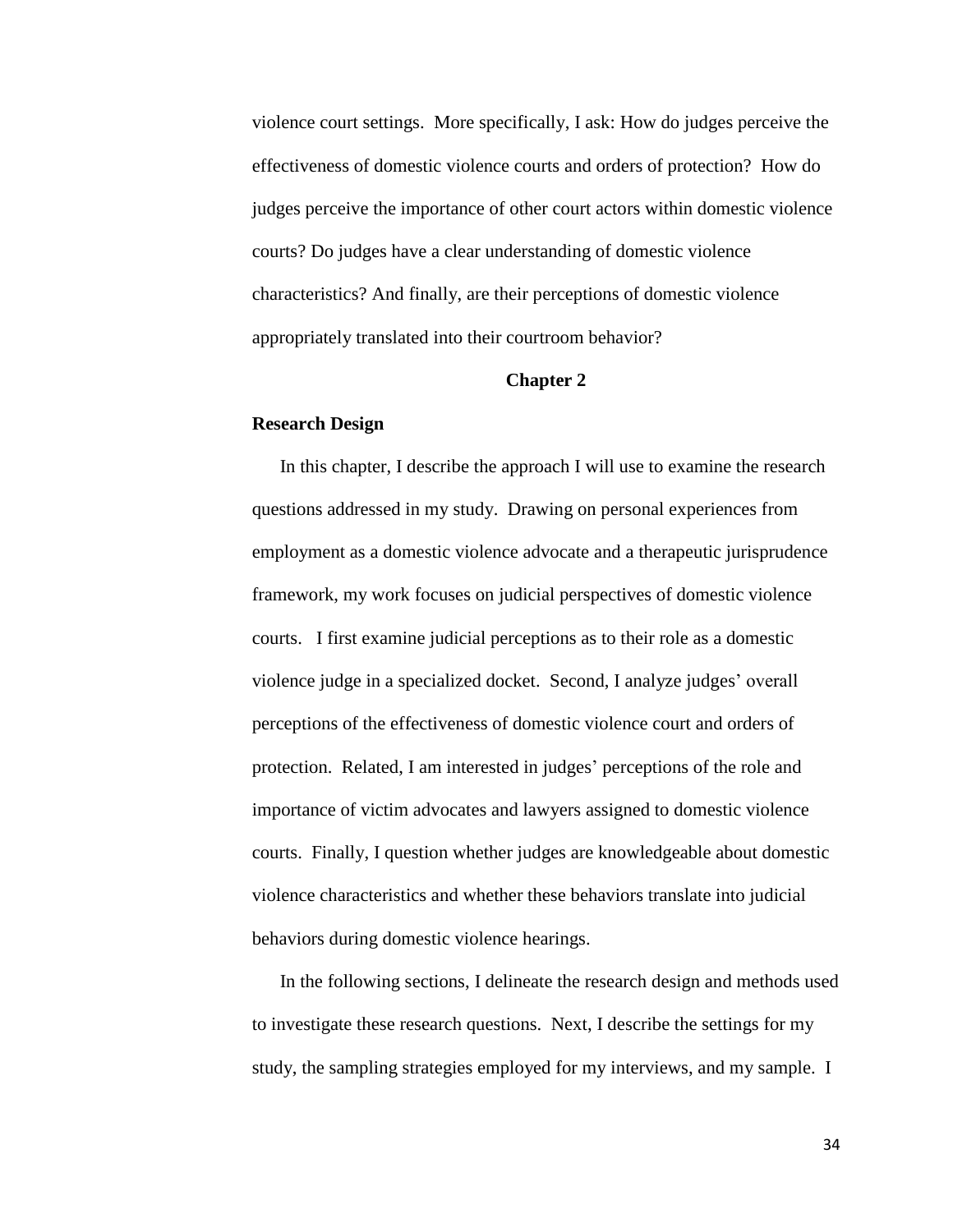also detail data collection and analytic techniques. Finally, I discuss the limitations to my study, while simultaneously addressing its strengths.

#### **Study Settings**

#### **Basic Processes of both Domestic Violence Court Locations.**

I conducted fieldwork and interviews within two courthouses located in two Midwestern counties (County A and County B). There are many similarities between the two settings that were evaluated. For example, because the study took place within a courthouse, when entering either building, individuals are required to comply with security standards, and then are allowed to proceed to their desired location within the building (with the exception of judicial chambers and other private offices).

The processes of filing a petition for an order of protection are also similar between the two counties. If an individual is attempting to obtain an order of protection, they will proceed to an office designated for filing orders of protection. In County A, this office is titled the Adult Abuse Office, while in County B, individuals proceed first to the Circuit Clerk Office to obtain the paperwork, and they are then directed to a conference room adjacent to the designated domestic violence courtroom. Once in these designated areas, the petitioner, the person who is filing for the order of protection, will meet with an individual or victim advocate who is trained in assisting with protection order paperwork. Once the paperwork has been filed, the locations have different methods of reviewing the file. County A sends the file to an on-call judge who determines whether or not an *ex parte* (or emergency) order will be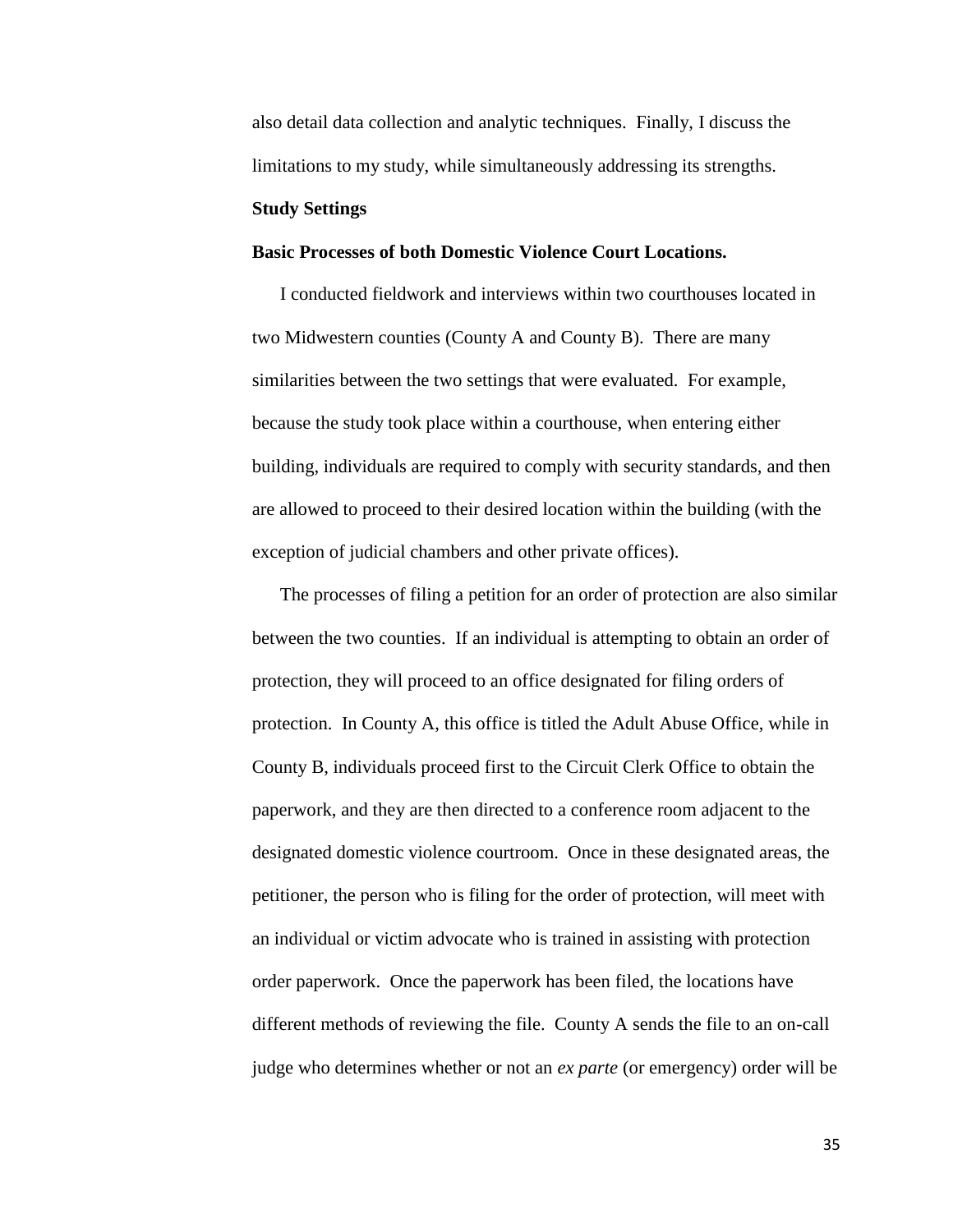granted. County B has *ex parte* hearings on a daily basis, during which the petitioner is required to meet with the judge in order to determine whether an emergency order is necessary.

If the decision is made to grant an *ex parte* order of protection, the judge will set a hearing date for the purpose of determining whether or not an extended, or "full" order of protection will be granted. During these hearings, respondents (the person from whom the petitioner is seeking protection) are given the opportunity to confront the allegations, and decide whether they would like to consent to the order of protection, or contest the allegations and have the case heard before a domestic violence court judge. In both locations, if the respondent does not appear after being served the domestic violence hearing summons, decisions can be made by default, often resulting in the petitioner receiving a full order of protection.

In the case that a respondent subsequently violates the order of protection, the petitioner has the option of calling the police and having the respondent arrested. Not all violations of orders result in arrest, of course, but if a police report is made, then the petitioner has the option of meeting with the State Attorney's Office and requesting that charges be incurred (County B), or filing a "Rule to Show Cause" in order to force the respondent to return to the court and confront the allegations regarding the violation of the order of protection within a criminal contempt hearing (County A).

Another similarity between the two counties is the one-judge approach. This approach means that all civil cases- including those related to orders of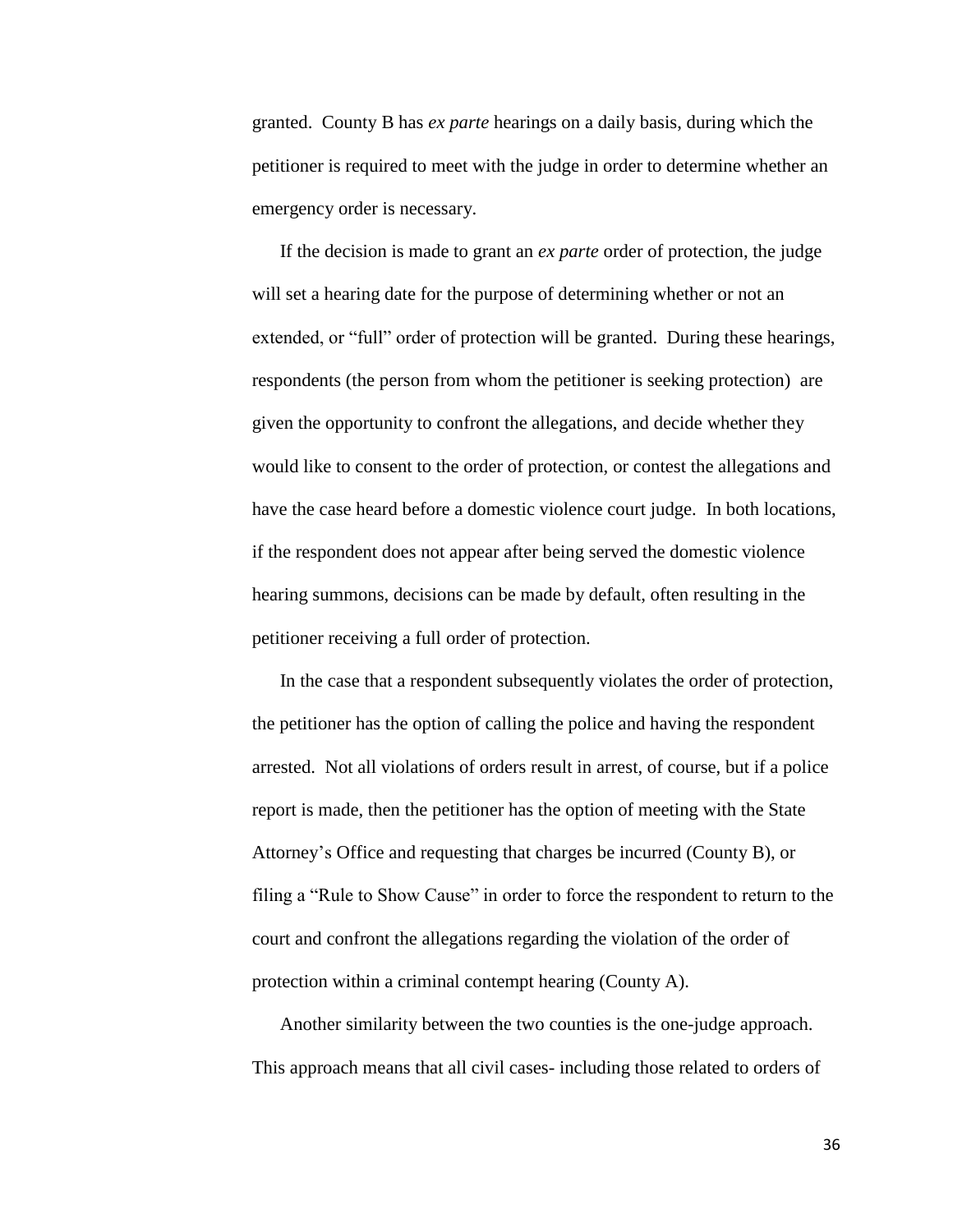protection, parentage, divorce, and guardianship cases involving the protection and custody of minor children (excluding criminal cases)- that involve the same parties will be presided over by one judge. Such an approach means that judges are more familiar with parties involved in civil cases.

# **Distinctions between the Courts**

# **Development of the Domestic Violence Court.**

Discussing the differences between the courts is important because they provide an overview of the factors that the court finds vital in combating domestic violence. Further, the structure and procedures of the court are often determined by the judges presiding over them. Therefore, providing a summary of these differences may provide insight on, or even influence judicial perspectives of domestic violence courts.

Distinctions between County A and County B domestic violence courts involve the motivations behind the court, as well as the resources utilized to develop the court. Information about County B's domestic violence court is quite limited, but does indicate that is was initiated in 1993 following the formation of local domestic violence councils (IFVCC, 2002) In contrast, County A was part of a federal initiative to implement the "Green Book" program and there is a great deal more information on its development available ("Protecting Families," n.d.).

Development of the County A domestic violence court began in 2001, when the Family Court of County A was selected as one of six sites across the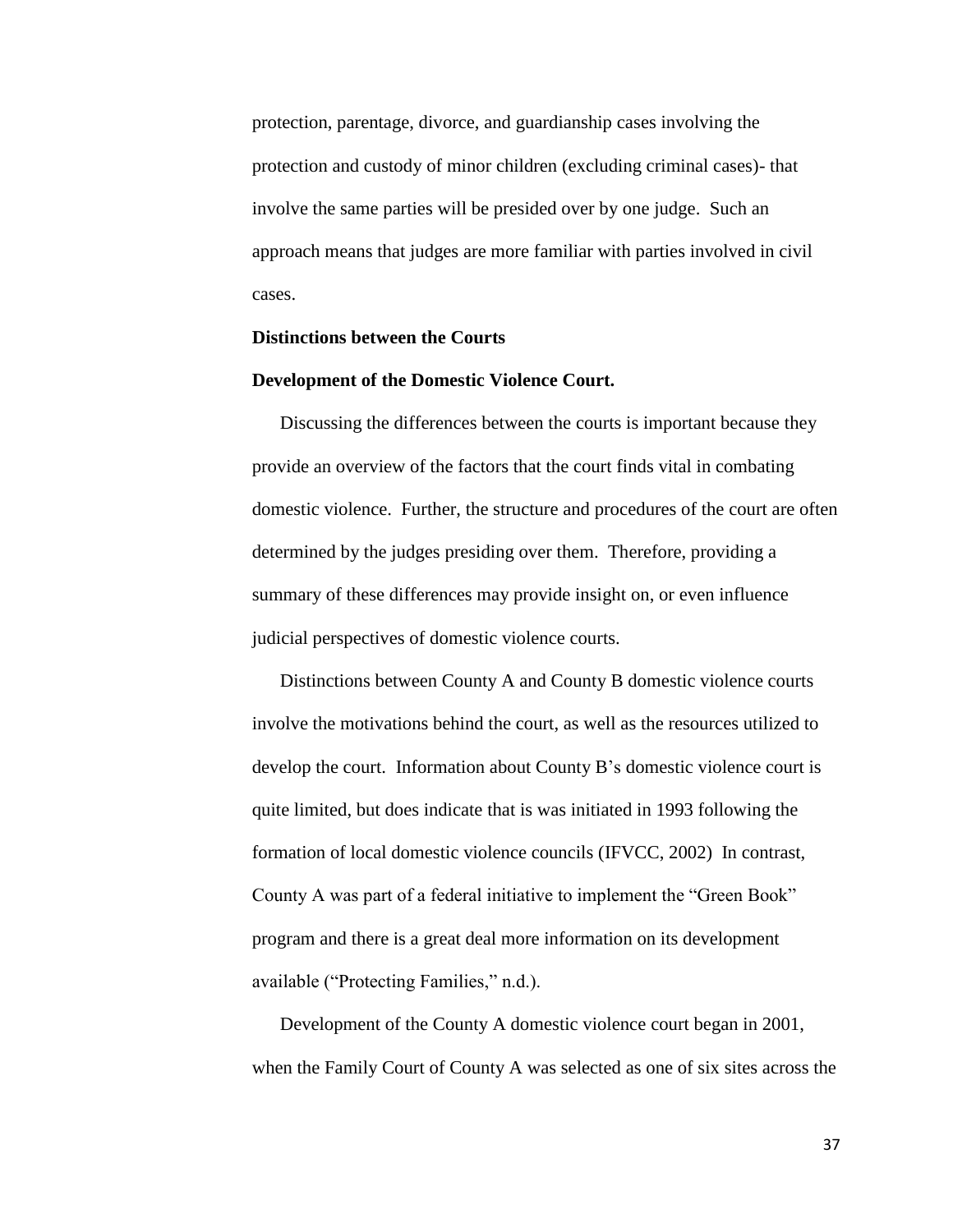country to participate in the Green Book initiative ("Protecting Families," n.d). This initiative was designed to focus on specific issues related to child protection and the ways in which the courts respond to domestic violence issues that overlap with child maltreatment (Meier, 2003; "Protecting Families," n.d.). Although all six sites that were originally included developed a multidisciplinary approach to the simultaneous occurrence of domestic violence and child maltreatment, County A has further focused on improving offender accountability "as a vehicle for achieving safety, wellbeing, and stability" (Meier, 2003; "Protecting Families," n.d.). As a result of this focus, County A developed and implemented a Civil and Criminal Court Batterer Compliance Program.

County A also developed and implemented Child Orders of Protection (COP), which enable individuals within Child Protective Services to file orders on behalf of minor children ("Protecting Families," n.d.). A COP will remove a batterer from the residence when it has been determined that an individual is likely to impose danger to children within the home ("Protecting Families," n.d.). This relieves adult victims from having to file against the offender, which may potentially reduce tensions and danger that could have been inflicted upon the adult victim ("Protecting Families," n.d.). Traditionally, conventional perspectives have placed the responsibility of child maltreatment solely on the mother, but this innovative approach holds male abusers responsible when appropriate, building an alliance between involved agencies and victims of domestic violence (Meier, 2003). Overall,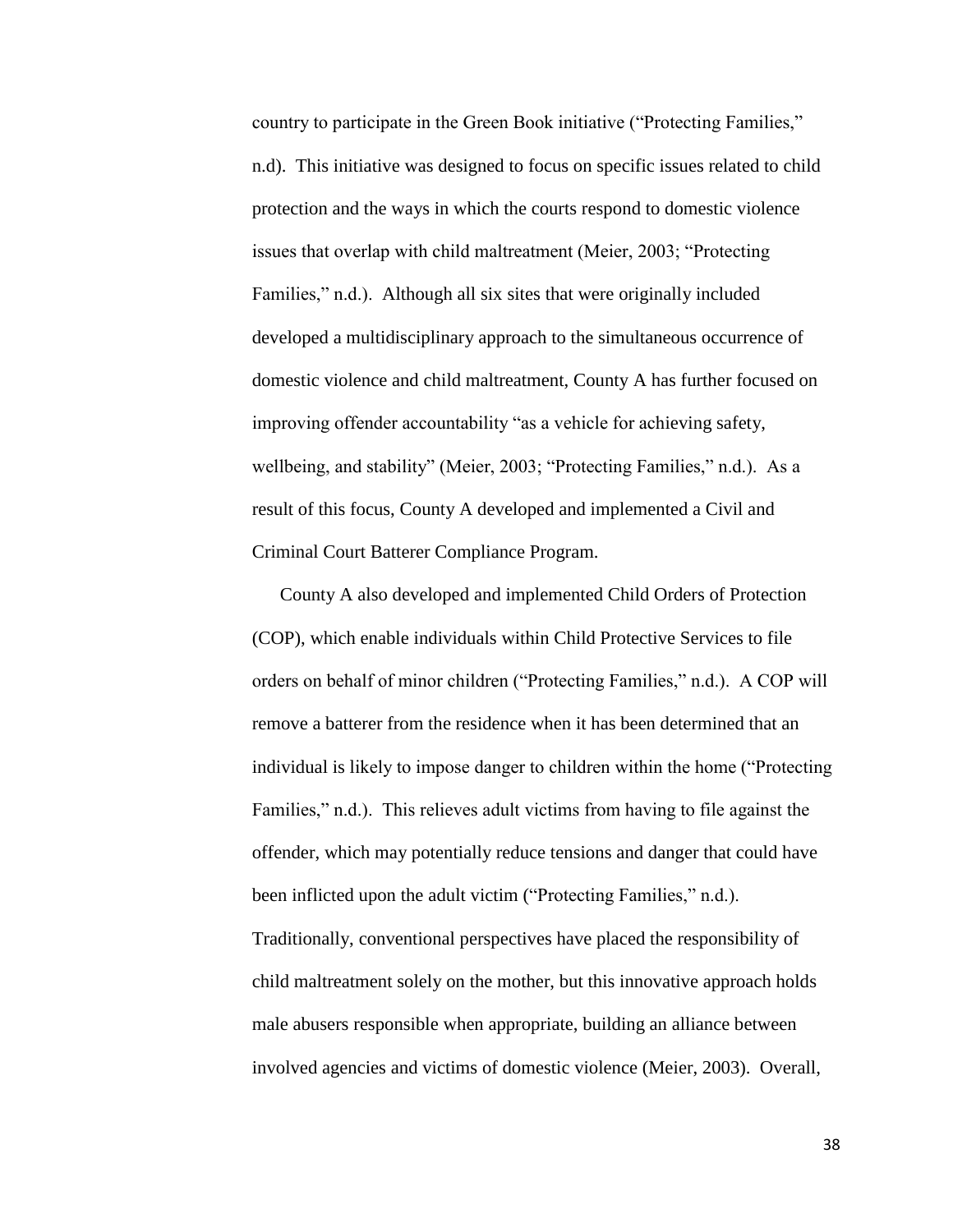COPs provide yet another tool for promoting the safety of both child and adult victims ("Protecting Families," n.d.).

## **Victim Advocate Roles and the Presence of Court Appointed Lawyers.**

The presence of victim advocates was a mutual feature of both domestic violence courts. Common roles of the victim advocate include providing emotional support prior to and after court hearings, providing a general understanding of court processes, assisting/escorting victims to file additional paperwork when needed, and referring victims to appropriate social resources to resolve other problems.

Despite these similarities, there are distinctions between the two locations in how they provide advocacy. County A employs a Domestic Violence Coordinator who is responsible for developing/refining program policies, procedures and forms associated with the domestic violence courts, assisting the Family Court judiciary in identifying, routing, and docketing appropriate intimate partner adult abuse cases, obtaining and making available appropriate background information involving the parties, allocating sufficient time for hearings (while also being available to meet with parties prior to the hearings), and collaborating with volunteer victim advocates to ensure proper victim services. County B does not employ a specialized Domestic Violence Coordinator. Instead they rely on the local domestic violence organization to provide a victim advocate to be present daily to assist with victim services.

Other distinctions between the victim advocates in County A and County B involve their roles within the court. Advocates in both counties are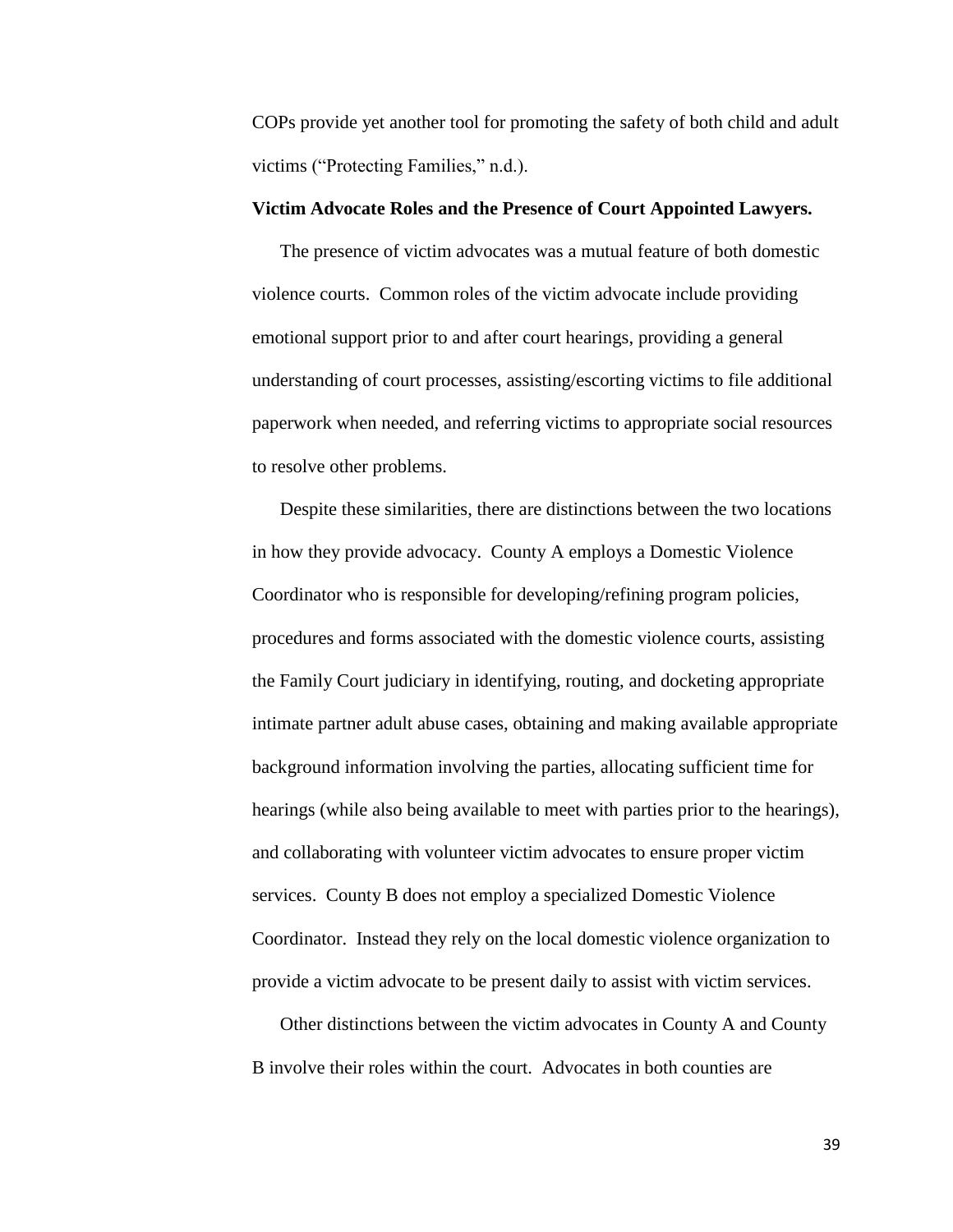expected to provide emotional support, an understanding of court processes, and referrals to appropriate organizations. However, based on observations, County B advocates appeared to have more direct involvement with the victims. For instance, advocates in County B proactively seek out petitioners in order to discuss concerns *prior* to plenary hearings. These discussions may occur by phone or in person before the hearing. Further, throughout the plenary hearing, County B advocates will sit with the petitioner (as long as it is desired) and, while they cannot speak on behalf of the client, they can confer with the client as long as they are not offering legal advice. In County A, on the other hand, the petitioner and respondent stand alone in front of the judge unless the petitioner requests the advocate to stand with her. Advocates in County A are typically unable to follow up with petitioners between the *ex parte* decision and the plenary hearing.

Another distinction between the two locales involves the presence of legal counsel. In County B, lawyers are only present if the petitioner or respondent has acquired representation through their own resources, or if the petitioner has sought out assistance through *pro bono* lawyers who volunteer for either community legal assistance or through the local domestic violence shelter. In County A, although the available legal counsel do not represent petitioners or respondents, judges have access to legal counsel who serve as *guardian ad litems* in cases that involve child protection orders.

# **Courtroom Safety.**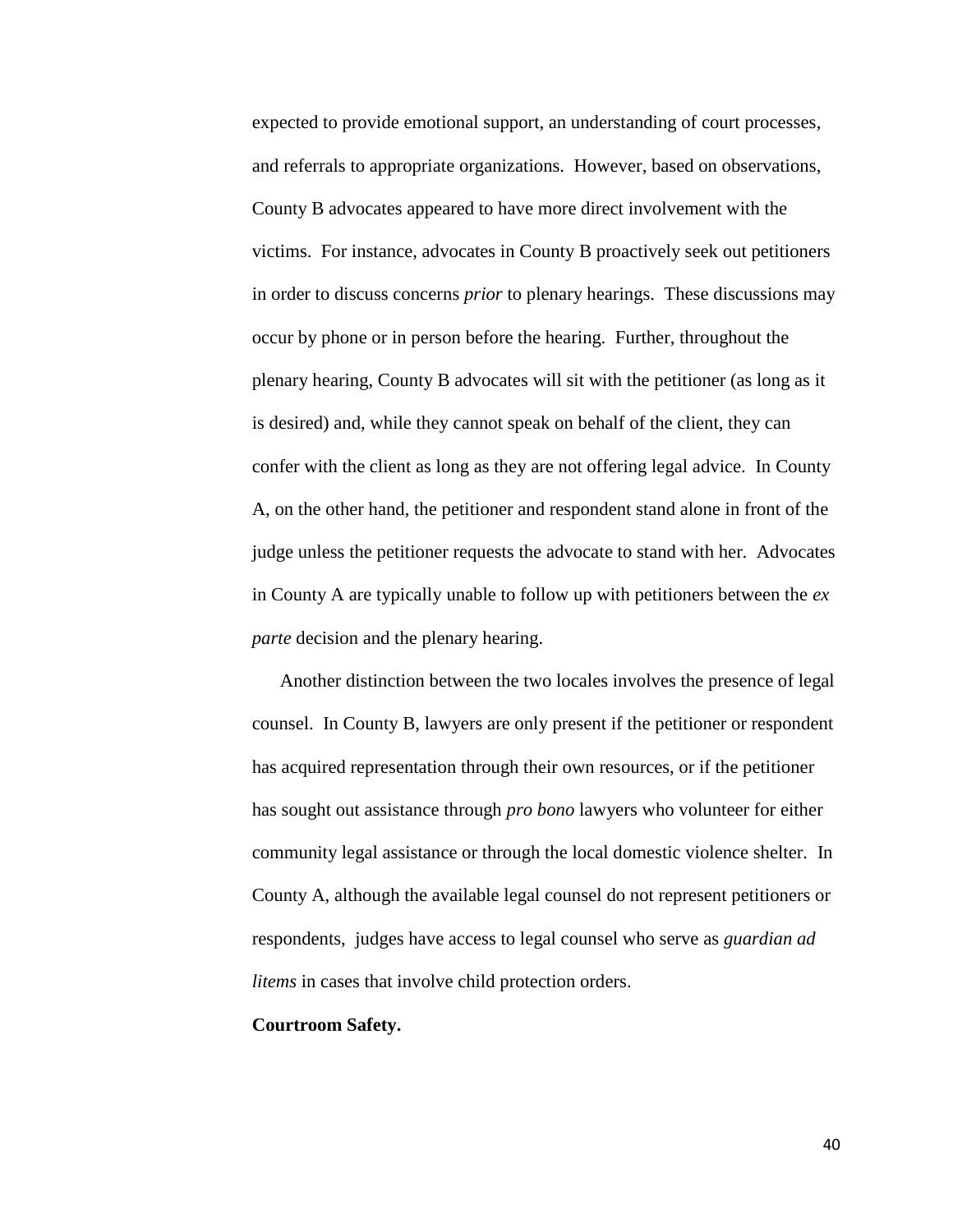County A and County B also differ in certain court procedures involving courtroom safety. For instance, Sheriff's deputies in County B are present prior to, during, and after each court hearing. They exude an authoritative attitude and demand that petitioners and respondents behave a certain way in the courtroom. Such behaviors include separating petitioners and respondents while they are seated in the courtroom and when they exit the building, proactively seeking out abusive behaviors of the respondent and reprimanding them for these behaviors, and making sure that petitioners and respondents are at a safe distance from the judge. For example, one sheriff deputy in County B repeated a short speech at every hearing in which she participated in. She would stand in front of the courtroom prior to the beginning of the hearing and tell everyone what to do when their names were called, indicated that they were to speak to the judge and not to each other, explained that if they were sent to another courtroom, they were not to ride in the same elevator or have contact in the hallway, and that when the hearing was over, regardless of whether or not an order of protection was entered, the parties were to leave separately, with the petitioner given the option to leave first.

County A clearly also offers court security, however, the ambience in the courtroom is quite different. Court security was not observed in court hallways or during domestic violence hearings. Instead, Court Security was only observed at the entrance and exits of the building and bailiffs were present within court hearings. The bailiffs in County A were observed telling the petitioners and respondents to sit on opposite sides of the courtroom,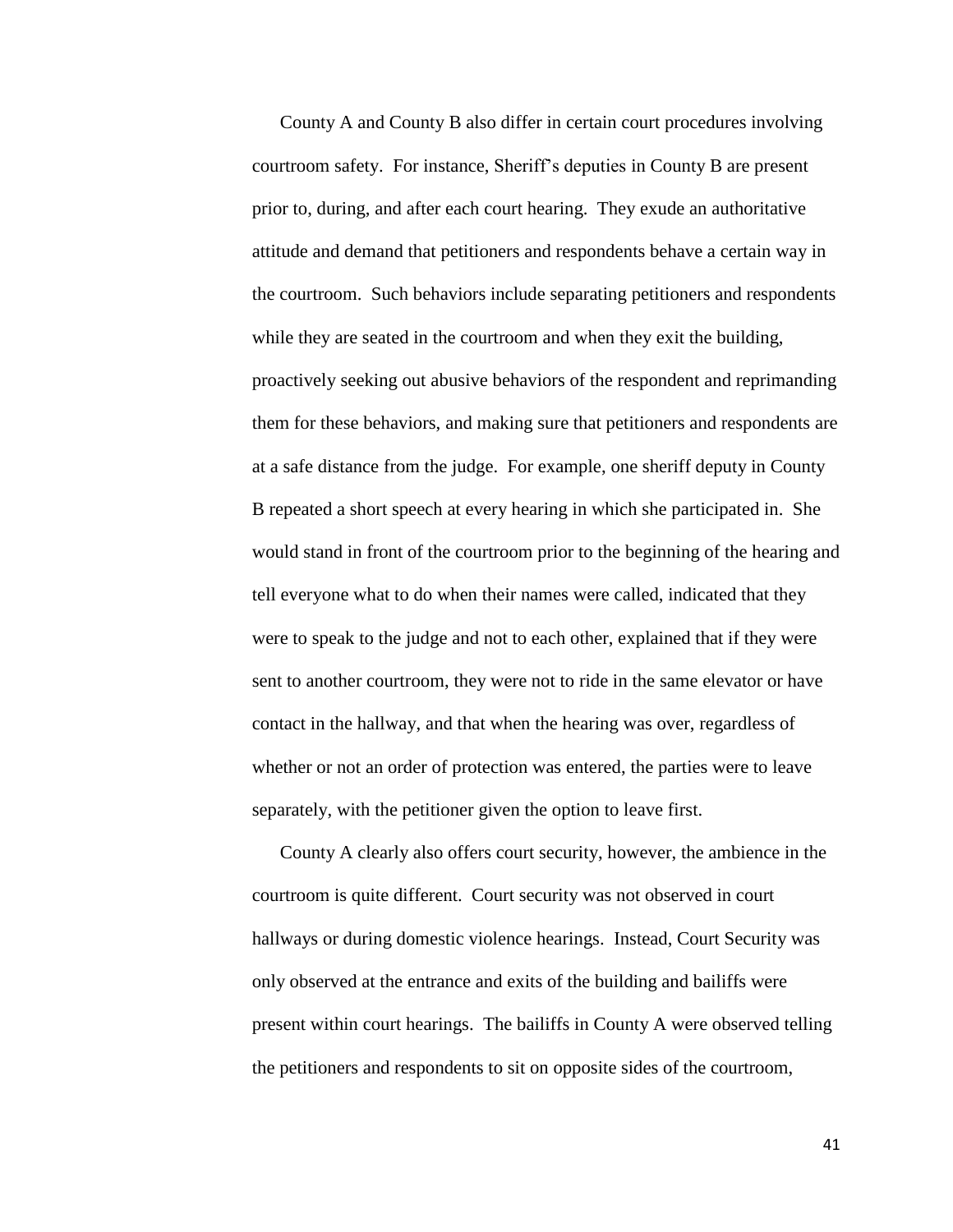however, this often occurred after several parties had already arrived. In contrast, both petitioners and respondents were "checked in" by a clerk and directed to seating by Court Security in County B. Safety was identified as an ongoing concern of County A; during the interviews one judge indicated that they intended on improving safety in the design of the new courthouse that is being planned. The improvements include placing a designated courtroom in the vicinity of Court Security officers and separating the petitioner and the respondent throughout the hearing.

#### **Service of Domestic Violence Summons.**

In both locations, respondents cannot be held accountable for any action until they have been "served" with a court summons. There are not typically costs associated with filing an order of protection due to efforts to preserve the safety of domestic violence victims, even though serving court participants with notices may involve a Process Server at the cost of the petitioner. In County B, if the petitioner attends the plenary hearing and the respondent is not present, and has not been served, the petitioner is given the option to have the case continued (for a period of three weeks) to allow the Sheriff's office more time to serve the respondent. If the respondent is unable to be served after three hearings (nine weeks), then the petitioner has the option to serve the respondent through a "notice by publication." In these cases, a notice is published in a local periodical, and if the respondent does not show for the next hearing (at week 12), then the petitioner will automatically be awarded an extended order of protection if it is still desired. County A also continues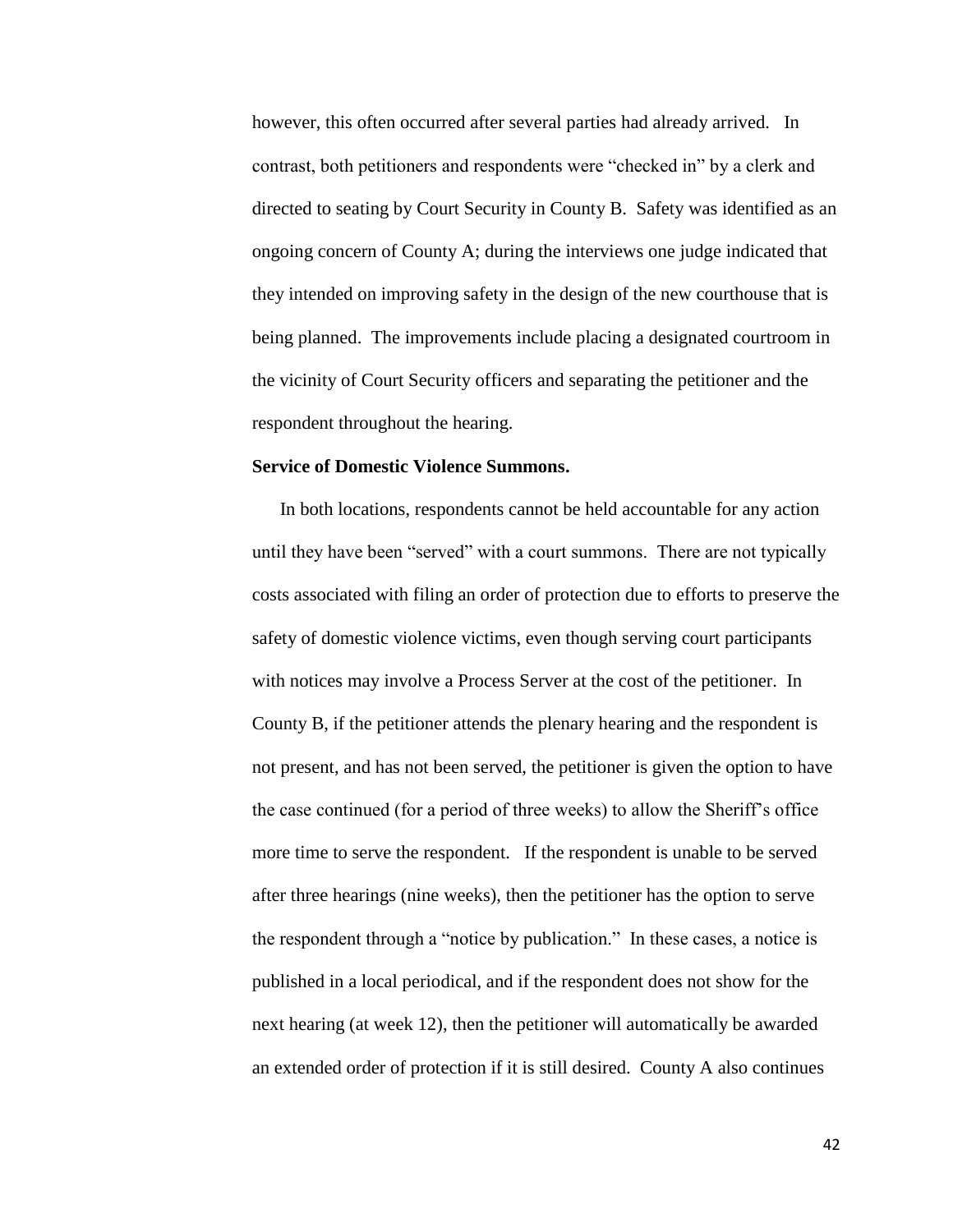cases in which the respondent has not been served. However, depending on the circumstances, they will typically only continue the case two times (usually over a period between one to four weeks). After that, the petitioner is allowed to hire a process server for around \$85 if they want to further pursue the order of protection; otherwise their order is dismissed without prejudice, meaning they can re-file at any time if necessary.

# **Distinctions in Offender Accountability.**

While both counties attempt to hold offenders accountable by imposing formal sanctions, the sanctions and procedures for imposing these sanctions differ. In County B, for example, when an offender violates an order of protection, the petitioner must make a police report and then follow up with the State's Attorney office in order to pursue charges (in severe cases, the State's Attorney Office may pursue charges without the permission or request of the petitioner). County A, on the other hand, in an effort to promote efficiency and ensure offender accountability, has developed a criminal contempt docket which allows the petitioner to avoid police reports and reliance on the State's Attorney. Here, petitioners file a "rule to show cause" which summons the respondent to answer to the petitioner's allegations. If the judge believes that violations of the order of protection have occurred, then he/she can impose fines, sentence the respondent to participate in a batterer intervention program [BIP], or sentence him/her to jail time. County A also has a BIP coordinator who ensures that respondents are complying with court ordered programming.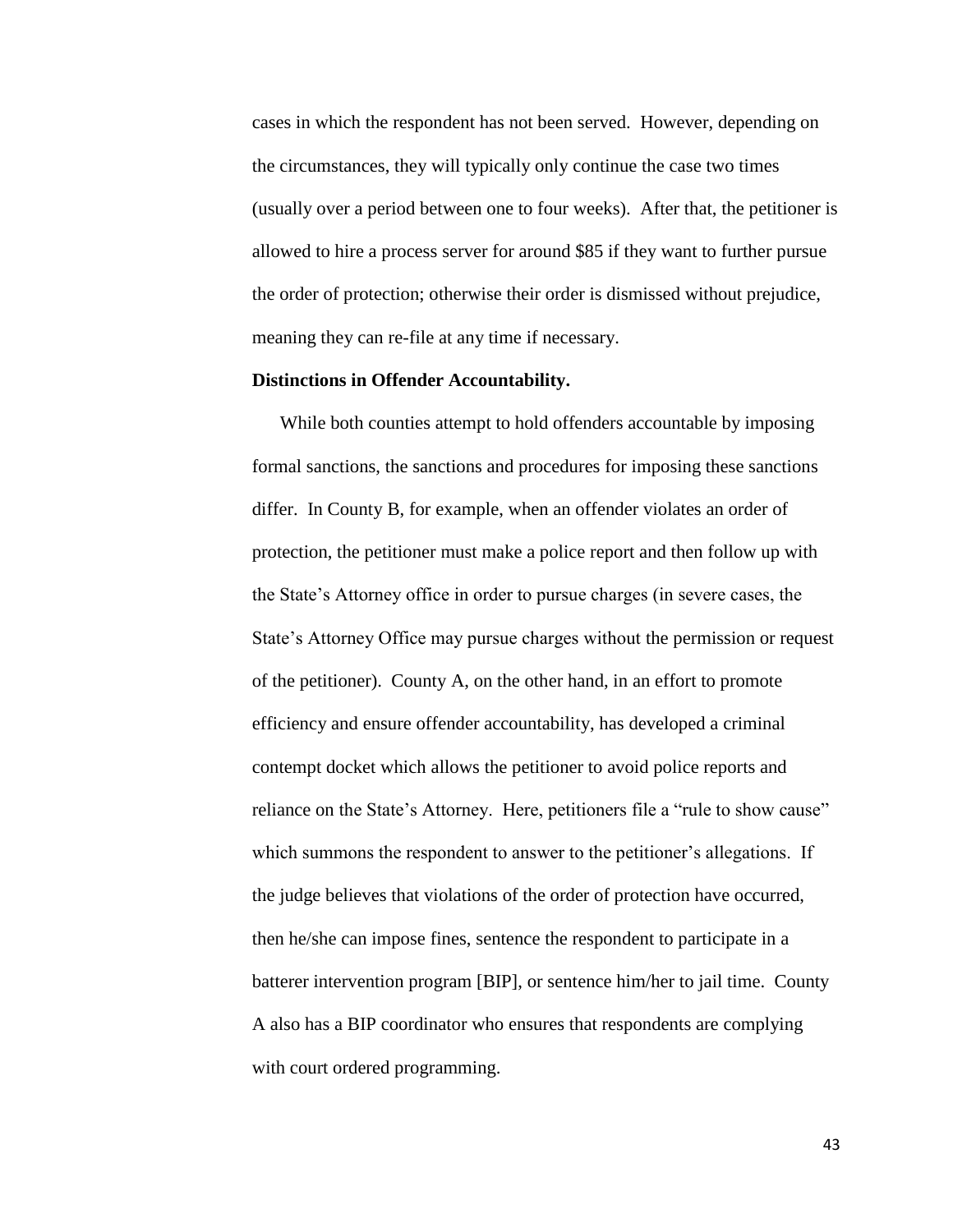County B also has the ability to force offenders to participate in batterer intervention programs but this only occurs when respondents have incurred criminal charges. Through my observations, I heard a few petitioners request that the respondent be required to participate in a BIP or substance abuse program and heard the judge indicate that he/she has the ability to do so, but chose not to because 1) the offender cannot be held criminally liable in a civil case for noncompliance, and 2) the offender is not likely to respond to treatment unless they choose to be rehabilitated.

#### **Sample**

This study draws from interview and observation data collected in 2013 from six judges in two Midwestern counties. These locations were chosen primarily because of accessibility to the judges. This accessibility was provided by my employment as a victim advocate in County B, and a professor who volunteers as an advocate in County A. Three judges from each county were interviewed. Purposive sampling was used to select the sample, as I wanted to only include judges who were presiding over domestic violence cases at the time of the study. Purposive sampling is ideal for finding participants who will provide data that are relevant to the research (Berg, 2009).

Initial requests for participation for County B judges were through direct contact with each of the four family court judges; three judges agreed to be interviewed. In order to contact County A family court judges, I first met with the Domestic Violence Court Coordinator [DVCC] for County A, who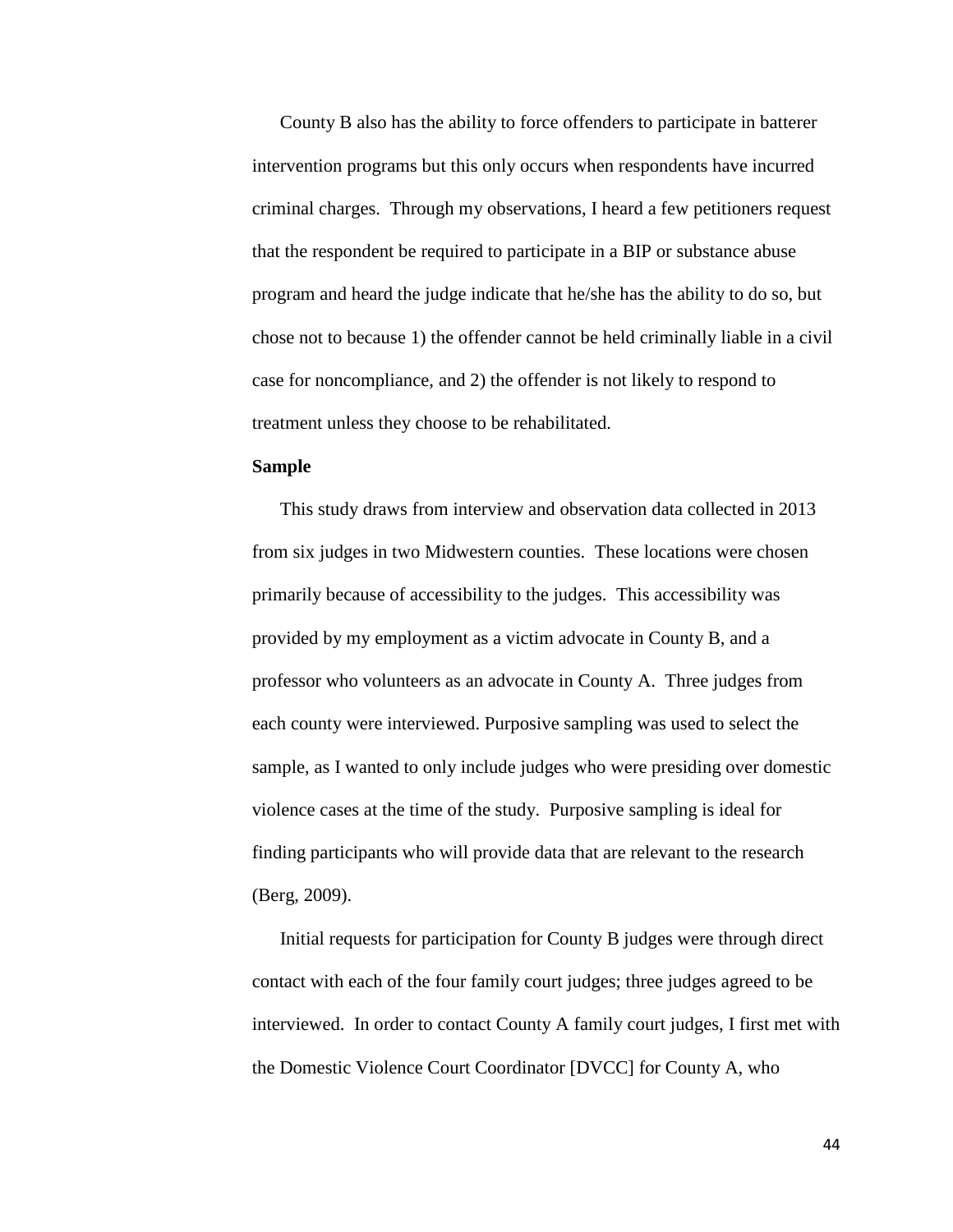provided emails for each of the six judges who preside over the domestic violence courts. There were six judges total and three participated in the study. Participation was voluntary and no monetary contribution or incentives were provided. In general, I found the judges to be quite willing to participate, though my employment and education also likely encouraged their participation.

Five out of the six judges were White males, while one judge was a Hispanic male. There was a great deal of variation in their level of experience with family law. Three had more than eight years of experience, while the other three judges had between three months and two years of experience in the family court division. Judges with more than eight years of experience were defined as "veteran" judges, while those with less than three years were defined as "novice judges." Those judges with more than eight years of experience also had family law experience prior to their judgeship, while the judges with less experience as a family court judge had no family law experience prior to "taking the bench." All judges were assigned to the family court division, although County A judges mentioned having some say about the types of cases they would preside over within their division.

All judges have continuing legal education [CLE] and Judicial College requirements. There is no required formalized training beyond this for those judges who preside over domestic violence courts. One judge did note that one hour of domestic violence training was required, but there was no validation of this requirement. Rather, the judges mentioned that the majority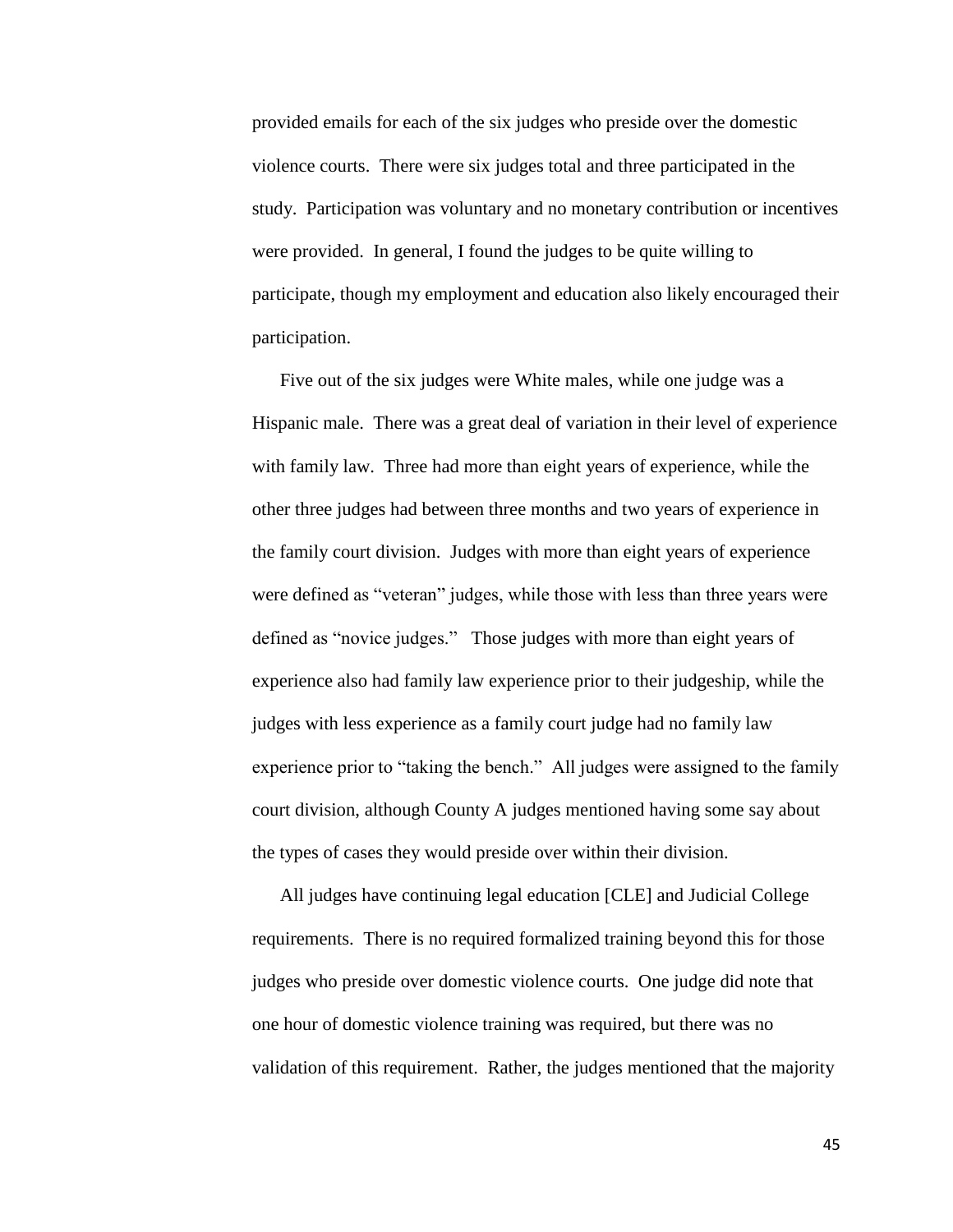of domestic violence education was obtained through self-education and experience. All six judges I interviewed stated that domestic violence seminars within judicial conferences were available, and two of the judges indicated that they had participated in one of these trainings, with one presently teaching the domestic violence course at the Judicial College. Judges from both counties stated that they met with the other judges in their division on a regular basis and discussed the status of their domestic violence courts.

# **Data Collection**

Participants received a consent form at the time the interview took place that described the purpose of the study, assured confidentiality, and indicated that participation was voluntary and could be declined at anytime (see Appendix A). I also explained the content that would be discussed in the interview. All materials, including the consent form and interview guide, were approved by the University of Missouri-St. Louis Institutional Review Board prior to data collection (Package 433219-1).

The interviews were recorded using a digital recorder with the participants' permission. I used a semi-structured interview guide, but allowed for other themes and threads to arise and be addressed within the interview (see Appendix B for the interview guide). I drew on my own personal knowledge of domestic violence courts to develop the interview guide. I first asked about the judges' background and involvement with the domestic violence court. Next, I asked questions about their experiences with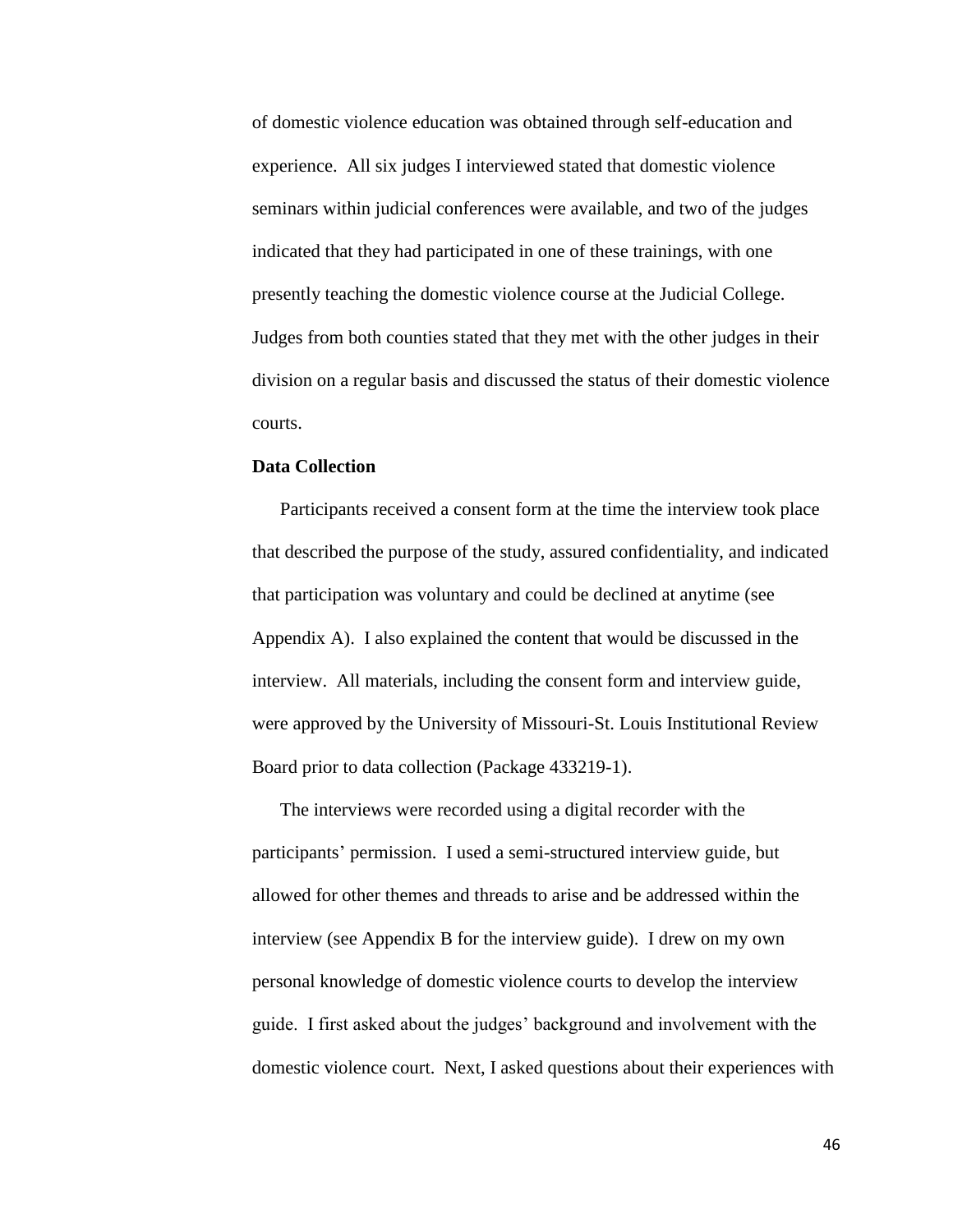those individuals and organizations that are partnered with the domestic violence court. Finally, I asked them about domestic violence and domestic violence courts more generally. I tried to limit questions due to the time constraints of a judge's schedule.

Upon finishing each interview, I also recorded field notes pertaining to demeanor, changes in tone, and pauses or hesitations. These field notes are important for interpreting qualitative date (Berg, 2009). The interviews were transcribed verbatim in order to maintain accuracy. I ensured this accuracy by continuously replaying sections of the recording.

The interviews ranged in length from 22 minutes to 71 minutes, with the average interview lasting approximately 39 minutes. The interviews took place within judicial chambers and consequently allowed the judges to discuss their perspectives without concerns for confidentiality.

In conjunction with the interviews, I also observed several domestic violence hearings. In County B, I was able to observe *ex parte* and full hearings, while in County A I was only able to observe full hearings. During these hearings, I recorded field notes that focused on the overall environment of the courtroom as well as the statements, facial expressions, and body language of individuals within the courtroom. It is important to note that the primary focus of my observations was on judicial statements and behaviors, as well as the verbal and behavioral responses of the parties involved.

# **Data Analysis**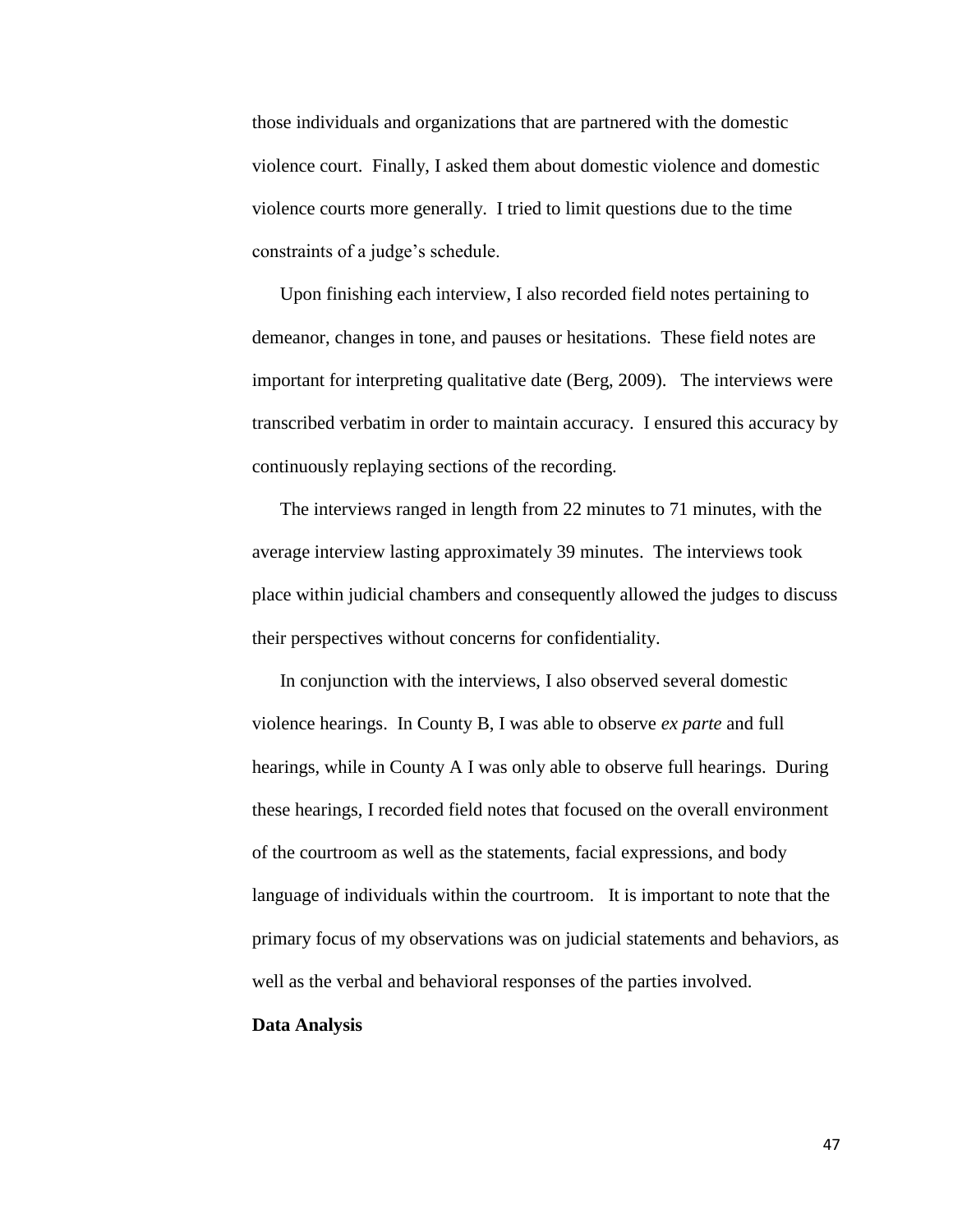The analysis of the collected interviews and the court observations was an inductive process and I used open coding to determine prominent themes within the interviews and field notes (Berg, 2009). To begin, I read through the judicial interview transcripts, field notes, and the court observations and labeled reoccurring codes by hand. Specifically, I looked for themes that provided insight into judicial motivations and personal perspectives. Then, I went back through the transcripts and field notes and identified patterns and key topics. From there, I developed hypotheses. Open coding was more beneficial than selective coding for this process because I was able to uncover themes that may not have been discovered through selective coding alone (Berg, 2009). After I coded the observations and transcripts, I merged the data into a summary of prominent themes and interpretations of each category that was discussed in the interviews.

Comparative methods were also used to determine the presence of themes. This involved comparing statements within and across interviews, and separately, comparing them with behaviors described in observational field notes. The patterns identified and illustrated in this thesis represent the most common themes of judicial attitudes and behaviors I observed. I provided contextual information of domestic violence generally and domestic violence courts, so that similarities and differences are clear, and readers are able to evaluate my assessments.

# **Sample Strengths and Limitations**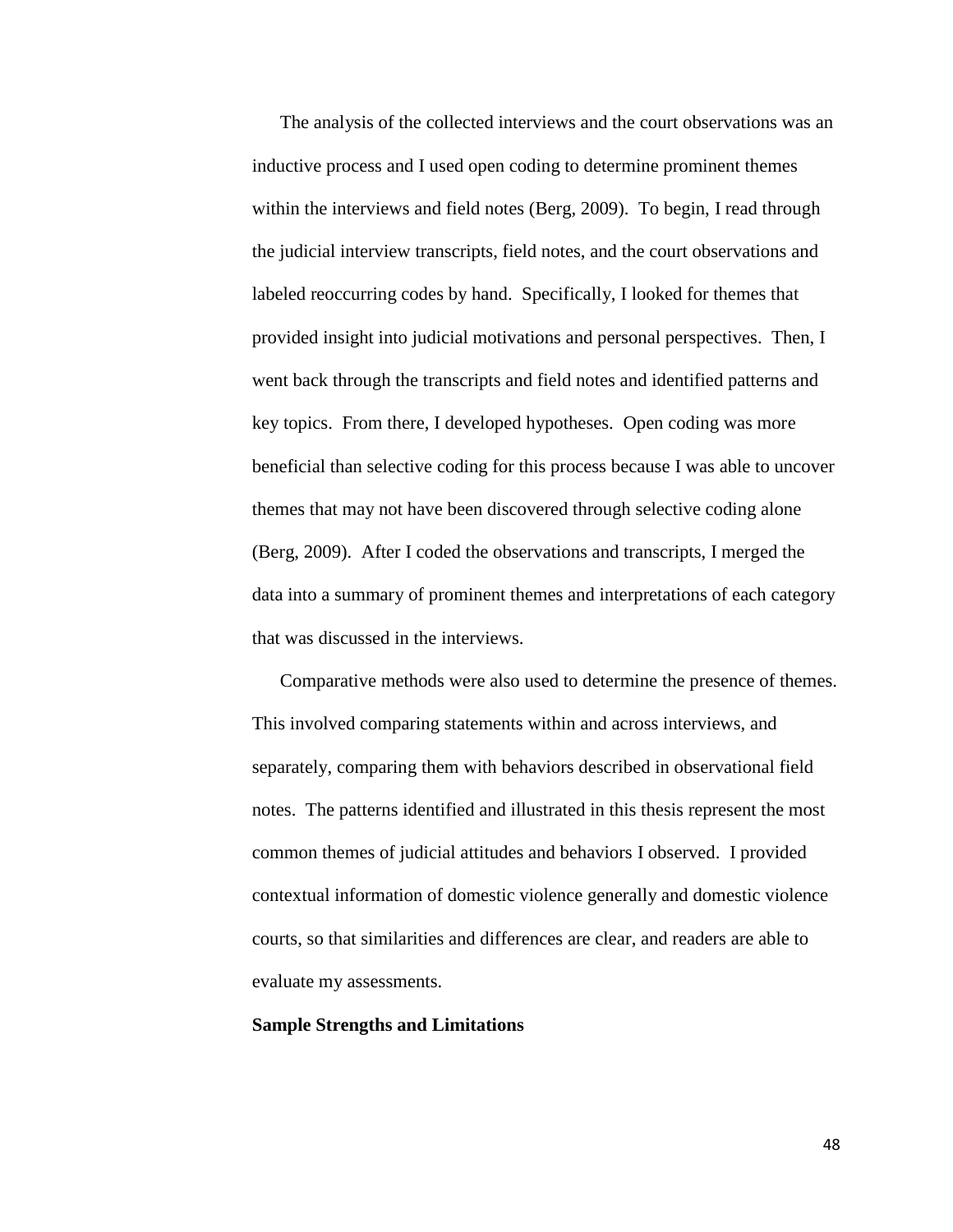One strength of qualitative analysis is its potential for theory building or expanding existing theoretical frameworks (Berg, 2009). My research illustrates how borrowing techniques from other areas and coordinating community response can have positive effects on responses to domestic violence. Further, my research also compares the perspectives of the judges (i.e., attitudes) with their interactions with individuals involved in domestic violence cases (i.e., behaviors). Prior research on judicial behaviors in domestic violence courts focuses on the perceptions of petitioners and respondents regarding judicial fairness (Gover et al., 2007).

Since the sample of judges came from jurisdictions in two counties in the Midwestern region, they do not represent domestic violence courts in other areas. The sample is also non representative because domestic violence courts are known to have little consistency between them (Bouffard & Muftic, 2007). In addition, the sample included judges who were White males, with the exception of one Hispanic judge. This is a significant limitation because it fails to represent how female judges may perceive domestic violence and domestic violence courts, and allowed for no comparisons by race. However, qualitative research is not intended to be representative of large populations, but rather allows researchers to gain insight into individual experiences and perspectives (Berg, 2009). My research explores relatively new territory in its focus on judicial perspectives, and the ways in which these perspectives are transferred into interactions between judges and individuals involved in domestic violence situations.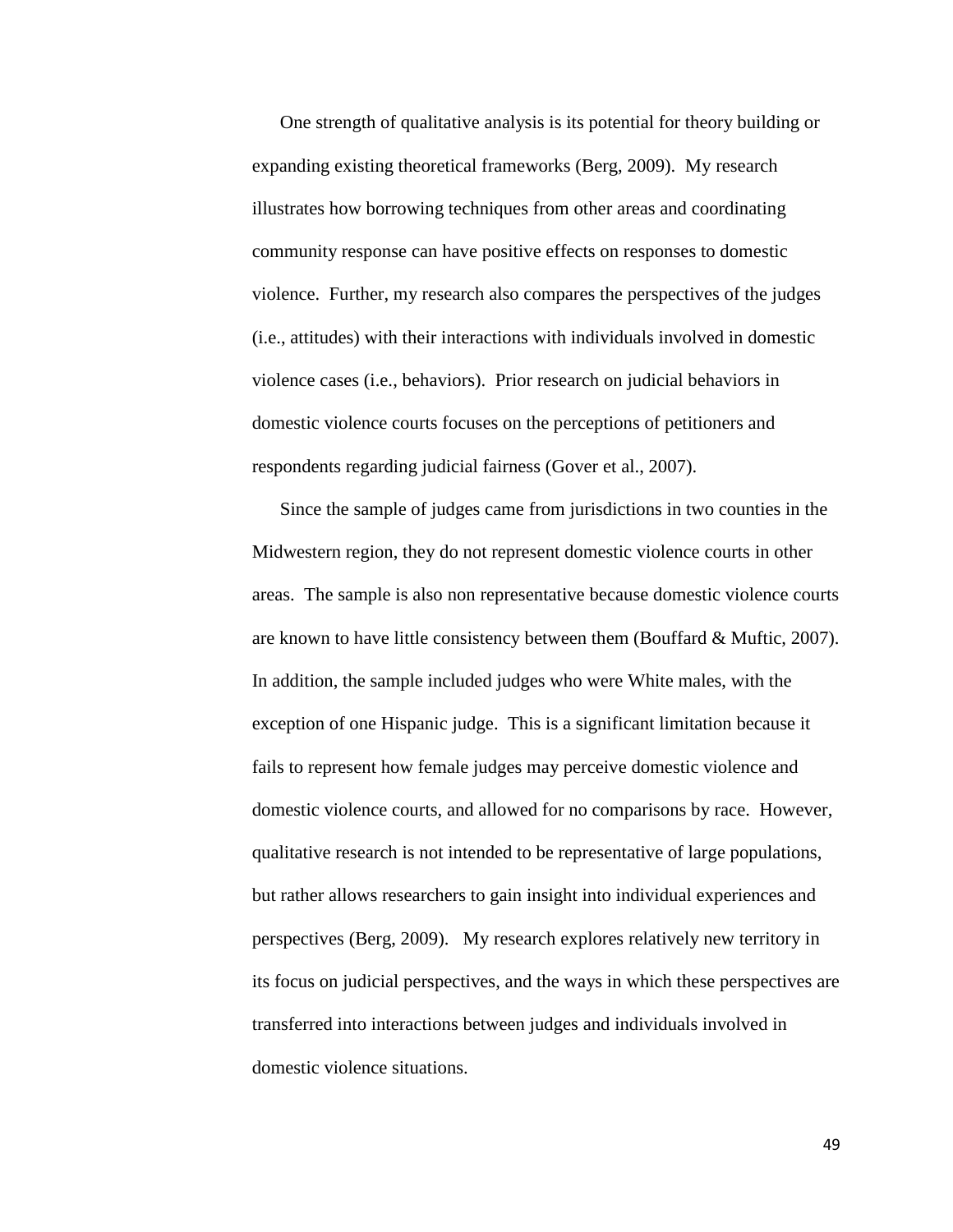#### **CHAPTER 3**

#### **Judicial Attitudes of the Domestic Violence Court**

This section analyzes judicial attitudes regarding domestic violence courts and domestic violence generally. Specifically, it examines what judges perceive is their role as a domestic violence court judge and their knowledge regarding characteristics of domestic violence. Then, the discussion moves to judicial perceptions of the effectiveness and utility of some of the common features of the domestic violence court.

# **Judicial Roles.**

As previously noted, there was variation in the experience levels of judges who were interviewed, and this variation was apparent when evaluating what judges perceived was their role within the domestic violence court. Veteran judges perceived their roles as utilizing domestic violence statutes to provide safety for victims of domestic violence. For instance, one veteran judge in County A stated:

I think my job is to enforce the law and take opportunities where I believe there is a potential for violence and try to do something for them. The hardest cases for me are the ones in which I already know I am not going to enter an order because you can't get there [there isn't enough evidence to issue an order], but oh my God, you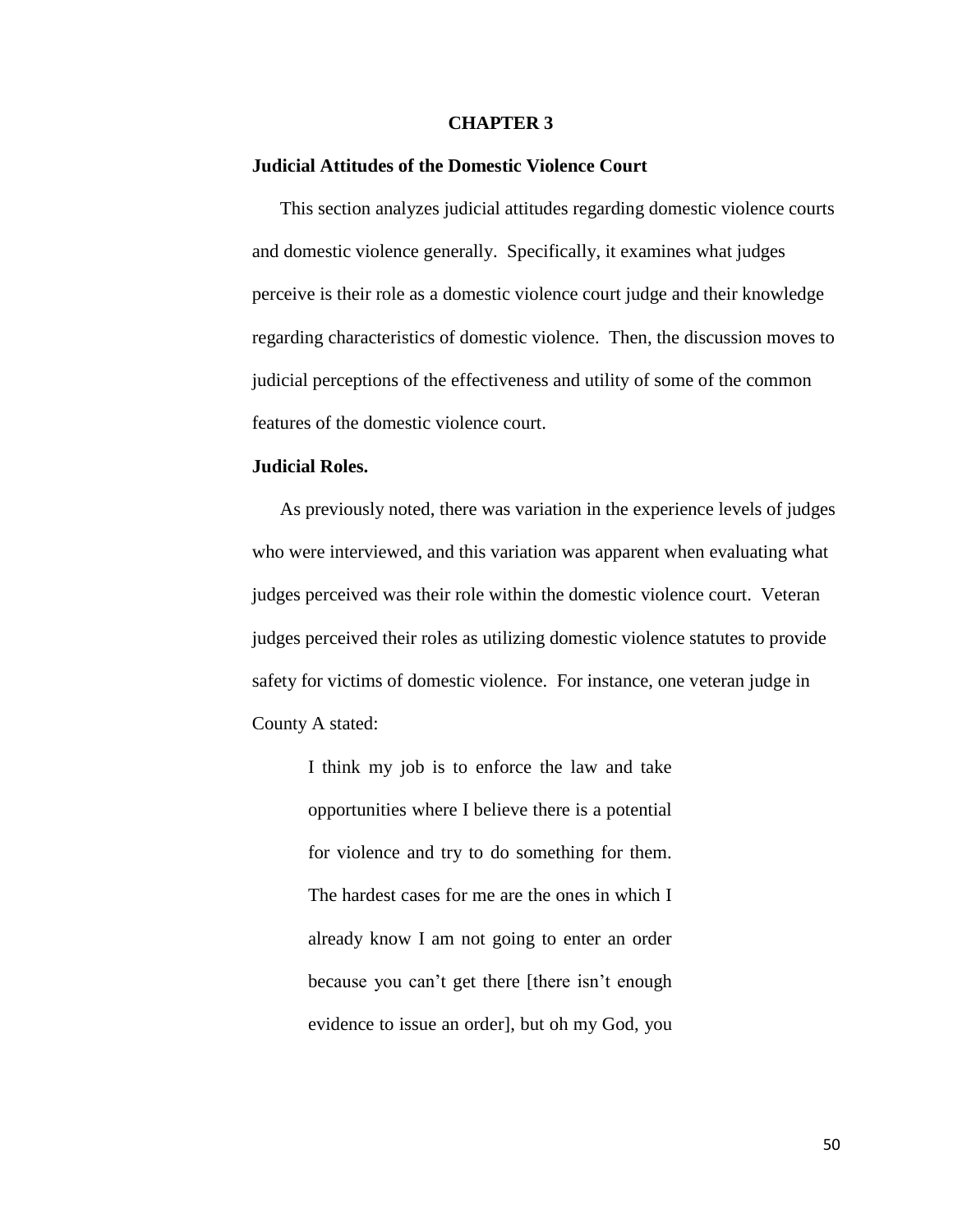are worried about sending them back on the street.

In addition to similar concerns for victim safety, veteran judges indicated that their roles changed when children were involved because of the potential impact of their decisions. One veteran judge stated:

And so, if it's a DV case with kids, my role is to stay within the lines [of the statute] and make use of those resources [lawyers who act as *guardian ad litems*] rather than making a spontaneous decision…pure and simply on whether I think in the course of, you know, twenty minutes of each person testifying, who I believe and who I don't.

These statements suggest that the veteran judges believed that their roles as a domestic violence judge revolved primarily around providing safety for all parties involved and particularly for children.

Novice judges, on the other hand, indicated that while they were aware of unique dynamics associated with domestic violence cases, presiding over these cases was similar to any other case and involved more focus on evaluating the credibility of the individuals involved. For example, one judge stated, "I think our role is to weigh the evidence and decide whether or not there is sufficient basis for granting an order of protection, much like any other case." Another novice judge remarked: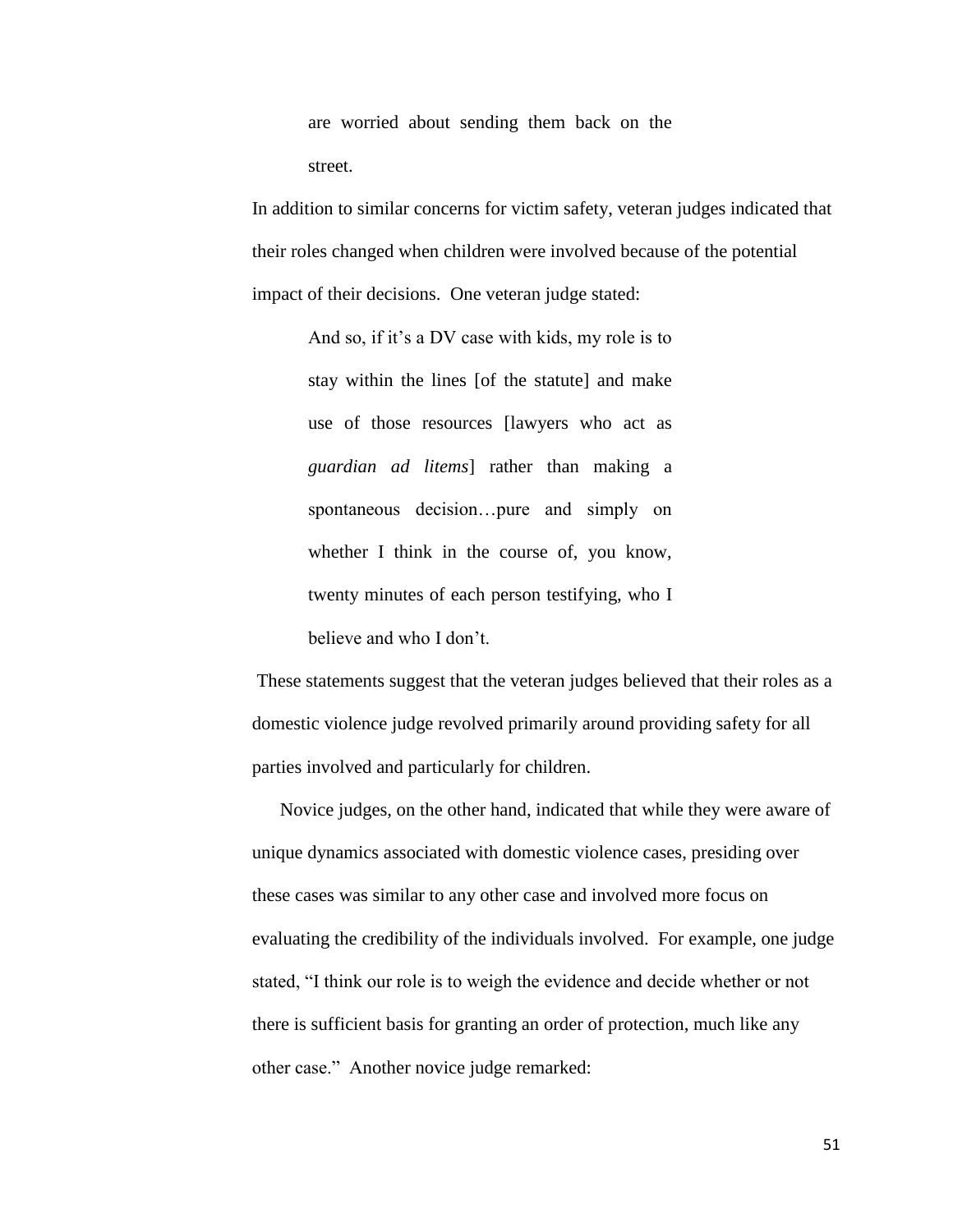I don't know that I perceive these [domestic violence cases] any differently that I do anything else as a judge. I recognize there are unique dynamics involved in the sense that, this isn't a straight divorce case, you're not dealing with the same sort of pressures, but it isn't much different than making decisions on other cases.

Further, novice judges suggested that their roles in the domestic violence court also involved a more distinct focus on evaluating the credibility of the victim. One novice judge stated:

I also try to look out for situations where someone is using the DV allegation as an offensive tool rather than really being a victim of it. So I think there is a greater likelihood of less than credible people involved, where typically in your divorce you don't have to judge credibility as much. You have to be careful not to be used as a judge; into believing that something exists that doesn't really exist.

Another novice judge mentioned that his role involved "sorting through the motions that cause people to embellish the truth," implying that some petitioners may exaggerate the severity of the situation. While these statements do not necessarily imply that novice judges are *not* concerned with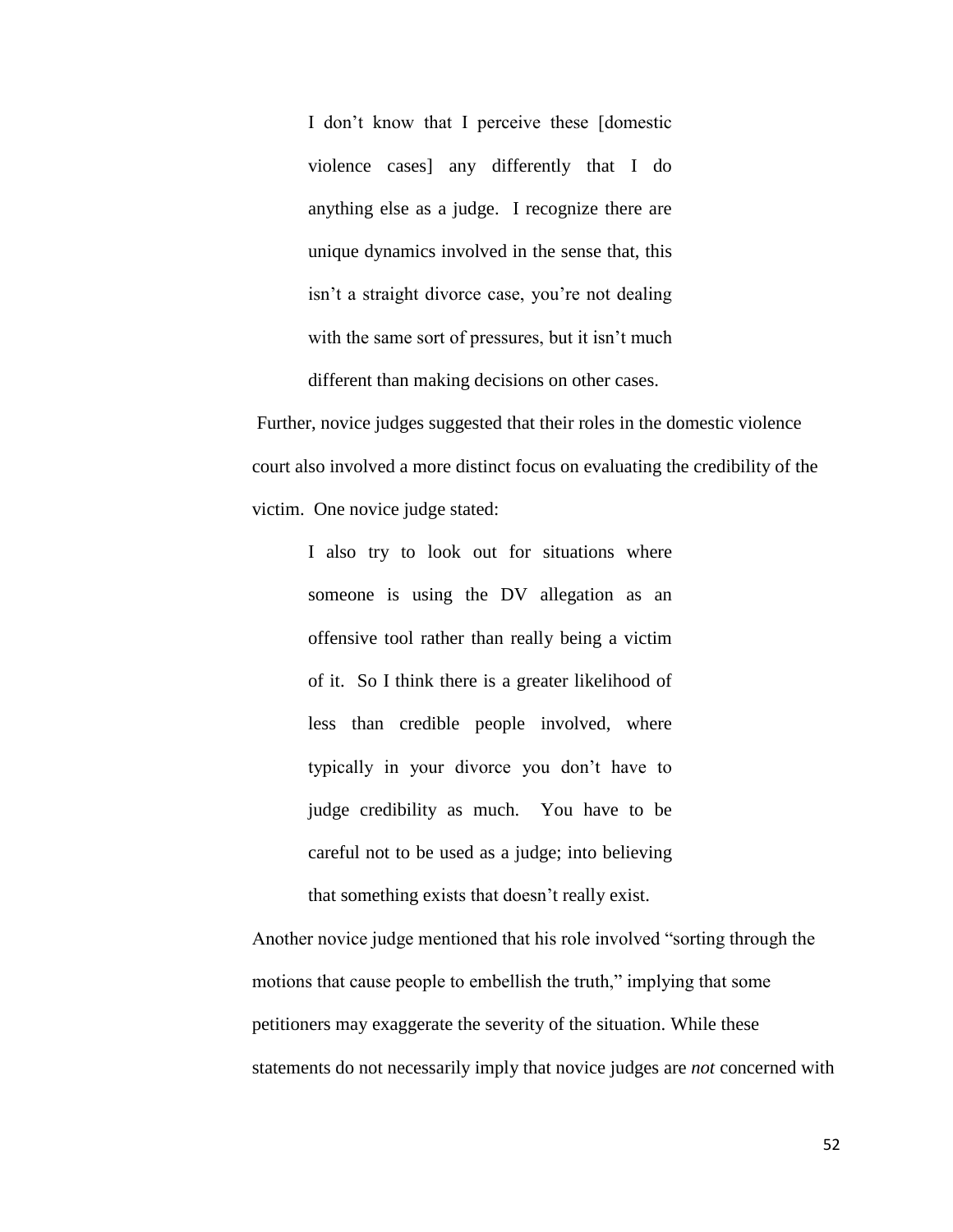victim safety, they do suggest that novice judges may not be conscious that their roles within a domestic violence court are different than in other court divisions. They also imply that novice judges seem to be more focused on evaluating the credibility of petitioners and particularly whether or not they have ulterior motives for seeking protection from the court.

## **Judicial Understanding of Domestic Violence Characteristics.**

Another theme that emerged in my analysis involved judicial knowledge regarding the characteristics of domestic violence. Judicial interviews suggested that those with more experience in family law had a better understanding of domestic violence. Specifically, veteran judges were better at identifying different forms of abuse and had a working knowledge of why victims fail to escape abusive relationships. For instance, when asked about those characteristics that might persuade judges to award an emergency order of protection one veteran judge stated, "If you say gun, knife, took my car keys, keeps me away from friends, those you can guarantee, I know all the buzzwords, I am not going to question it." Although weapons may clearly represent a danger, the judge acknowledged that restraint (keeping the victim from leaving) and isolation are signs of danger that he considers in his judgment as well.

In contrast, when asked the same question, two out of the three novice judges described quite different criteria for granting orders of protection. One stated, "The biggest one [characteristics necessary for an emergency order of protection] is whether I find the person credible, whether there is an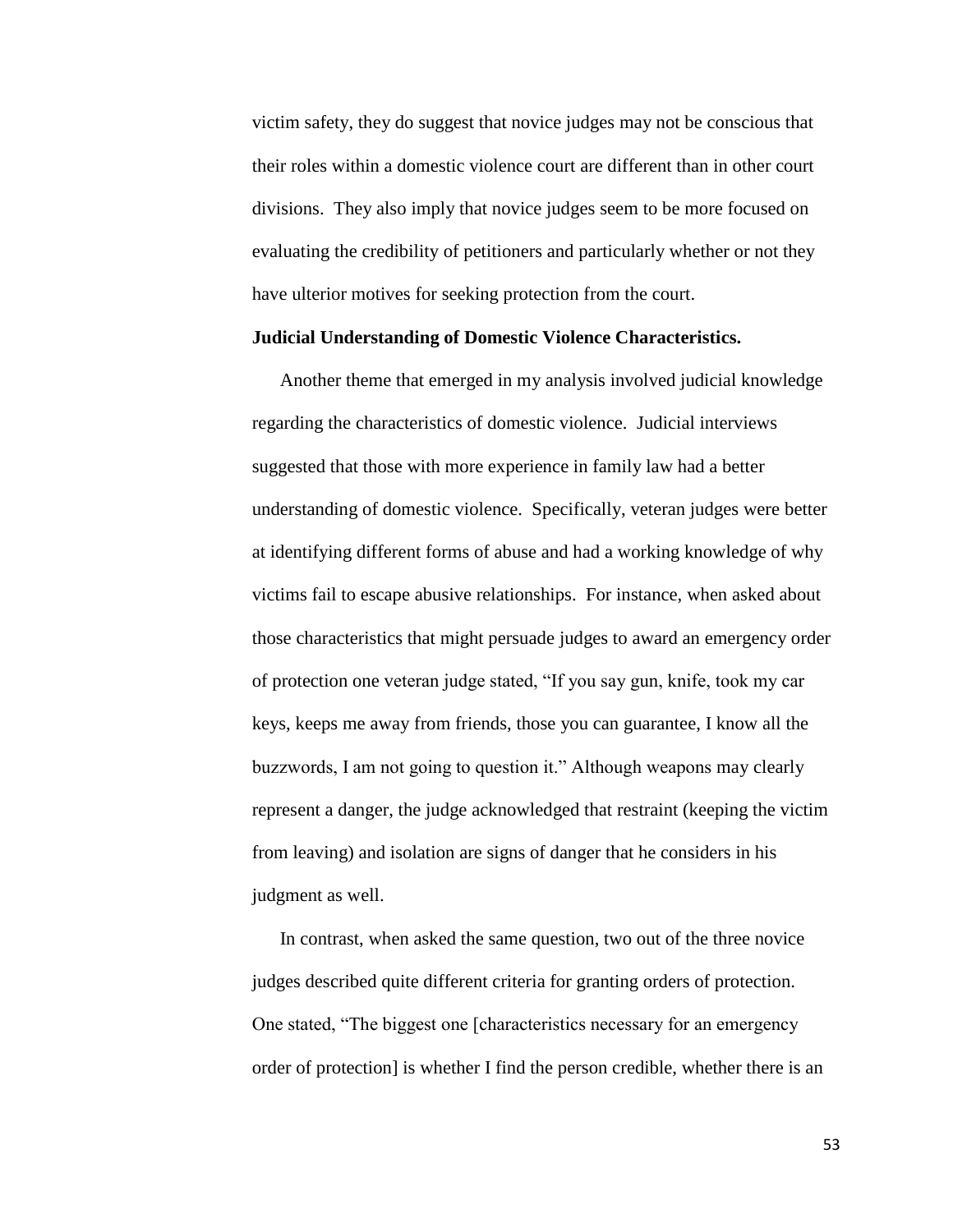immediate danger to the person. Some cases, there is no immediate danger." Another novice judge said, "…the minute that anything along the line of any sort of physical contact whatsoever, you know, punched, kicked, choked, slapped... Anything physical I automatically grant it."

Although experience did seem to be a factor in judges' understanding of the possible forms of domestic violence, it is important to note that one novice judge did state:

Do I need to see signs of physical abuse? Absolutely not. Do I need to see the written harassment? I prefer it, but I don't necessarily have to. I mean I can get a sense by the way people testify as to whether or not these things are really happening or not. I take mental abuse almost as seriously as I do physical abuse.

Further, the fact that the other two novice judges did not specifically mention other forms of abuse does not necessarily mean they are unaware of them; however, it does give insight into their primary foci when considering a petition for an emergency order of protection.

Many petitioners do not ultimately follow through with orders of protection. Research suggests several reasons for this occurrence: love for the abuser, terror, financial dependence, isolation, shame, fear of the unknown, and the impact of ongoing abuse (Buel, 1999). Indeed, the consequences of domestic violence sometimes make escaping abuse a tremendous feat to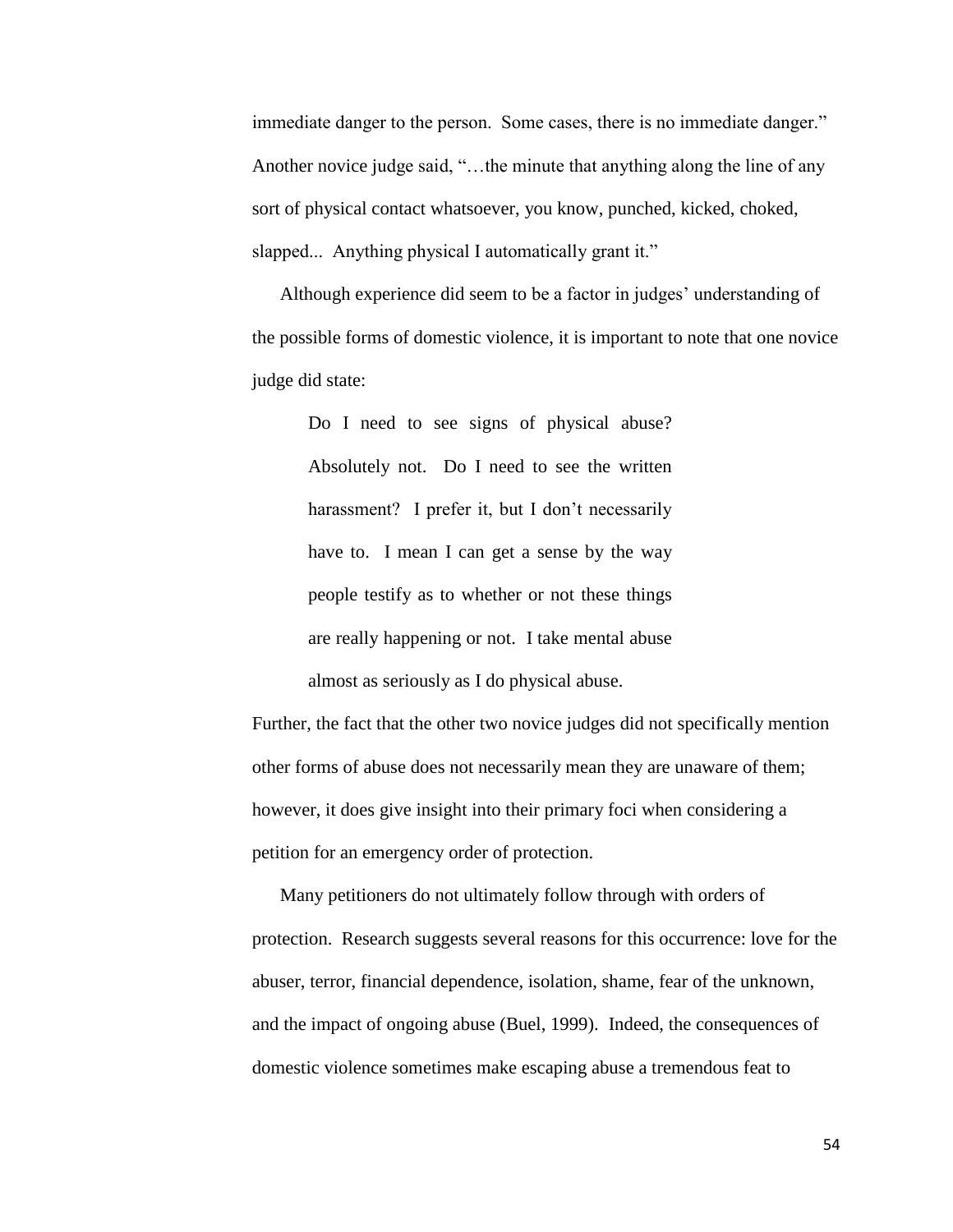accomplish (Buel, 1999), and these characteristics of domestic violence are important for judges to understand.

Experience also appeared to influence judicial perceptions regarding a victim's failure to follow through with an order of protection. Veteran judges, two in particular, immediately referenced the above mentioned factors as reasons that petitioners fail to follow through. The other veteran judge also mentioned several types of factors associated with staying in abusive relationships and described the "cycle of abuse," which includes the "honeymoon stage"<sup>2</sup> that may occur after a domestic violence incident, as an important consideration in why petitioners may not continue with the process. In contrast, one novice judge, when asked why petitioners fail to follow through with their petitions stated:

I think it [failure to follow through] has to do with the petitioner using the order of protection as a temporary band-aid for a few days, to separate themselves from the conflict and then in a few days knowing they are going to go back. That is a trial separation, a tool to be used as a trial separation between parties.

Another novice judge said:

 $\overline{\phantom{a}}$ 

 $2$  The "cycle of abuse," originally described by Lenore Walker (1979) includes three stages. These three stages include: the abuse, the honeymoon stage, and the escalation stage. During the honeymoon stage, the abuser stops abusive behavior and asks for forgiveness, often swearing the abuse will not happen again. This is an important concept for judges to understand because domestic violence victims are often caught in this cycle. Therefore, victims may not follow through with orders of protection because they are not mentally prepared to leave the relationship.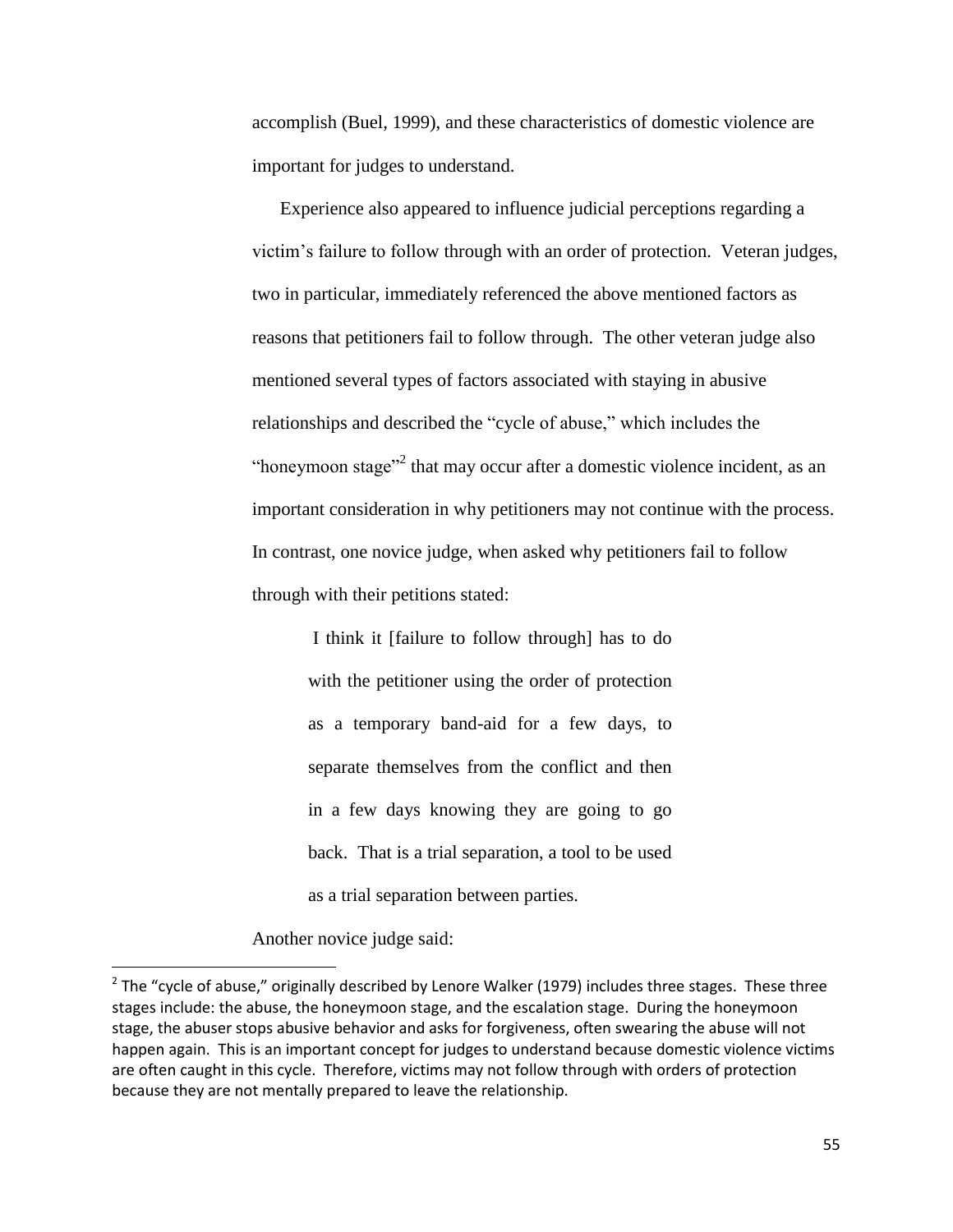The majority of people who file and don't show up…you know, I can only speculate because I really don't know. I think some people use it as a tool to get somebody out of the house, some people use it to see if they can wake the other person up and stop them from continuing the behavior…I think a lot of times, it's just really hard to get here, if you're the caregiver of children, if you can't get a ride to the courthouse.

Although this judge's statement did not clearly implicate the "cycle of abuse," it did suggest that he had some understanding that other factors may contribute to a petitioner's failure to follow through with a protection order. While two of the novice judges did mention financial and emotional dependence more generally, it was clear that the veteran judges were much more cognizant of domestic violence research and the dynamics of domestic violence.

#### **Judicial Attitudes toward Common Features of the Court.**

## *The Value of Orders of Protection.*

A common social perception of orders of protection is that they are "only a piece of paper," suggesting that they do not have the capability of protecting victims of domestic violence (Logan & Walker, 2010). Although this perception may have basis in reality, all the judges I interviewed indicated that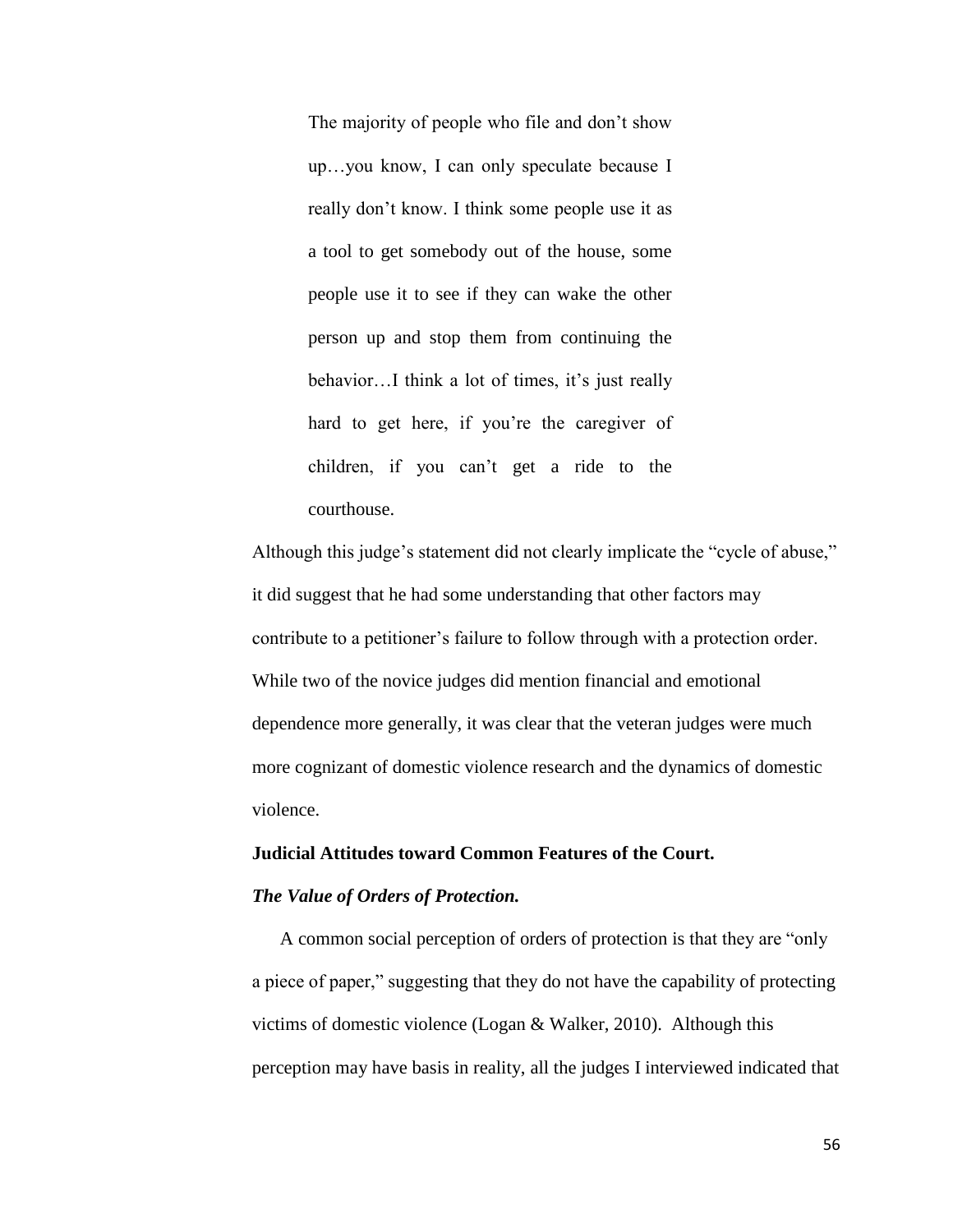the order of protection is a valuable tool in combating domestic violence. They all recognized that orders of protection are the only legal way for victims to gain relief from their abuser. For instance, one judge stated that orders of protection are important,

because that is the only way they [victims] are going to be able to separate from that person [offenders]. They are usually aggressive, they will find you, they will track you down, they will mentally and physically restrain you into the relationship, and without the teeth of the court and law enforcement, the percentage wise of being able to get out the relationship would certainly go down.

Another judge stated that, "A lot of times, it's the only place that they [victims] can get relief."

Although the interviewed judges indicated that orders of protection are the only legal remedy available to protect victims of domestic violence, three judges also mentioned that it is important for petitioners to understand that they are just "pieces of paper." One judge stated

To an extent, they are just a piece of paper. But, both the respondent and the petitioner need to understand that that piece of paper brings with it some teeth, and that the court can effect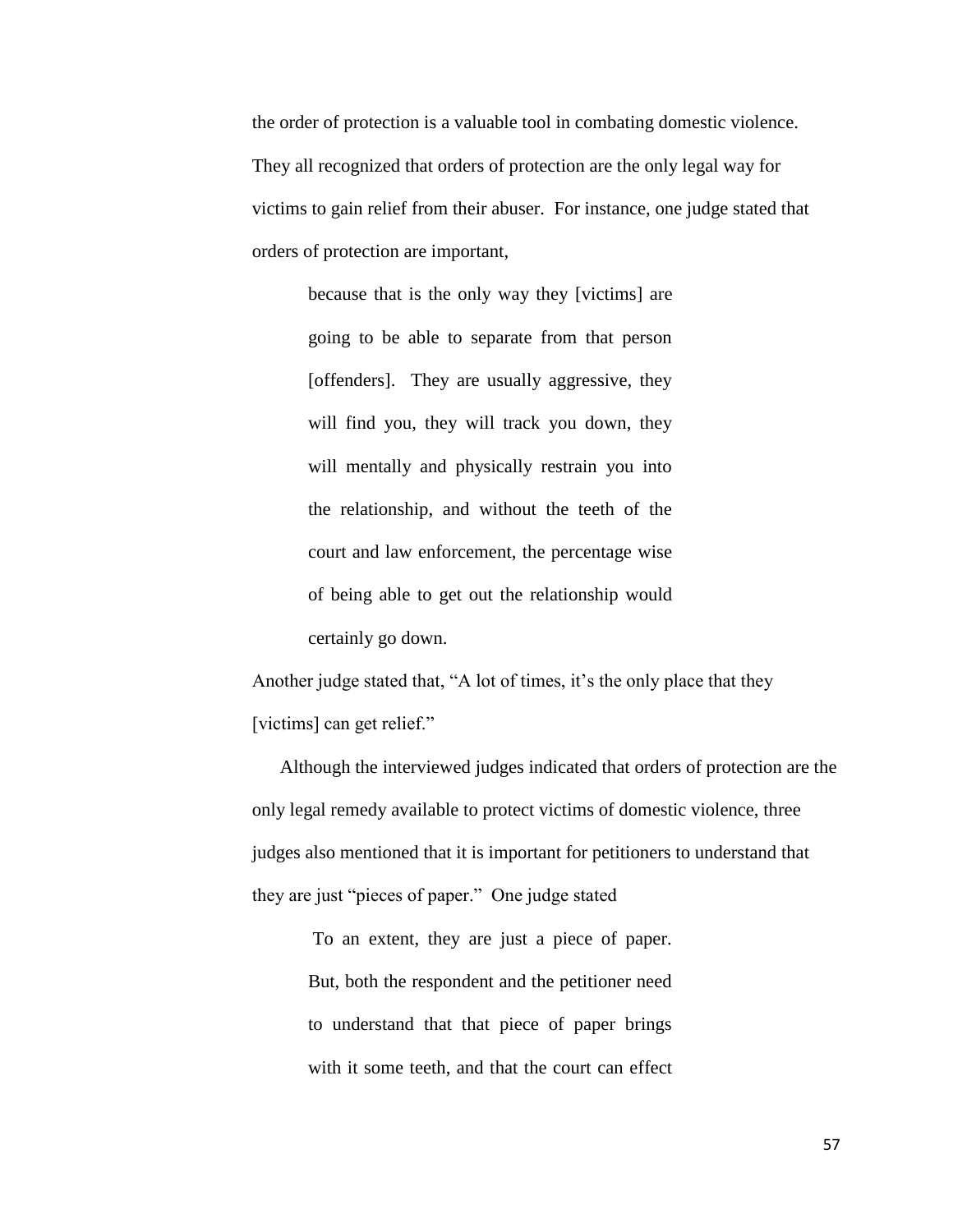some remedy to protect them, but if they come to court only with the notion that it is just a piece of paper, and therefore, I am going to let the respondent have contact with me, then it doesn't do any good.

Here, the judge is suggesting that petitioners, in some cases, may not appreciate or follow the order of protection, and therefore, the order of protection is void of power. The other judge remarked

> I say that [that it is just a piece of paper]. I do. If I tell them that, I am telling them that this paper is not what is going to keep them safe. They need to keep themselves safe. A lot of times an OP [order of protection] just agitates people who are already agitated and I put it in terms of I'm going to give this to you, but don't get a false sense of security because you have this piece of paper. It's just a piece of paper. I mean, if this piece of paper is going to defend you, good luck.

These statements suggest that while the judges recognize that orders of protection are important tools, they also believe that victim safety is partly the responsibility of the victim because the victim must also refrain from contact and remain vigilant about his/her safety.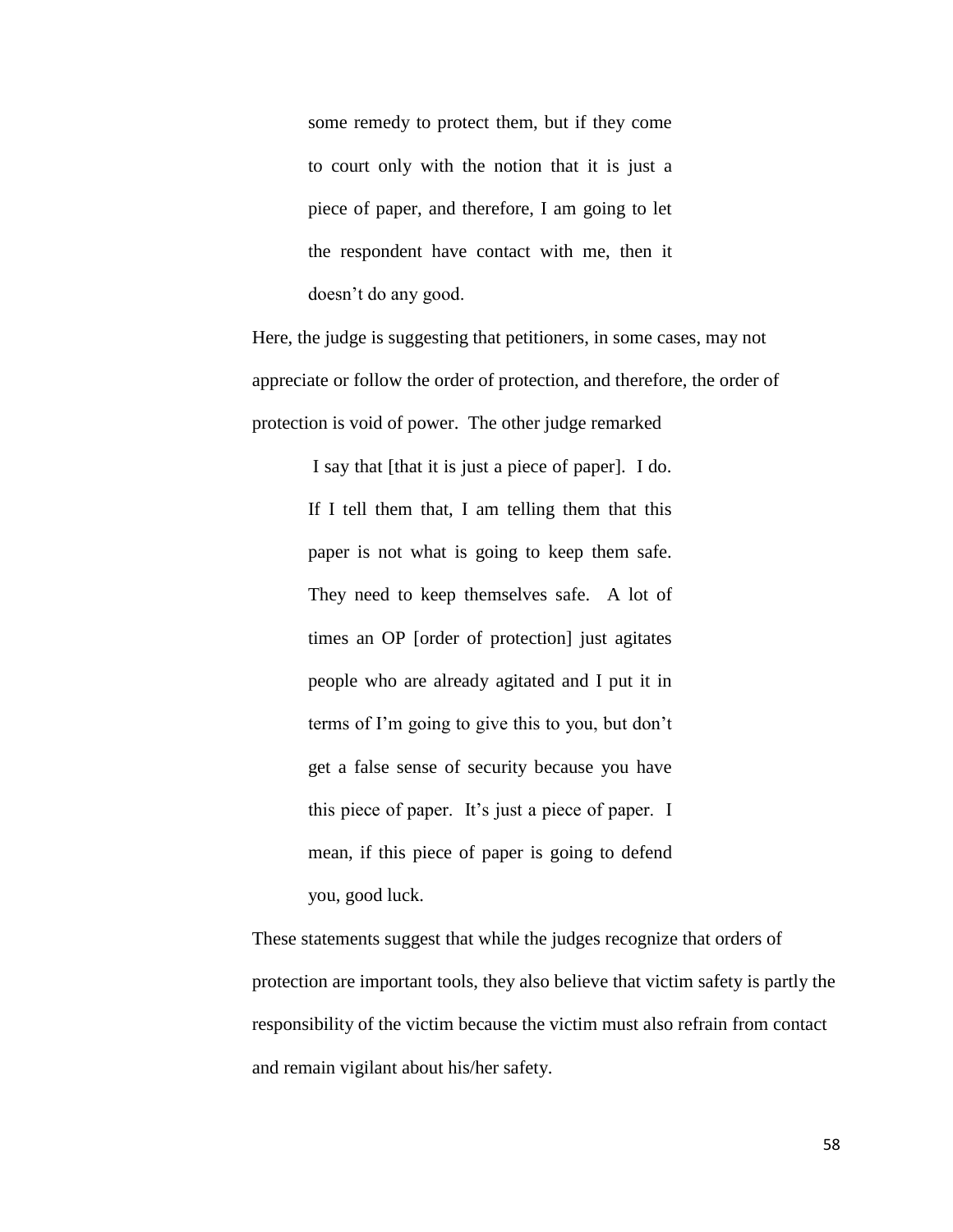Finally, two of the judges also implied that orders of protection may help validate victim status. For instance, one judge stated the orders of protection are valuable because "...it's that step of someone else is out there who is listening to you, not criticizing you, not telling you you're full of it." Another judge noted that abuse is often generational and can become a behavior that is normalized, or expected. The judge then stated, "You get no support from anyone, and then you realize you want to fight this, and this [the courthouse] is the first place you are going to go. And then you have an authority confirming that it [abusive behavior] is not okay."

# *Perceptions of a Coordinated Community Response.*

By asking judges questions related to the importance of victim advocates and court appointed lawyers, I was able to determine that a coordinated community response is highly valued by the judges who preside over domestic violence courts. All six judges implied that the role of the victim advocate is necessary and appreciated. For instance, one judge stated, "Ours [victim advocates] are a part of the whole process. The people we have here are very important." Another judge also stated

Oh, it's significant [the role of the victim advocate]. We are always smart to have the petitioner talk to the victim advocate, apart from the hearing, either before or after, to answer some of the questions they have because, you know, they can't call me.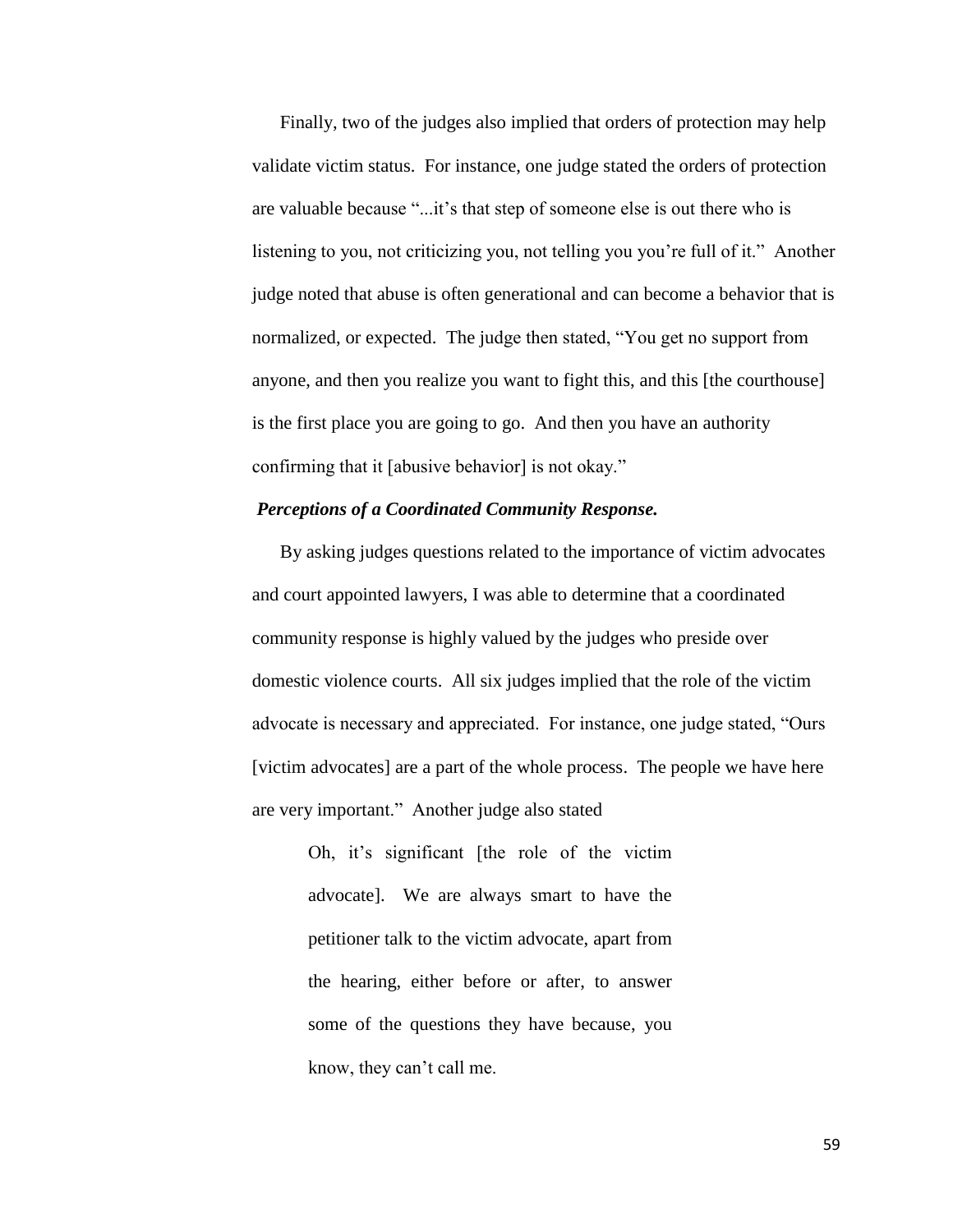All six judges mentioned that the victim advocate was responsible for providing emotional support to the victim as well as providing a general understanding of court processes. Two judges further mentioned that the presence of victim advocates relieved them of therapeutic responsibilities. One judge stated, "Victim advocates talk to petitioners about their problems and refer them to services, so I don't have to worry about that part." The other judge said

Without them [victim advocates], I am not sure what the petitioners would do. I certainly don't have the time to sit and talk to them about all their problems, and I am not even sure that'd be ethical for me to do so.

Other advocate responsibilities that were mentioned by the judges involved an ability to help the victim organize his/her thoughts for their petition statement, assisting the court with duties such as filling out orders of protection, and escorting the victim to court offices in order to accomplish additional filings. The work done by the victim advocate allows judges to focus on their job, which is ultimately decision-making for each individual case.

In County A, two of the three judges also discussed the importance of the lawyers who work within the domestic violence court (County B does not employ lawyers for the court). For example, one judge in County A indicated that the presence of lawyers, mandated by the Green Book initiative, was particularly important when children are involved in domestic violence cases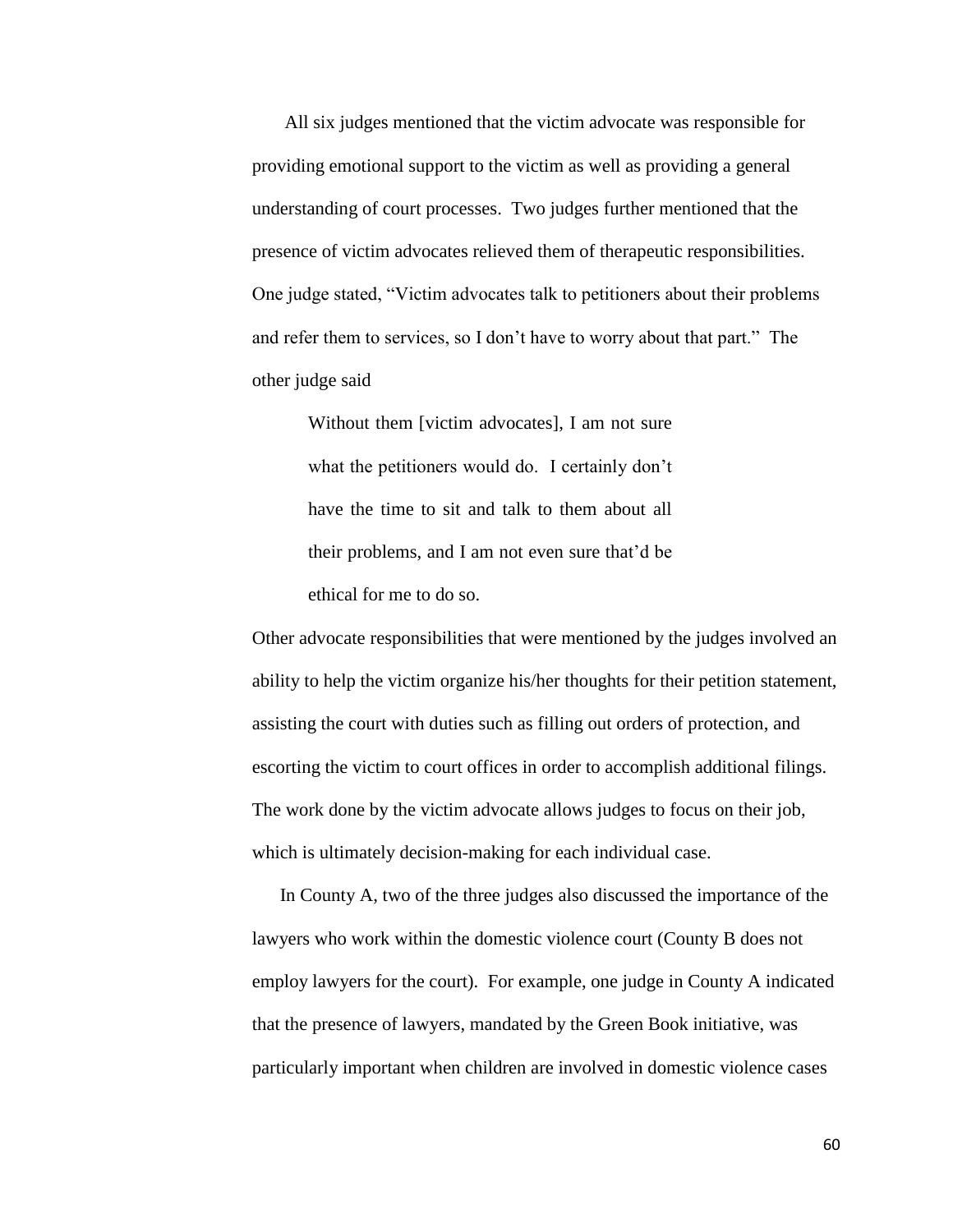("Protecting Families," n.d.). In these cases, two County A judges explained that a lawyer will work with parents to establish a "parenting plan," which determines visitation and possible temporary custody until a family case can be processed. In these cases, the attorney meets with the parents, and if the attorney gets the impression that the child is in a possibly abusive situation, the attorney will tell the judge, who will then appoint the lawyer to act as a *guardian ad litem* for the minor(s) involved. The *guardian ad litem* will then investigate the situation and return with recommendations to the court. One of the judges indicated that with the time constraints present in domestic violence cases, this is an important feature for the efficiency of the court.

Judges were also asked about their perceptions regarding law enforcement's responsibility to provide referrals to the court. All six judges mentioned that police officers referred petitioners to the court too often, meaning that there are cases that are referred that do not warrant the issuance of an order of protection. For example, one judge said:

Police are significantly more sensitive now than they were fifteen years ago to the needs of people who are involved in DV situations. But having said that, I know that a lot of police officers use 'get an order of protection' as a means of getting out of conversation on the streets. I also suspect that a police officer says in a tone that indicates that 'if you're unhappy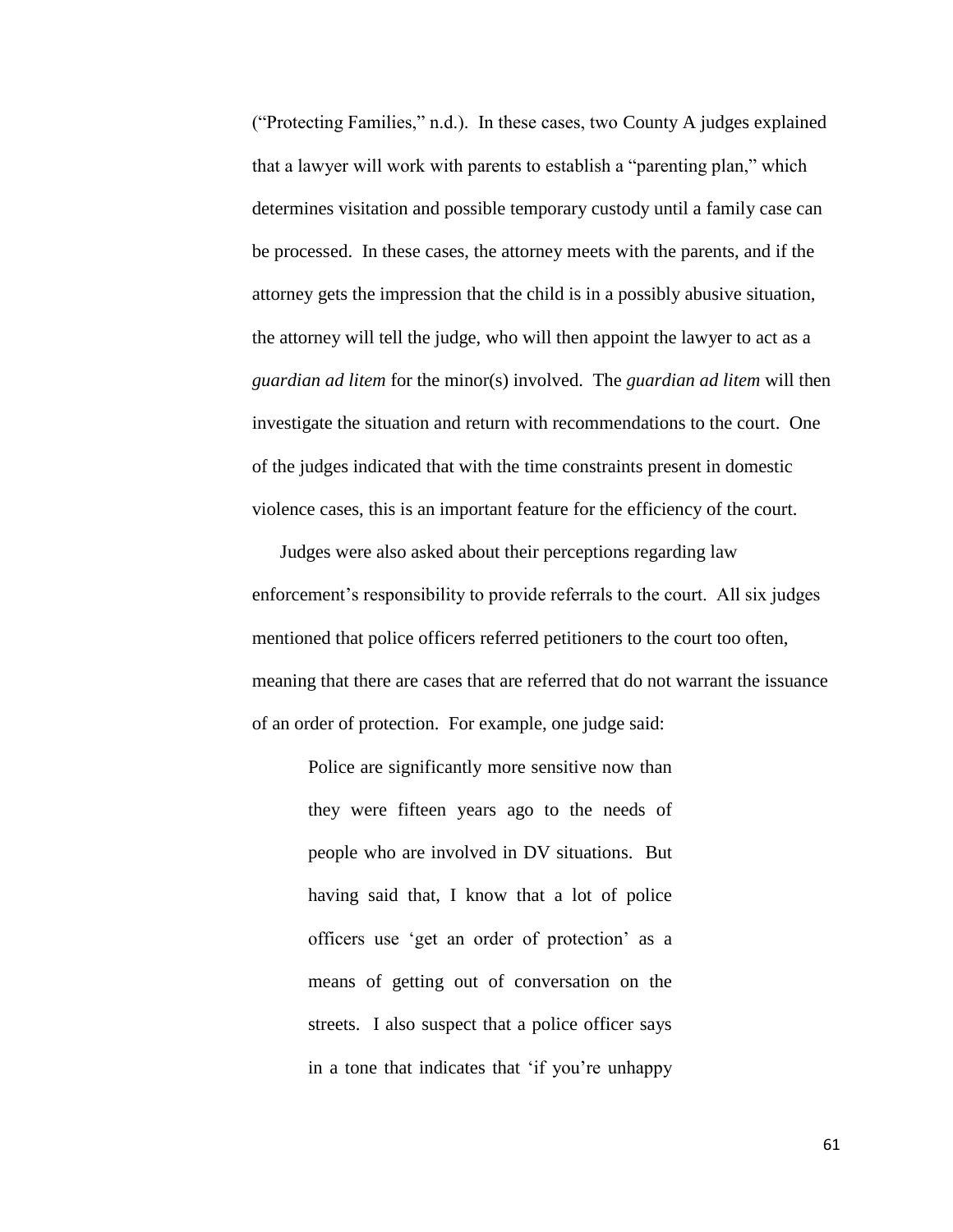with what's going on, go get an order of protection.'

Similarly, another judge stated:

It is certainly the case sometimes that the police will say 'go file an order of protection' when they have no clue, they just don't want to deal with it. So I think they ought to not send people to do that, but they should err on the side of caution.

Although five out of the six judges indicated that police officers used the referral as a way of avoiding or escaping unwanted conversations on the street, most of these judges also suggested that it is possible that the petitioner misinterpreted the officer's directive. For example, one judge stated, "…by the time they get to us we hear 'the police told me to come here and get an OP', which may not be what the police said at all, it gets lost in translation." One judge noted that he was aware that many judges felt this way, but that he believed that the referral by the police is ultimately intended to assist petitioners through situations involving domestic violence and not merely as a way to defer responsibility.

Finally, one judge noted the importance of prosecution in domestic violence cases. Although it was not a direct question in the interview guide, one judge elaborated on a question and suggested that criminal prosecution of violations of orders of protection was not as high of a priority as it should be,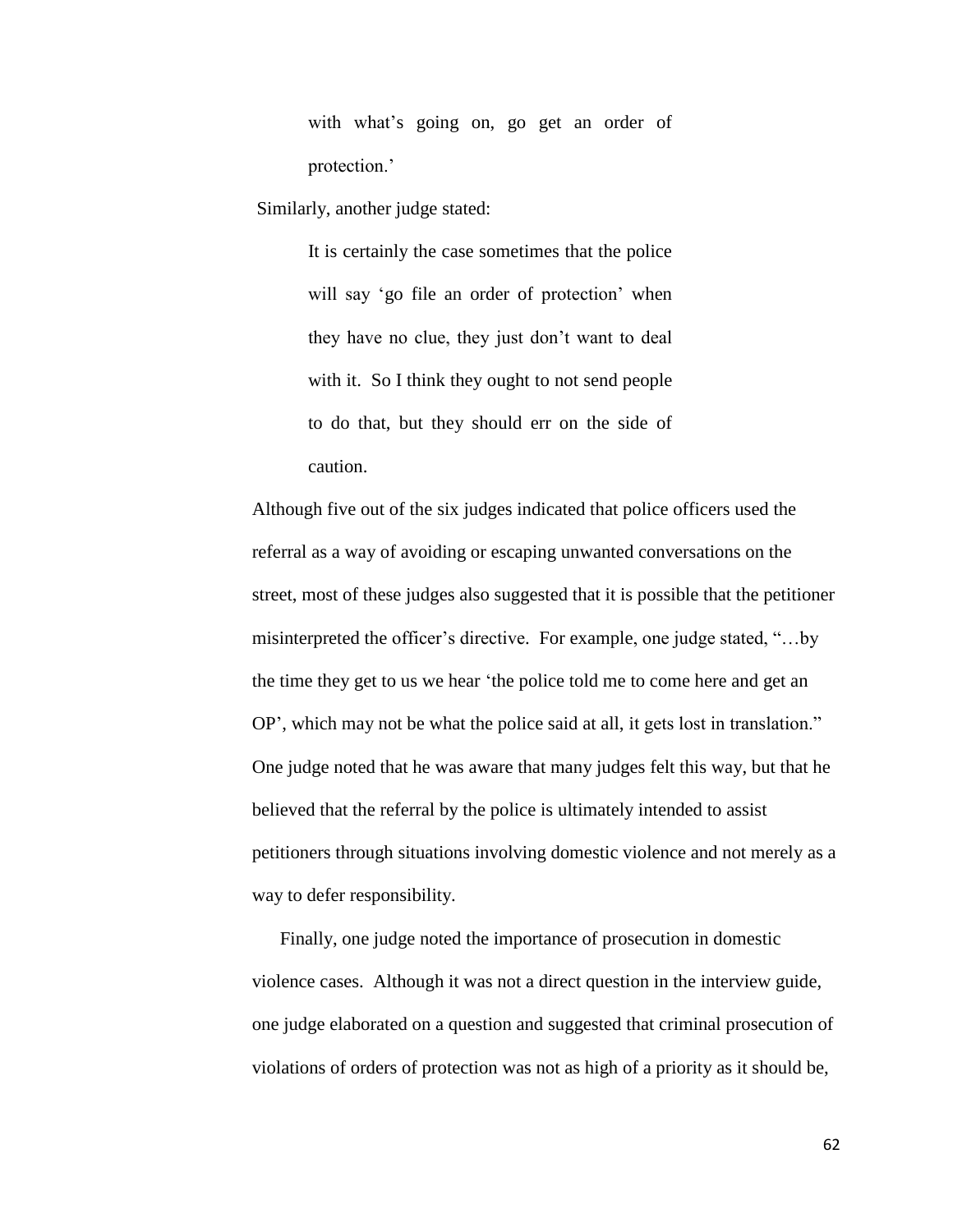and that proper enforcement is an important factor in reducing future incidents through specific and general deterrence. The judge indicated that criminal prosecution for violations of orders of protection often involves a long period of time until trial and this is not sufficient in domestic violence cases because, as time elapses, the likelihood that the victim will be involved in the case diminishes. The judge suggested a "rocket docket" especially for domestic violence cases that would result in quicker prosecution of violations of orders of protection. While this County does have specialized prosecutors assigned to expedite domestic violence cases, the judge believes that it is still not sufficient and was ultimately the reason the County developed the criminal contempt docket. Although criminal dockets were not included in my research, this judge's perception of the prosecution of domestic violence cases provides insight into potential limitations of the coordinated approach.

#### **Summary**

Overall, my findings indicated that veteran judges perceive their roles within the domestic violence court differently than novice judges. Specifically, veteran judges are more focused on victim safety as opposed to determining whether or not the petitioner is manipulating the system in order to remove an individual from the house, or in an attempt to suspend the other parent's visitation rights. Veteran judges also seemed better able to identify certain domestic violence characteristics than novice judges.

The interviews verified the utility of orders of protection and suggested that they had the potential for validating victim status. However, three judges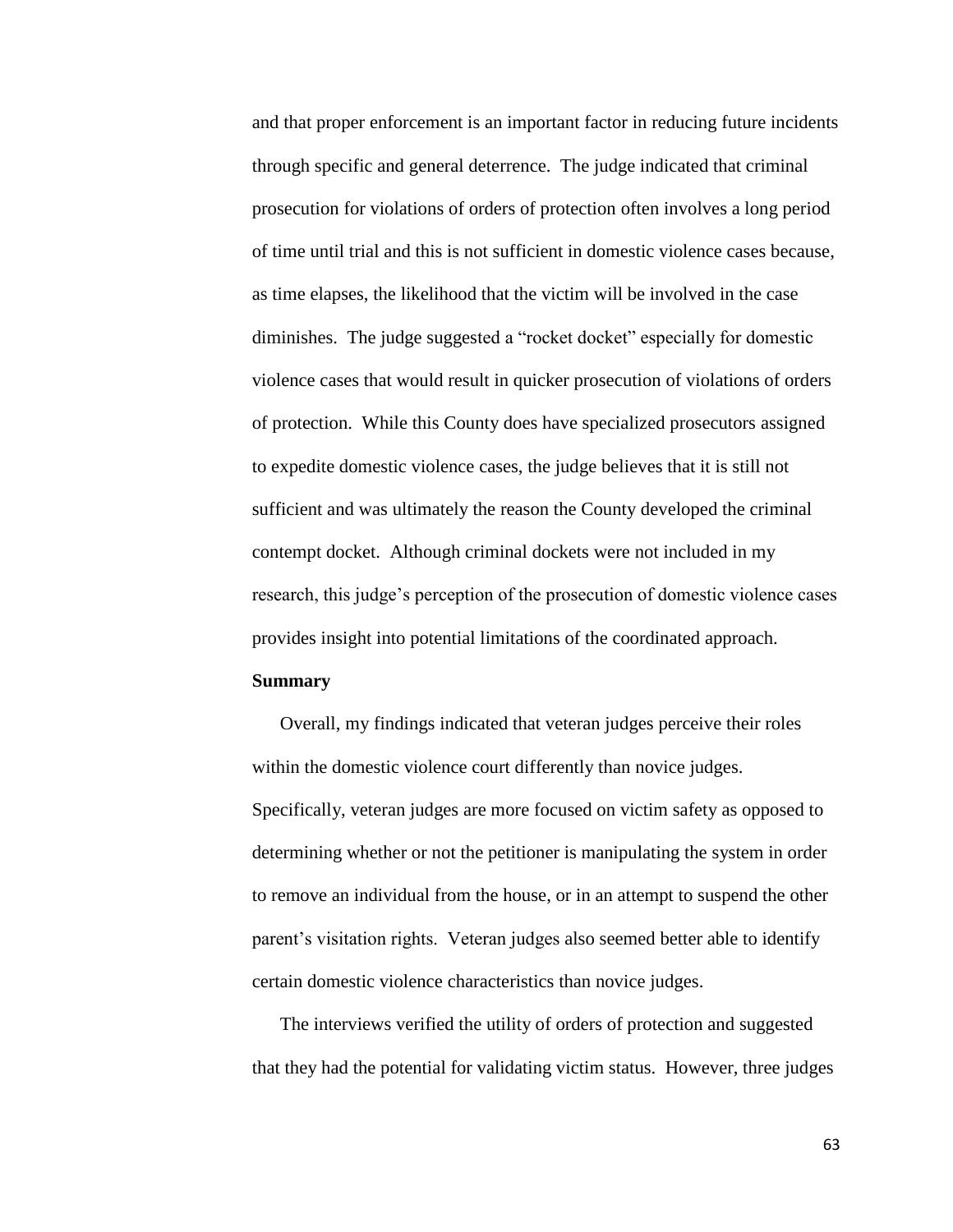also noted that victims need to be aware that orders of protection can only protect them if they are willing to protect them self. Overall, judges indicated that the utilization of both victim advocates and specialized lawyers relieved them from having to act as counselors within the domestic violence court, while also reducing time constraints and therefore allowing judges more time to hear other cases. This discussion also revealed that judges believe that unnecessary situations are referred to the court by law enforcement officers seeking to refer cases out of his/her hands, which may impede court efficiency.

# **CHAPTER 4**

#### **Judicial Behaviors within the Domestic Violence Court**

In this chapter, I examine how judicial attitudes were translated into courtroom behaviors. Specifically, I compare judicial perceptions of the effectiveness of the domestic violence courts and domestic violence generally with their behaviors in the court. It is important to note that judicial behaviors do not necessarily reflect the attitudes or moral composition of the judges as each case is unique and requires an individual approach. However, observations of judicial behavior can provide insight into the extent to which their actions in the courtroom align with their stated perceptions.

#### **Judicial Roles.**

Court observations were generally supportive of the notion that veteran judges were more focused on victim safety as opposed to determining whether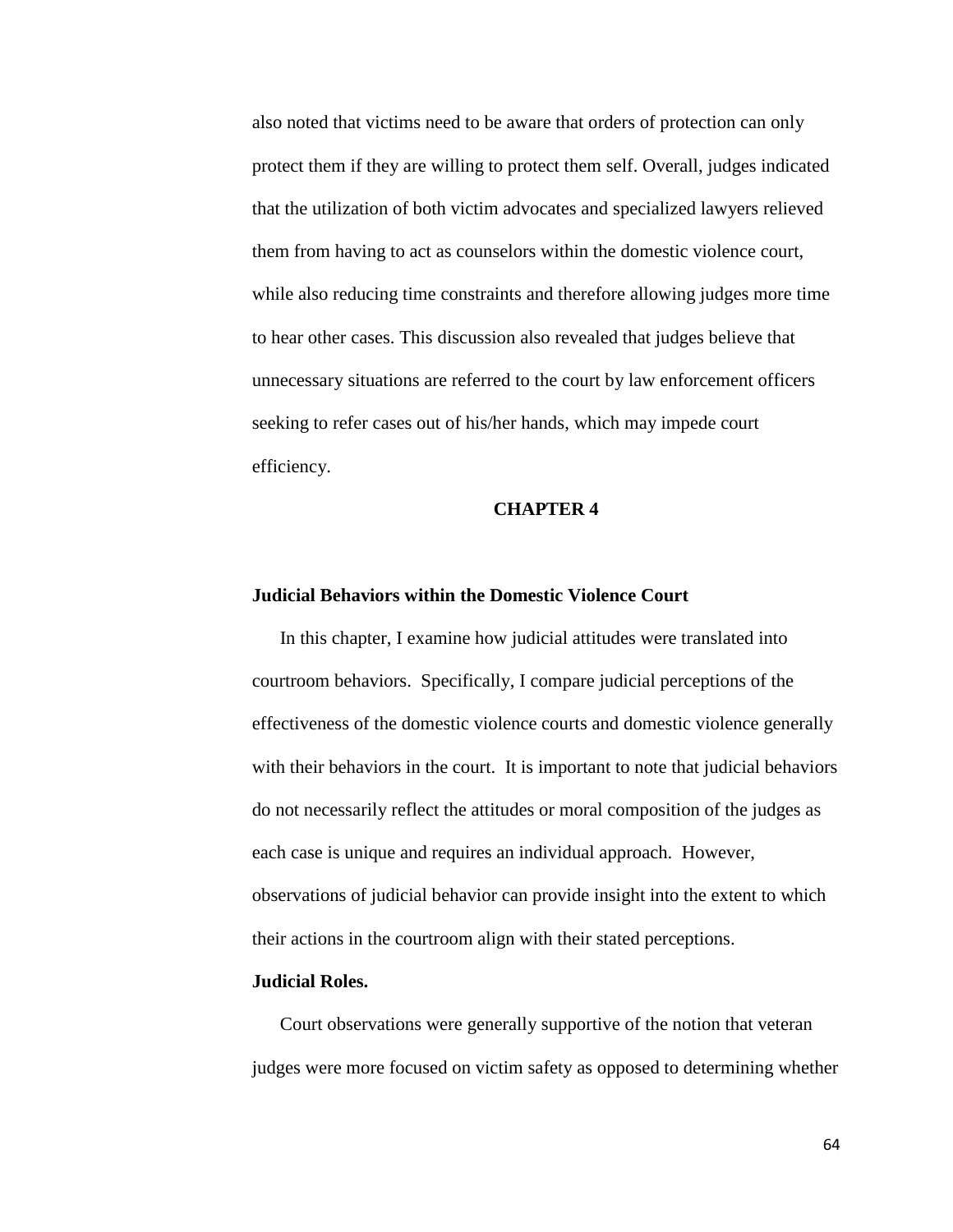or not the petitioner was manipulating the system. For example, none of the veteran judges was observed making statements about the motives of the petitioner, although this was observed on three separate occasions within a novice judge's hearings. In the first of these observations, the petitioner's allegations were that the respondent was threatening to conceal the parties' mutual child. Before hearing testimony, the judge expressed concern that the petitioner had filed for the protection order because the respondent had filed a separate motion, petitioning the court for custody and visitation a few days prior to the petition for the order of protection. In another hearing, the respondent stated that the couple had been separated for a period of ten years, and that he owned the house that he had been made to vacate. The respondent stated that he had let the petitioner move in for health reasons, but that he had asked her to leave once she was better because she had brought her son to live there too, a man with substance abuse issues who stole and pawned his property. He stated that the petitioner's motivation was to remove him from his own home because she had nowhere to go. The petitioner denied this and alleged several forms of abuse, but the judge denied her petition and stated that he believed that it was her intention to manipulate the court. He ended the hearing by shouting that she had better, "Never return to this court again." Finally, in another hearing, the petitioner alleged that she was trying to end her relationship with the respondent, but that he refused to leave the house, and would instead get intoxicated and keep her up at night. The judge stated that he was getting the impression that the petitioner was simply trying to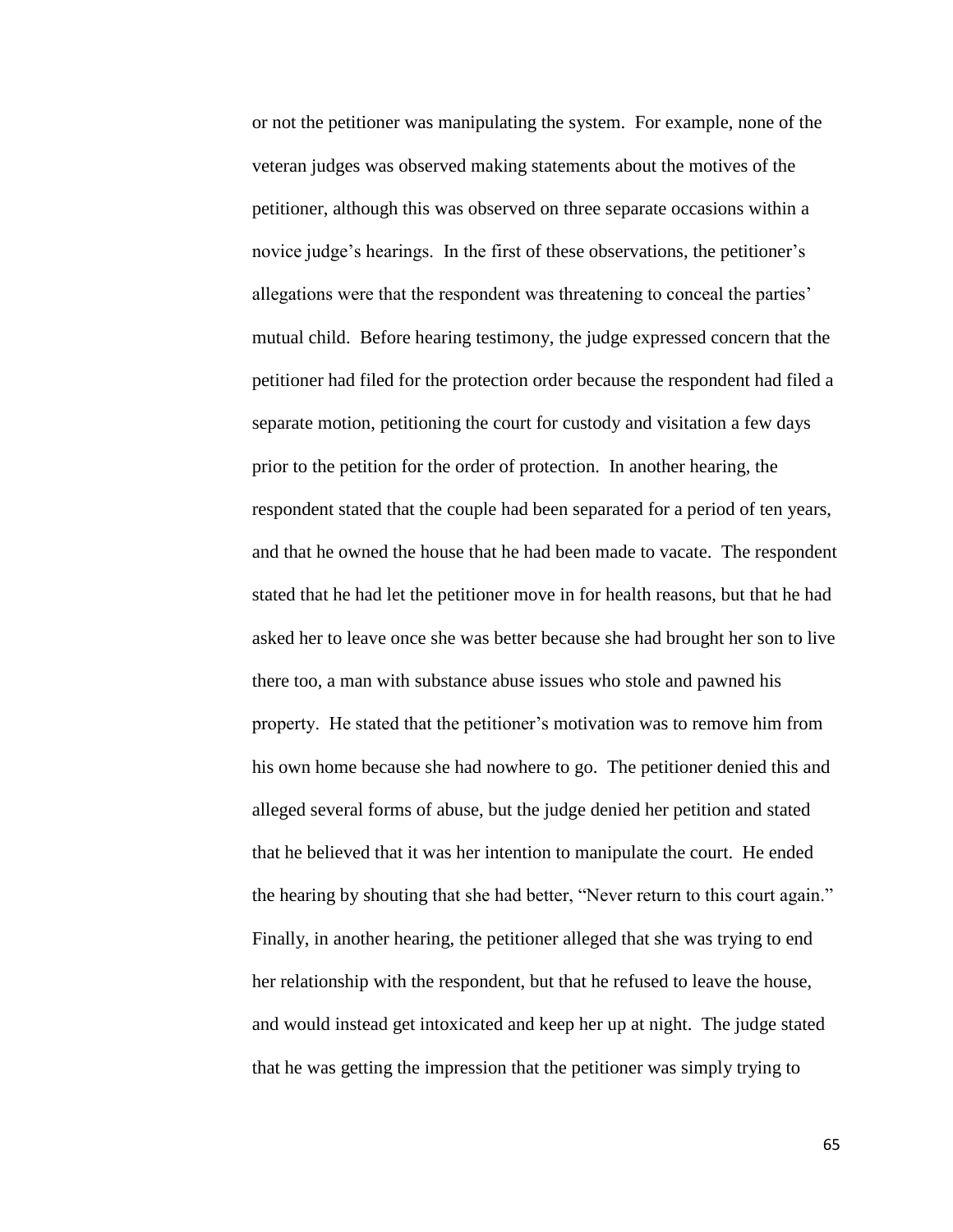evict the respondent. Focusing on the possible motivations of the petitioner may be problematic for victims of domestic violence because it may shield judges from recognizing more subtle forms of abuse.

# **Judicial Behaviors and an Understanding of Domestic Violence Characteristics**

#### **Recognition of Different Forms of Abuse.**

Court observations also suggested that veteran judges considered a number of different forms of abuse in their decisions to grant orders of protection. For example, in one hearing, a veteran judge issued an order of protection for a petitioner who claimed that her boyfriend was threatening her sobriety because he had relapsed on alcohol and refused to leave. There were no threats of physical violence, only emotionally abusive behaviors. In another hearing, the petitioner alleged that the respondent consistently harassed her, hid her phone and car keys, and made comments such as "you don't just talk to me when you want to." The respondent attempted to plead the fifth amendment (not applicable in civil cases) and stated that he would not admit anything. The judge said, "You don't have to" and entered an order of protection. In yet another case, the petitioner alleged that the respondent consistently refused to return her child to her and was using the child in efforts to control her. The respondent claimed that the petitioner was not allowing him to see his child enough, and claimed that the she had only filed for the order of protection because he had a family case open in another state. The veteran judge ultimately stated that, "I am not sure exactly what is going on,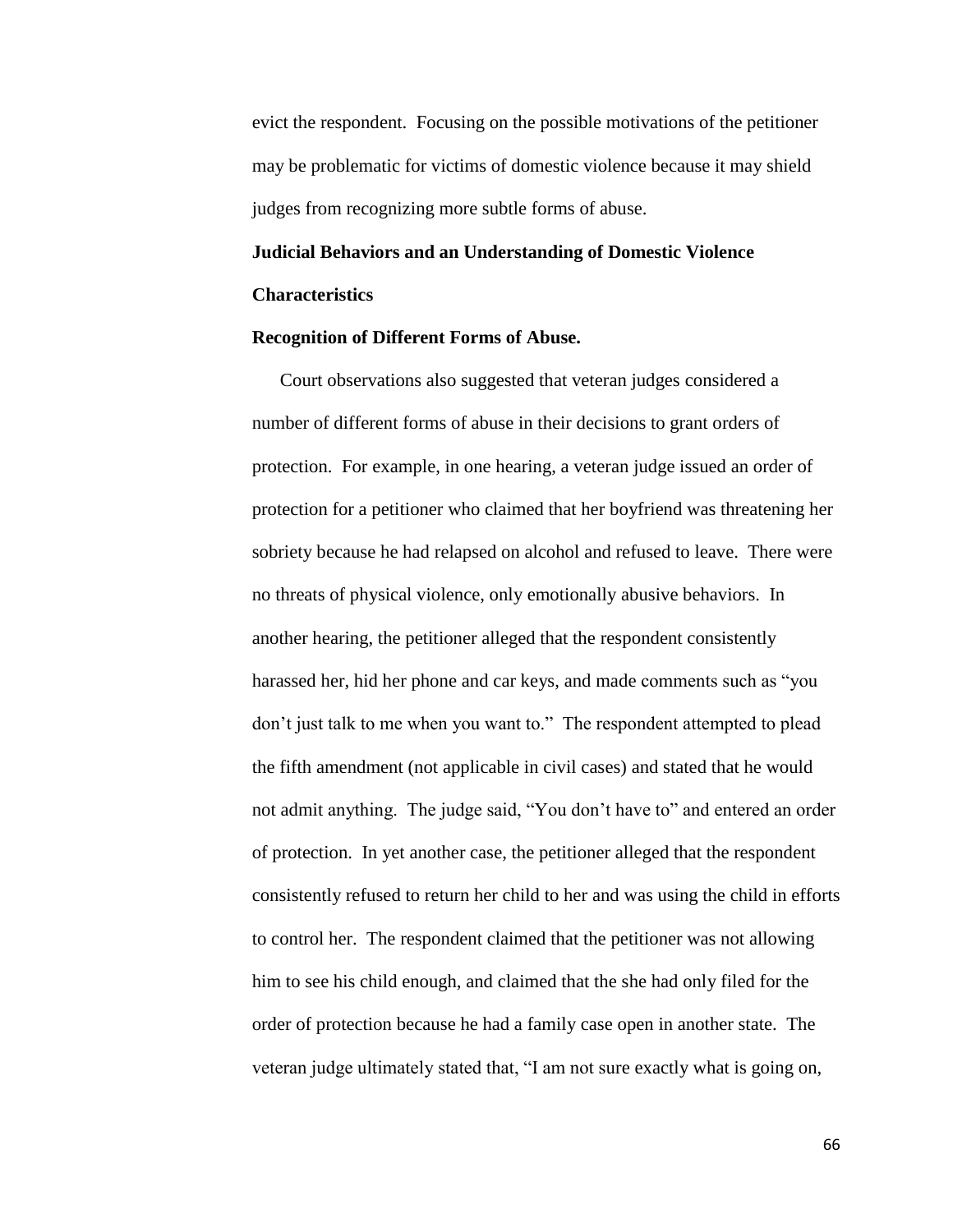but I believe that something is awry. Sir, I believe you have negative intentions, and therefore, I am going to issue this order." None of these cases involved physical violence, yet the veteran judges still issued full orders of protection suggesting that they recognized more than just the obvious forms of violence and understood other dimensions of domestic violence.

In contrast, court observations suggested that novice judges may depend on the presence of more evidence in order to be confident that domestic violence is the issue. One example involves a hearing in which the petitioner alleged that after she ended the relationship, the respondent started stalking her, leaving items and notes on her car and at her home. The petitioner further stated that the respondent had been charged with domestic battery in the past, and that his past history was one of the reasons for her concern. The judge stated that although the respondent's behaviors were somewhat "obsessive," they did not indicate serious abuse because the behaviors were the result of a breakup, rather than characteristic of domestic violence. Here, the judge's response potentially ignores the progression of violence because although "red flag" characteristics of abuse may have been present throughout the relationship, they do not always materialize until the abuser has lost power and control over the situation (Smith & Segal, 2013). In another hearing, the petitioner alleged that her husband refused to leave and forced her to have sex with him, and that she allowed him to have sex with her because he was usually intoxicated and she did not feel that she could stop him. The petitioner further stated that she was unable to function properly because of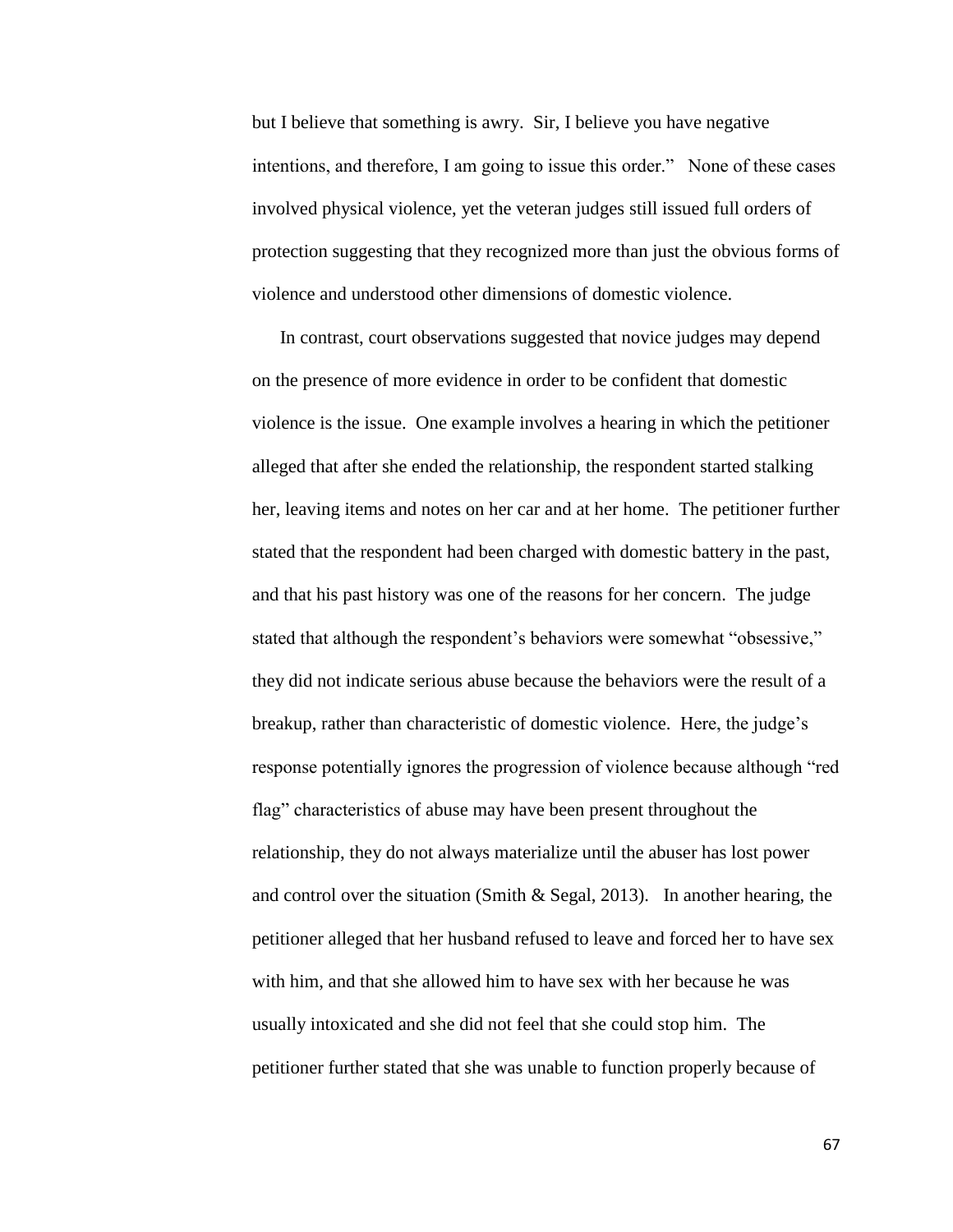his behaviors, stating she could not sleep, work, or focus. The judge specifically asked if there was physical abuse, and whether or not the petitioner was afraid of the respondent. The petitioner stated there was no physical abuse (although marital rape is considered a form of physical abuse; Smith & Segal, 2013), and that she was a "little" afraid of him. The judge stated that she had not proven her case and dismissed the petition. Being able to recognize multiple forms of abuse is particularly important for judges presiding over domestic violence cases because failure to recognize less obvious forms of abuse may potentially result in more severe abuse for domestic violence victims.

#### **Recognition of the Cycle of Abuse.**

The behavior of veteran judges also suggested that they were more aware of the "cycle of abuse." For instance, there were several instances in which petitioners would request to vacate their petitions for an order of protection. Two veteran judges were in the habit of asking questions as to why the petitioner was dropping the order. The questions were not accusatory, rather, they included: "How has his behavior changed?" or "Has anyone coerced you to do this [vacate the order of protection]?" Two veteran judges were also observed requesting petitioners to speak with an advocate before vacating the order of protection. After the petitioner explained his/her position, one veteran judge always told the petitioner to return to the court if the behaviors reignited. These are important behaviors for domestic violence judges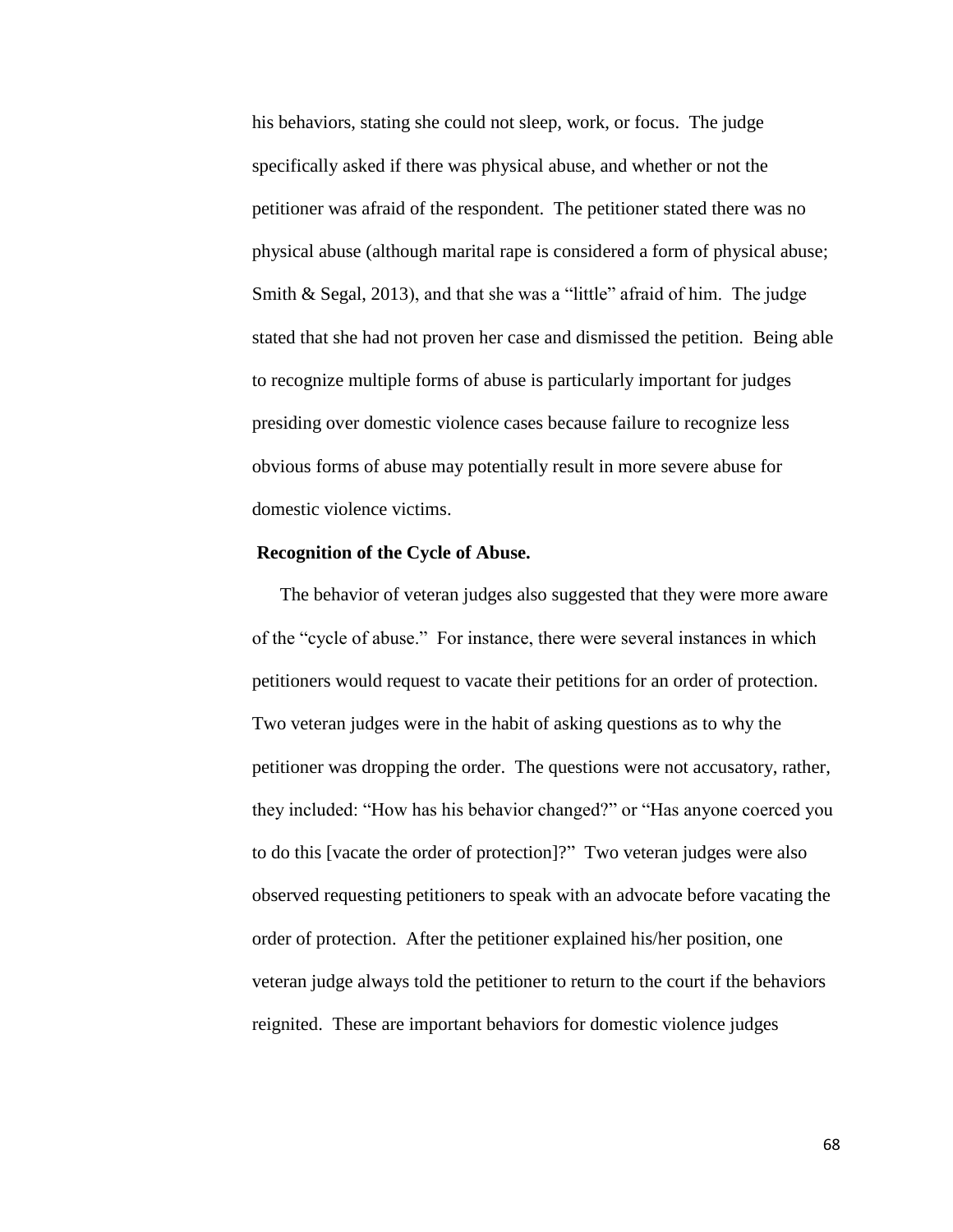because they validate victim status, while assuring the victim that they may return to the court if they find themselves in abusive situations in the future.

Novice judges, on the other hand, did not have similar habits related to a petitioner's failure to follow through with an order of protection. Although I have not generally included *ex parte* hearings in these discussions due to procedural differences between the two locations, I feel that it is pertinent for this section because one novice judge's behavior concerning the petitioner's potential to vacate protection orders was in complete opposition to the veteran judges' approach. For example, in one particular *ex parte* hearing, several of the petitioners had prior orders of protection that had been vacated. The frustration of the judge was apparent, and he asked the petitioners several questions related to the reasons they did not follow through with the order. Some of these questions included: "Why did you go back to him if he blacked your eye before?" "How is the court supposed to protect you if you don't protect yourself?" "Why should I believe that you are going to follow through this time?" While these responses are clearly contrary to those of veteran judges within full order of protection hearings, it did not seem as though the judge was trying to blame the victims, but rather that he was concerned and wanted the victim to see the reality of her situation. Further, it is also important to recognize that *ex parte* hearings only involve one side of the parties involved, and other court observations did not suggest that the judge would have responded similarly had the offender been present in the hearing.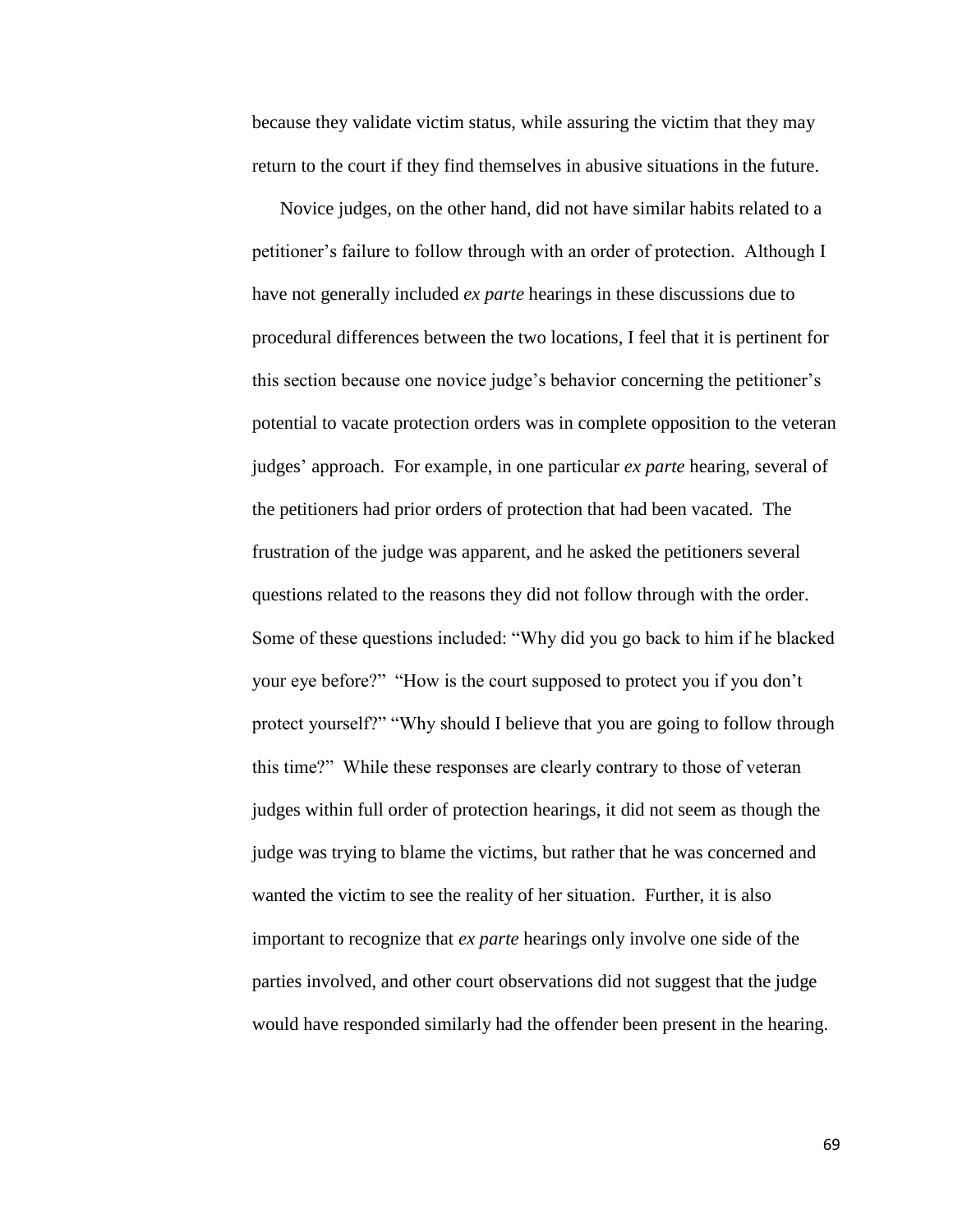Regardless, the behavioral responses of both veteran and novice judges suggested differences in the acknowledgement of the cycle of abuse.

#### **Willingness to Work with Victim Advocates and Lawyers**

Court observations also suggested a willingness of judges to utilize victim advocates and court-appointed lawyers; exhibited by consistent requests for assistance. For instance, in County B, the judges empowered victim advocates to fill out full orders of protection and assist the parties in establishing child visitation schedules. This allowed the judges to move on to other cases, improving the efficiency of the court. When County A judges were concerned about a victim's request to vacate an order, they requested the petitioner talk to a victim advocate, which reduced the need for the judge to act as a therapeutic agent. Judges in both counties were observed asking for additional assistance for a variety of tasks, such as escorting petitioners to other departments or agencies. For example, one judge in County A had an advocate aid a petitioner in filing an address change so that the respondent could be served. In County B, another judge had the victim advocate lead the petitioner to the jail to gain possession of house keys from a respondent who was in custody.

Judges also demonstrated appreciation for the presence of court appointed (County A) or *pro bono* attorneys (County B). For instance, whenever cases involved child protection orders in County A, the judge would often only speak to the parties for a few moments before sending them off to speak to an attorney. Then, the judge would move on to another case, increasing the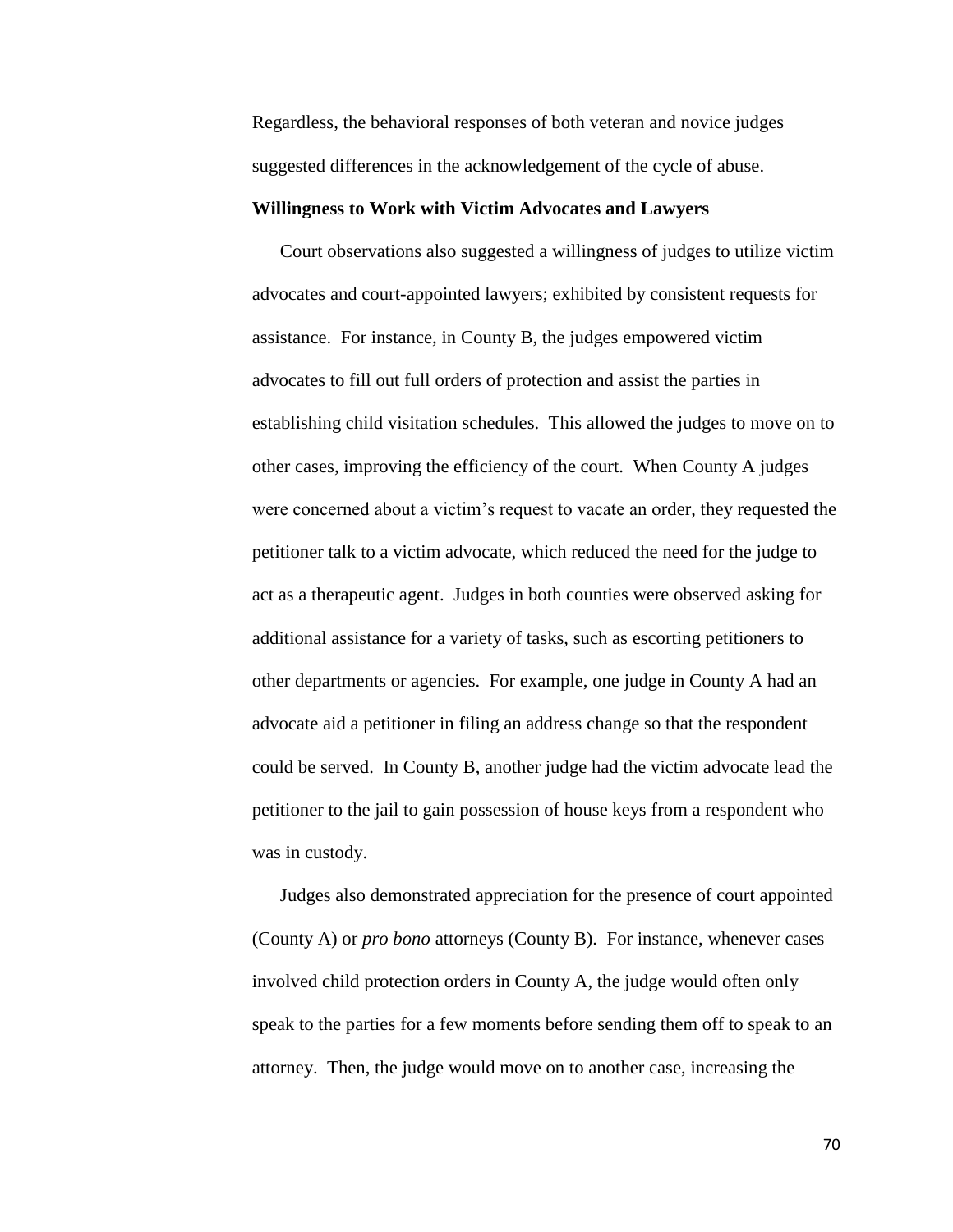amount of time that he could allocate to other cases. County B did not have court-appointed attorneys; however, the local domestic violence organization had a program where volunteer attorneys would assist with cases in which the respondent had an attorney. In one case, the domestic violence organization did not have a volunteer attorney and although the respondent's attorney attempted to object the petitioner's motion to continue the case, the judge denied the objection telling respondent's attorney, "You know how I feel about having a level playing field. Your client still has visitation [with the minor children], and if [the local domestic violence organization] does not have a *pro bono* attorney next week, I will find one somewhere in the building myself." This last statement indicates that the judge in County B valued fairness within domestic violence litigation, which is important because when petitioners are not represented by counsel, but respondents do have counsel, petitioners are often unable to articulate the full degree of abuse because lawyers know how to use the rules of evidence to stop them.

# **Summary**

To summarize, court observations supported the notion that novice judges may be more focused on evaluating the motives of the petitioner rather than focusing on victim safety. Analyzing whether or not the petitioner is attempting to manipulate the court system is surely a determination that judges have to make, however, voicing these concerns toward legitimate victims may reduce the likelihood that victims will report abusive behaviors in the future and may reinforce violent behaviors of the offender.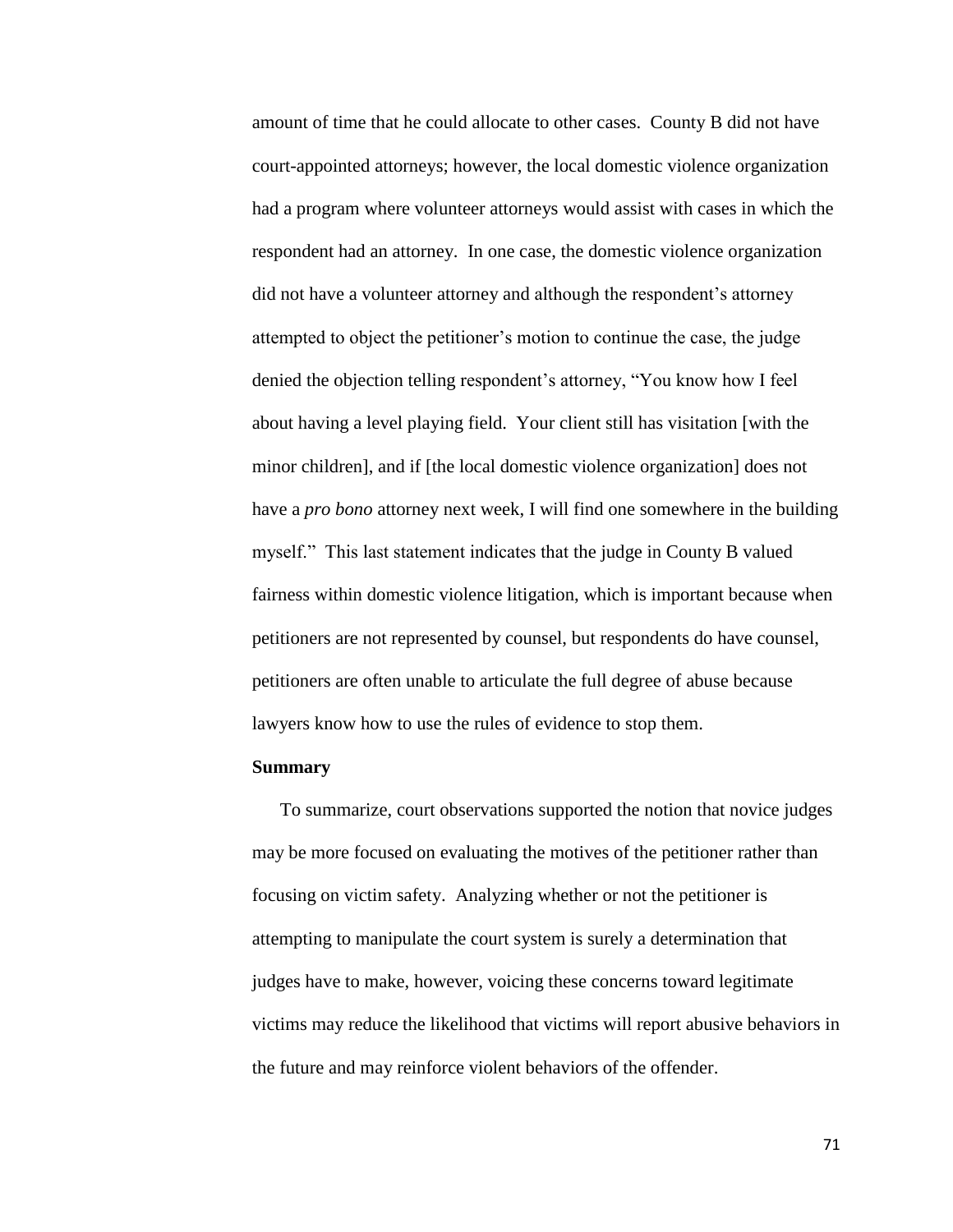Veteran judges were also more cognizant of the "cycle of abuse," and therefore more likely to encourage victims to return to the court if they did choose to vacate the order, suggesting that they recognized the impact that they might have on the victims. Further, it is important for judges to understand the cycle of abuse because, as the highest authority within the courtroom, their responses to victims of domestic violence set the standard for others and potentially society in general. If judges exhibit discontent when victims fail to successfully escape the relationship, their behaviors may support traditional victim blaming behaviors.

Veteran judges also appeared to rely more on their personal feelings about a case, rather than relying strictly on case evidence. The burden of proof within civil cases is the lowest standard of evidence (i.e., a preponderance of the evidence), and this may be particularly beneficial in domestic violence cases because judges are allowed to make decisions based on their beliefs about each individual case. Many forms of abuse present in domestic violence relationships are not conducive to producing evidence, such as cases involving marital rape or psychological abuse. Therefore, it is important for domestic violence judges to use their intuition, based on experience and knowledge about the dynamics of domestic violence, to determine the likelihood that domestic violence is present in each individual case.

Finally, judges appeared willing to utilize advocates and legal counsel. The presence of these resources allowed judges to avoid counseling domestic violence victims, while also allowing them to move ahead with court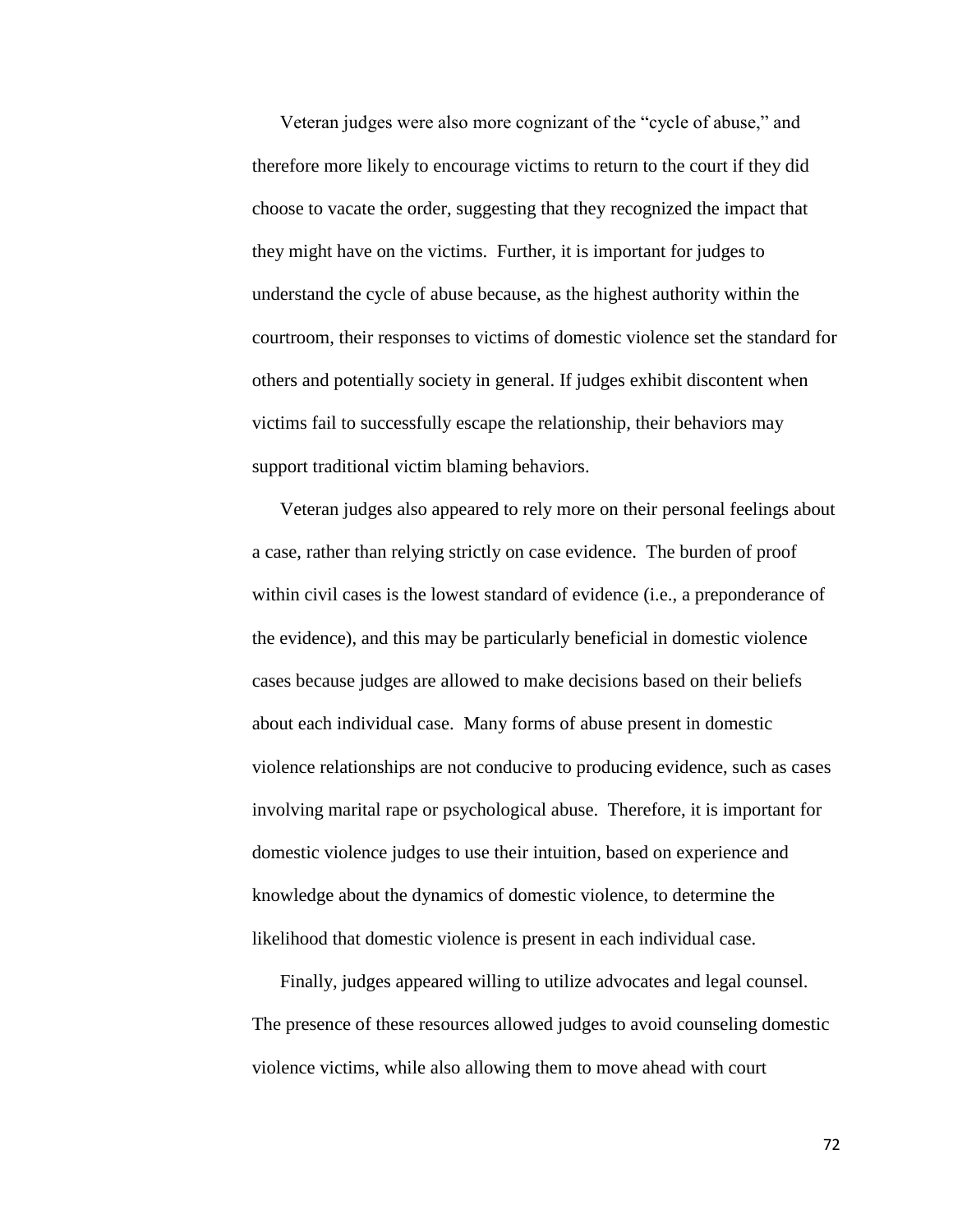proceedings. Because of the large number of domestic violence cases on each docket, and the need for each case to have sufficient time to be heard, judges appeared to be reliant on the additional resources in the courtroom.

## **CHAPTER 5**

# **Implications**

## **The Need for Increased Training and Dedicated Judges.**

Examining judicial perspectives of domestic violence generally and of the effectiveness of domestic violence courts is important because judicial responses to domestic violence have a substantial impact on the prevention, reduction, and resolution of domestic violence issues. As mentioned by most of the judges I interviewed, utilizing court processes is often the only avenue that victims of domestic violence have to escape abuse and hold offenders accountable for future abuse. Therefore, victims rely on judges to be knowledgeable about domestic violence issues, and to be invested in the mission of the domestic violence courts. Further, research indicates that specific and general deterrence are potentially successful at reducing future violence (Carlson et al., 1999), suggesting that judges have a responsibility for holding offenders accountable for their actions.

Research suggests that an important feature of domestic violence courts involves the presence of dedicated staff and this research is supported by the judicial interviews conducted in this research (Moore et al., 2009, 2009; Labriola et. al., 2009). My findings suggest that dedicated judges demonstrate more devotion to the implementation of the court as well as a better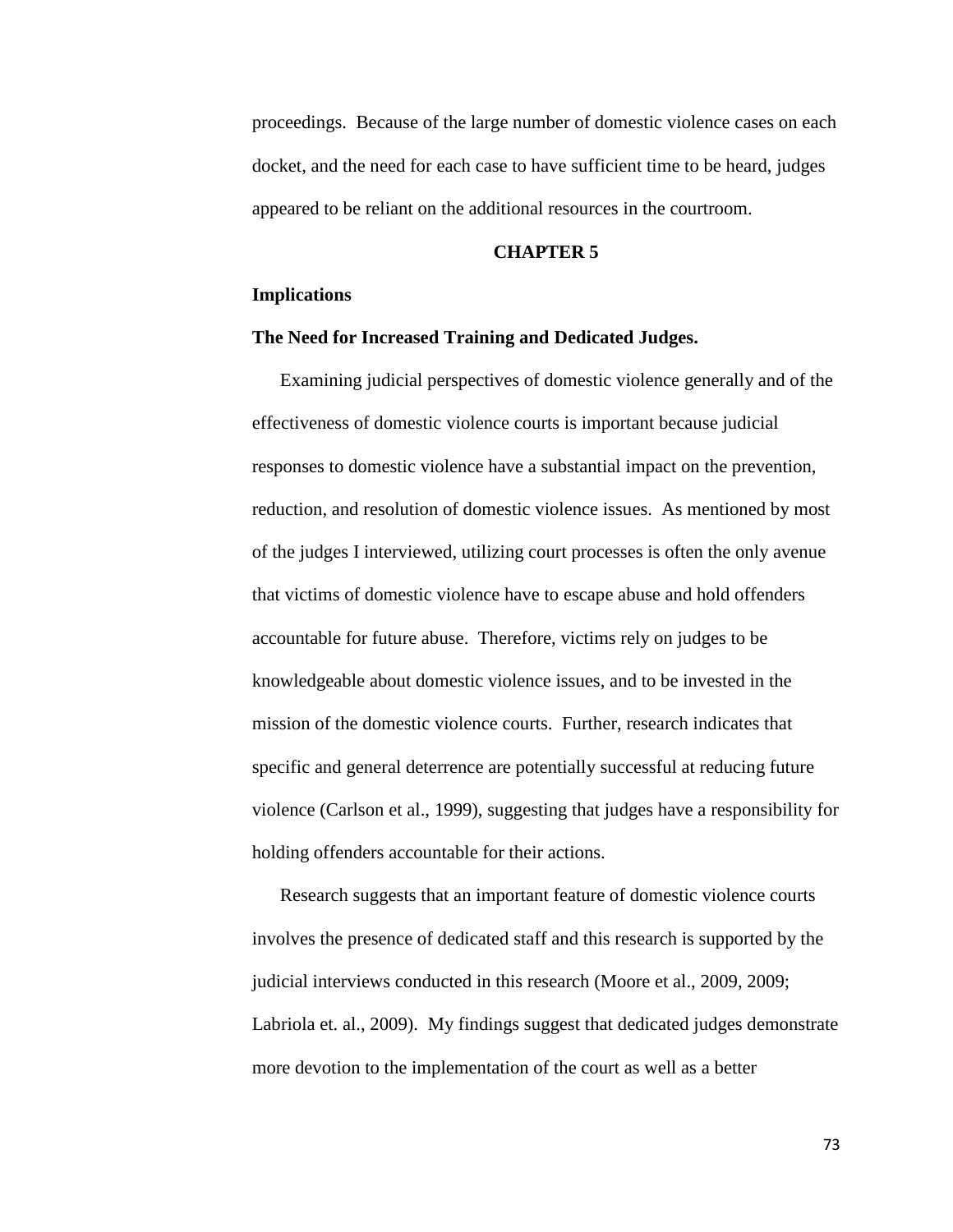understanding of domestic violence characteristics. This provides insight into the importance of educating new judges to the domestic violence court on domestic violence issues. Perhaps as part of, or in addition to CLE and Judicial College requirements, judges who are entering the domestic violence court should be required to attend domestic violence training. An alternative would be to require new judges to the court to undergo in an evaluation of their knowledge on domestic violence issues. Another suggestion would involve having judges who are experienced in the family court division observe other judges and provide them feedback regarding any concerns. In fact, it may be even more valuable to have an objective domestic violence professional periodically attend hearings and provide feedback to the court. Finally, it may be beneficial, when possible, to request that judges entering the family court division *volunteer* (versus being assigned) to preside over domestic violence cases to ensure that they are motivated and passionate about case outcomes.

Many of the interviews and observations suggested that a possible negative influence on judicial perceptions and behaviors involves the presence of petitioners who have ulterior motives for filing petitions for orders of protection. Judges indicated that some petitioners use the domestic violence court as a means to evict someone from the home or in an attempt to suspend visitation when there is no legitimate reason. While four judges indicated that they did not allow these concerns to affect their decisions, two judges indicated that it did play a role, and there were court observations to support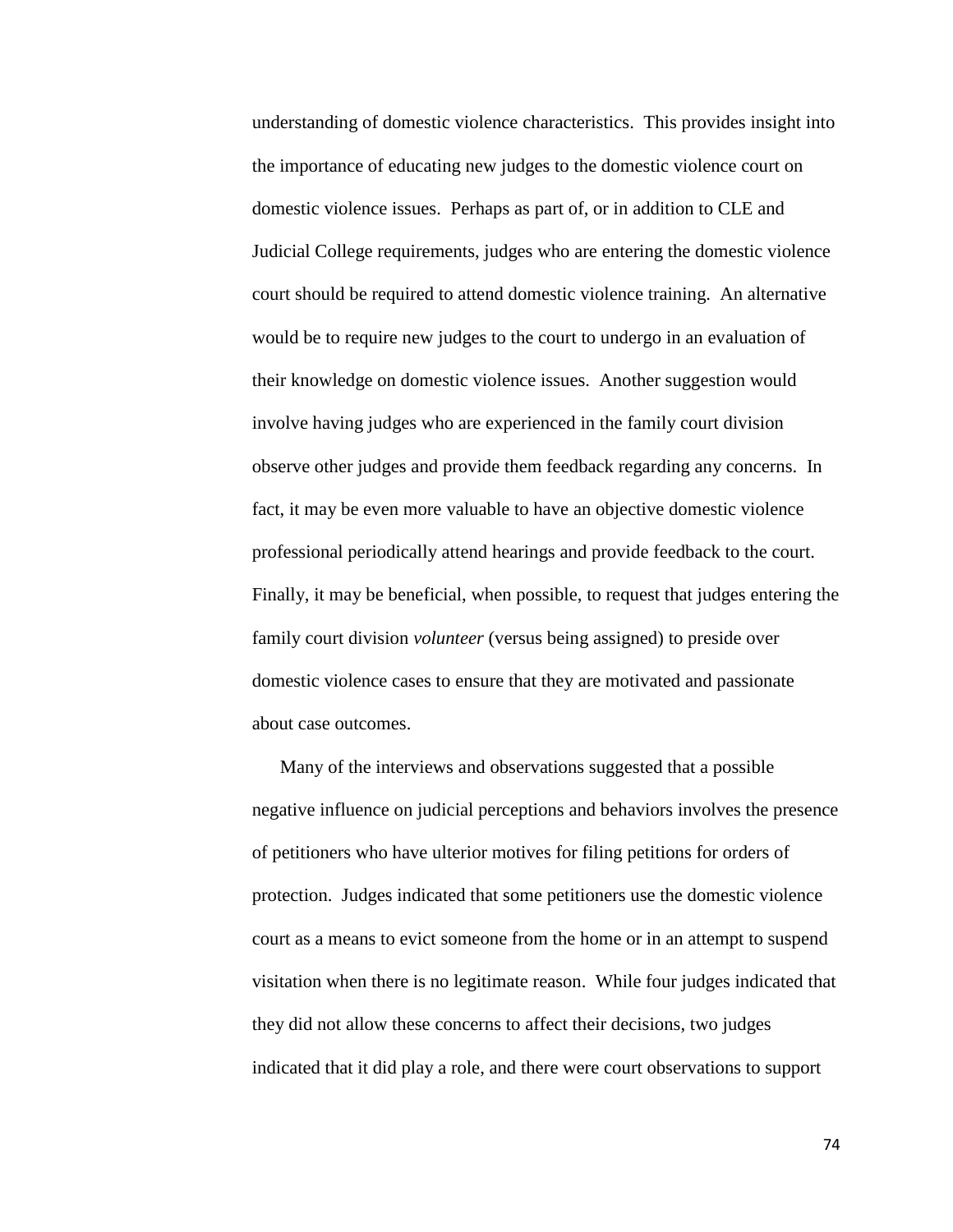this notion. The influence of potentially illegitimate cases on judicial decision making is of great concern because judicial behaviors have been shown to affect future behaviors of victims and offenders (Gover et al., 2007). While it is important that judges do not allow abuses of the domestic violence statute to occur, it is equally important for judges to reduce stereotypes that may, overall, reduce victim safety.

These findings further support proper education of domestic violence judges regarding domestic violence issues, and suggest a need for judges who are motivated to preside over these cases. Although the role of a judge is to weigh evidence and make decisions based on that evidence, domestic violence cases incur the need for additional inquiry about the abuse history and individual case characteristics (Tsai, 2000). For instance, domestic violence research indicates that victims are the only individuals who are aware of when it is safe and appropriate to leave an abusive relationship. Although levels of danger may appear low at the time the victim has filed for the order of protection, if judges gather more information about the history of the relationship and of the respondents themselves, they may determine that a protection order is crucial for the victim to escape abuse. An option for screening domestic violence cases may involve providing judges with a list of situational characteristics that they should investigate before final decisions are made, which may include asking petitioners what they have experienced throughout their relationship with the respondent.

### **Suggestions for Certain Aspects of a Coordinated Approach.**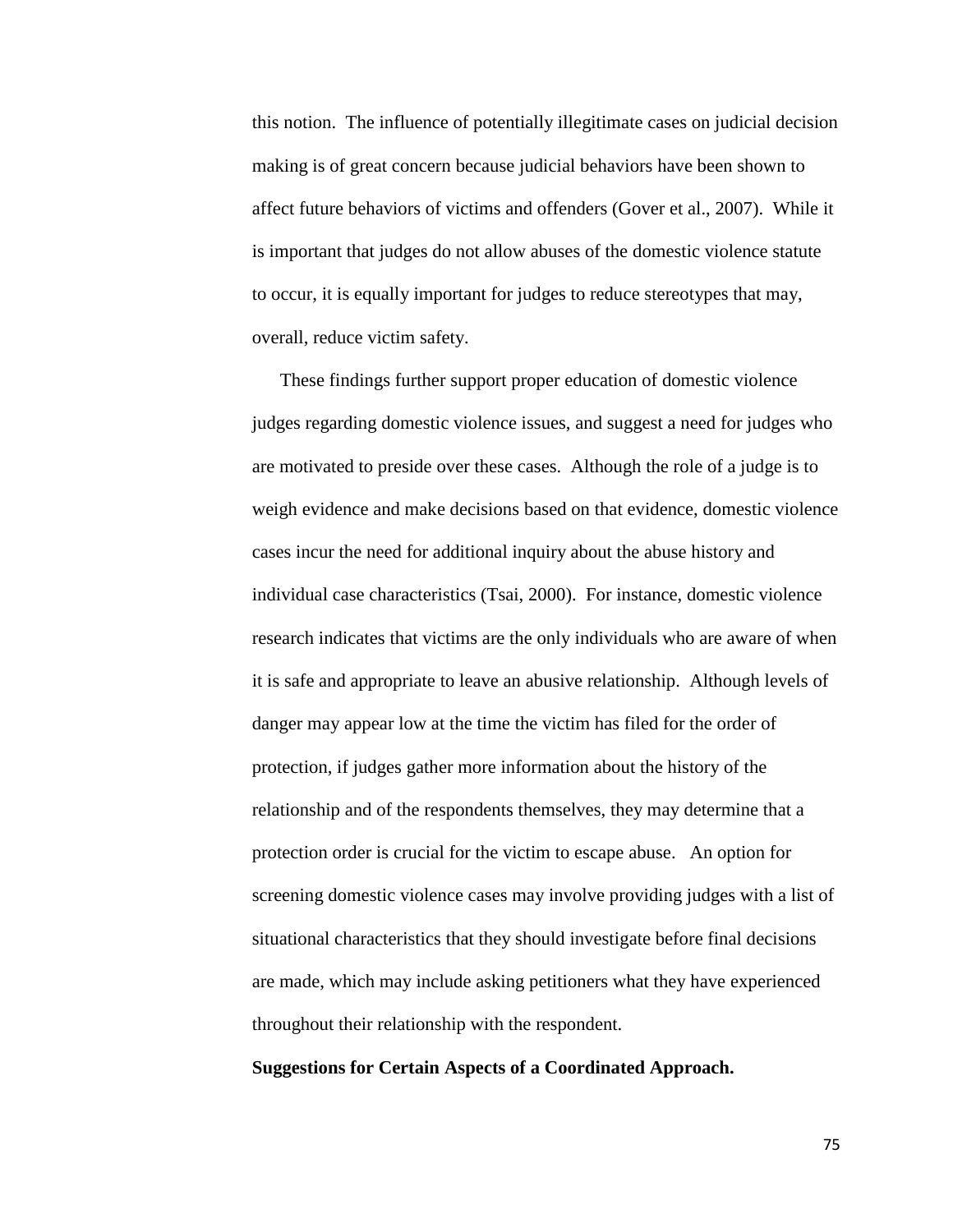Research suggests that a coordinated community response may prove to be a successful approach toward adjudicating domestic violence cases (Hart, 1995). Although there are criticisms of a coordinated community response, reverting back to the traditional court model would eliminate much-needed victim services and rehabilitative offender programs. Judicial interviews and court observations validated the utilization of certain aspects of a coordinated community response within domestic violence courts. All the judges greatly appreciated the victim advocates, with three judges indicating that the role of the victim advocate was "highly significant" for the effectiveness of the courts. Court-appointed lawyers were also helpful in County A, especially for drafting parenting plans and determining whether individual cases involved child maltreatment. Although prior research suggests that conflicts may erupt between agency goals, the judges in my study seemed to invite the presence of other individuals who can assist the court and provide victim services because it makes the court more efficient and relieves them of acting as a counselor. Therefore, although definitive conclusions about the effectiveness of a coordinated approach cannot be made with my research, and it is important to note that only one portion of the approach is evaluated here, the evidence does suggest that victim advocates and lawyers serve an important role within the court.

Interviews also implied that judges believe that better communication between law enforcement and prosecutors may be beneficial for the effectiveness of the domestic violence court. Specifically, the judges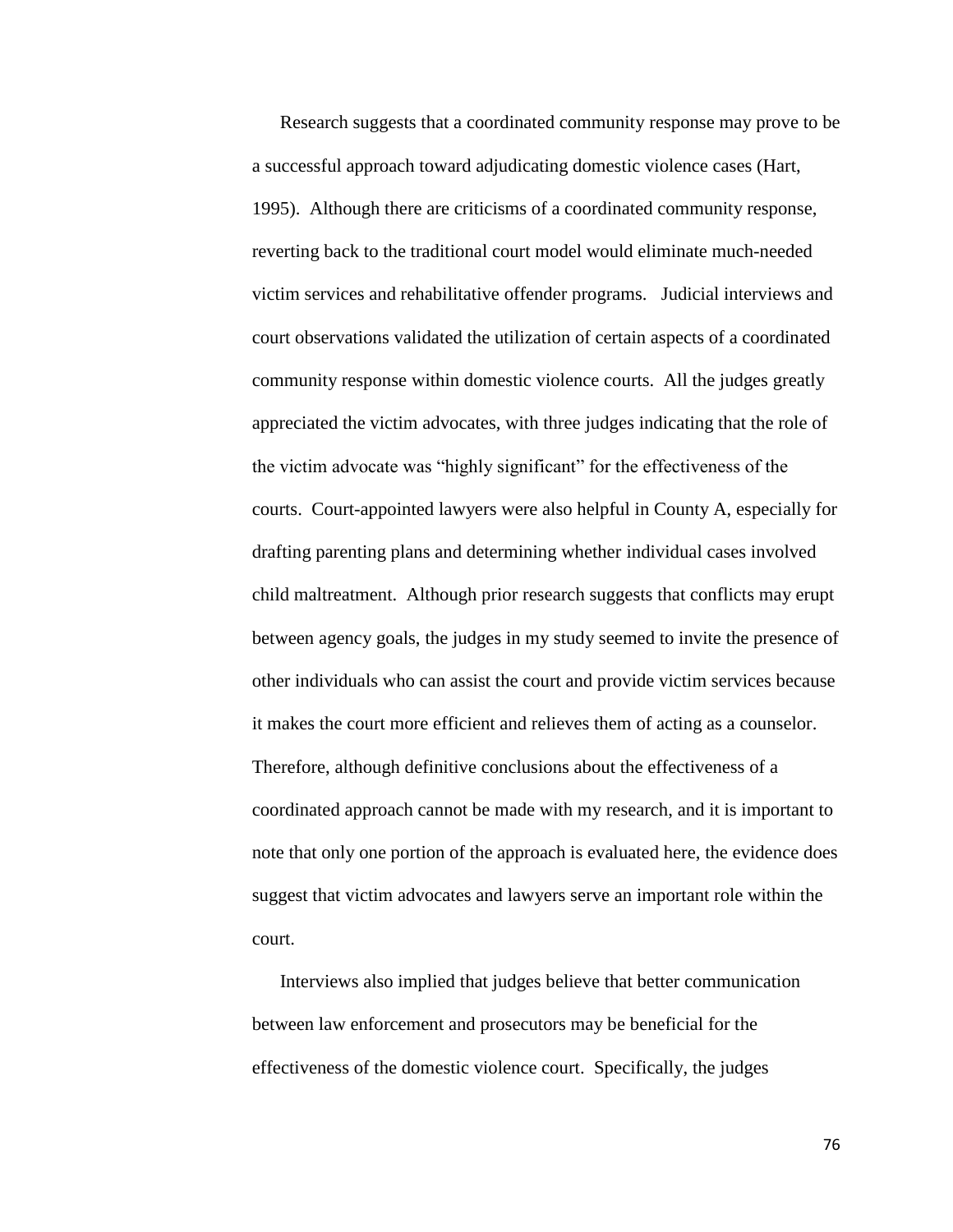suggested that police officers should be knowledgeable about which cases to refer to the court, and prosecutors should make domestic violence cases a special priority. These findings suggest that better communication between the agencies may result in a more efficient court. For example, if officers are informed of who qualifies for an order of protection, and in which situations an order of protection may be appropriate, fewer inappropriate cases may come into the court. A reduced number of illegitimate cases may have multiple benefits for the court, including more time to assist in cases that do involve domestic violence and a potential change in judicial perceptions that some petitioners are manipulating court systems for his/her benefit. Further, if domestic violence court staff and State's attorney staff effectively communicate, domestic violence cases may gain priority, and result in better outcomes for victims of domestic violence.

#### **Conclusion**

Prior research indicates the importance of dedicated staff within domestic violence courts (Moore et al., 2009, 2009; Labriola et al., 2009), and my study revealed significant differences between veteran and novice judges. Veteran judges appeared to focus on victim safety and have more knowledge of domestic violence issues, as opposed to novice judges who appeared to be more focused on petitioner credibility and were not equally versed on domestic violence research. For this reason, training and education are clearly important for ensuring that judges are knowledgeable about the complexities associated with domestic violence cases. At the same time, judicial behaviors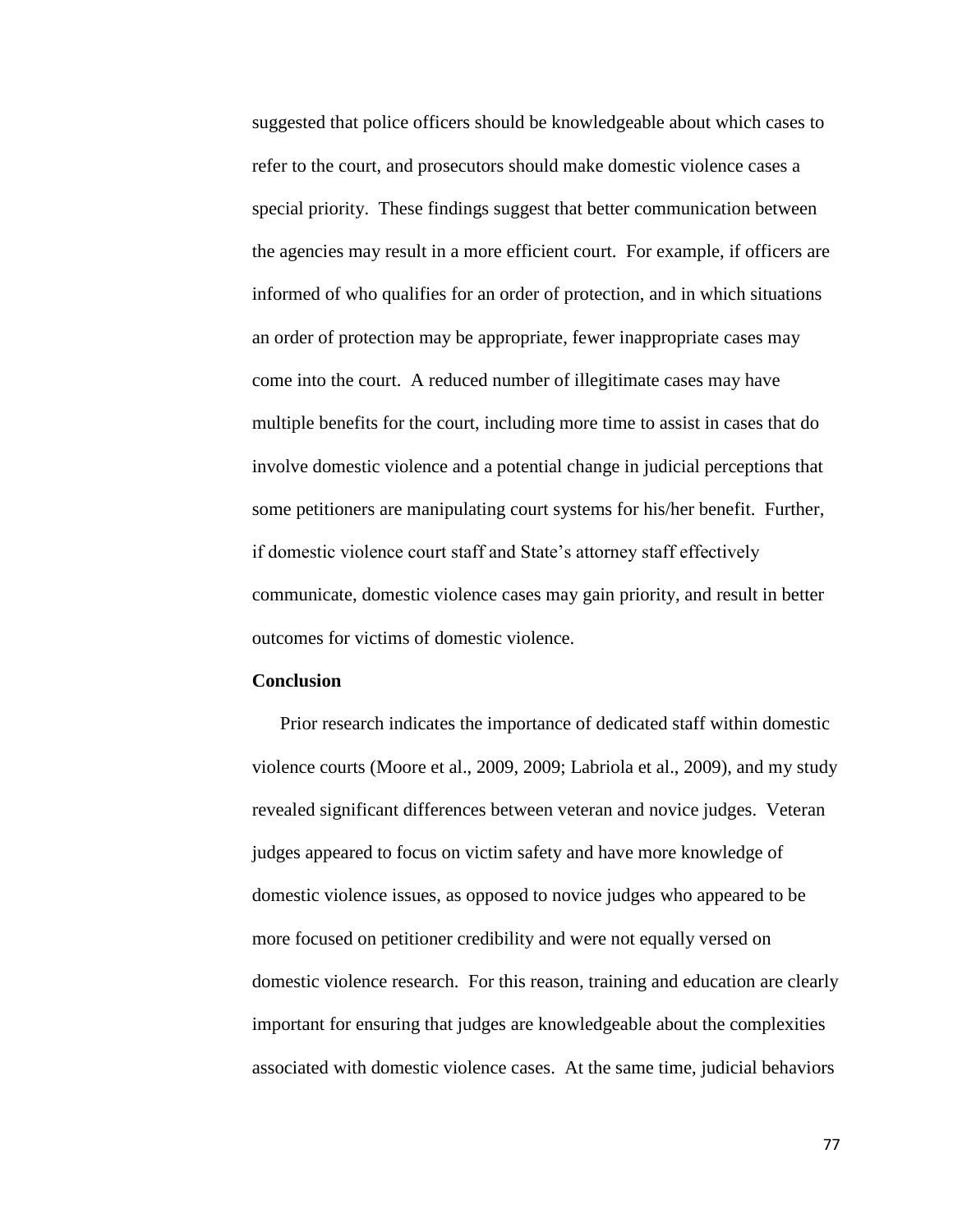also have the capacity to affect the psychological well-being of victims, and possibly reinforce abusive behaviors of the offender. Therefore, it is important that judges who are passionate about domestic violence issues are those who are chosen to preside over these cases.

While research shows that judicial response has the capacity to affect the behaviors of victims and offenders (Gover et al., 2007), it is also important to discuss the potential effects that illegitimate cases may have on judicial perceptions. Judges suggested during the interviews that, in order to improve the domestic violence courts, time and resources must be available and it appears that a possible contributor to reduced court efficiency involves the presence of illegitimate cases. To put it simply, individuals with ulterior motives of manipulating the court in order to benefit themselves can potentially influence the primary focus of domestic violence court judges. If judges come to perceive that the court is often used as a tool, rather than as a legitimate means of protection, then they may incorrectly scrutinize the intentions of the petitioner. When a legitimate victim is invalidated and/or revictimized by an authority, they may be less likely to report future crimes or seek assistance from other organizations (Gover et al., 2007). The potential for invalidating legitimate victims suggests the need for specialized training for domestic violence judges, in addition to measures taken to reduce the occurrence of illegitimate filings.

In summary, future research should continue to analyze the relationship between experience and judicial perceptions of domestic violence courts, and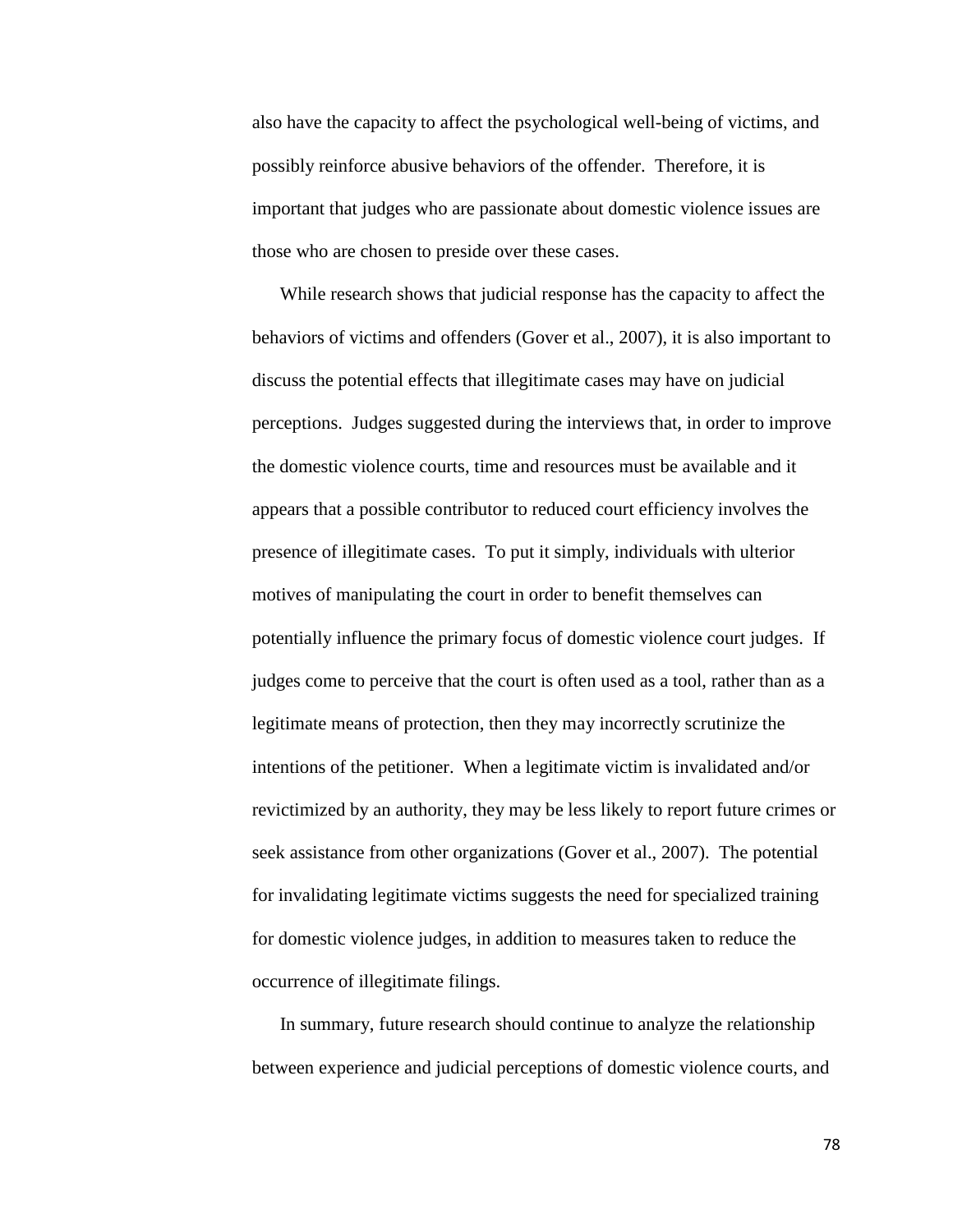expand this research to include female and minority judges. Further, future analysis involving the examination of the relationship between judicial perceptions and judicial behaviors may also be beneficial. By further studying judicial perspectives regarding the effectiveness of the court, the community can gain insight into standards that should be implemented in all domestic violence courts. Additional research should focus on individual/agency perspectives involving the implementation of the domestic violence courts in efforts to reduce the amount of agency conflict. Although my study suggests judicial support for utilization of domestic violence courts, research on the effectiveness of these courts remains inconclusive because it is difficult for scholars to evaluate a system with little to no universal standards. Therefore, initial goals in the future development of domestic violence courts should involve evaluations of each aspect of the coordinated approach so that collective standards of domestic violence courts may be developed.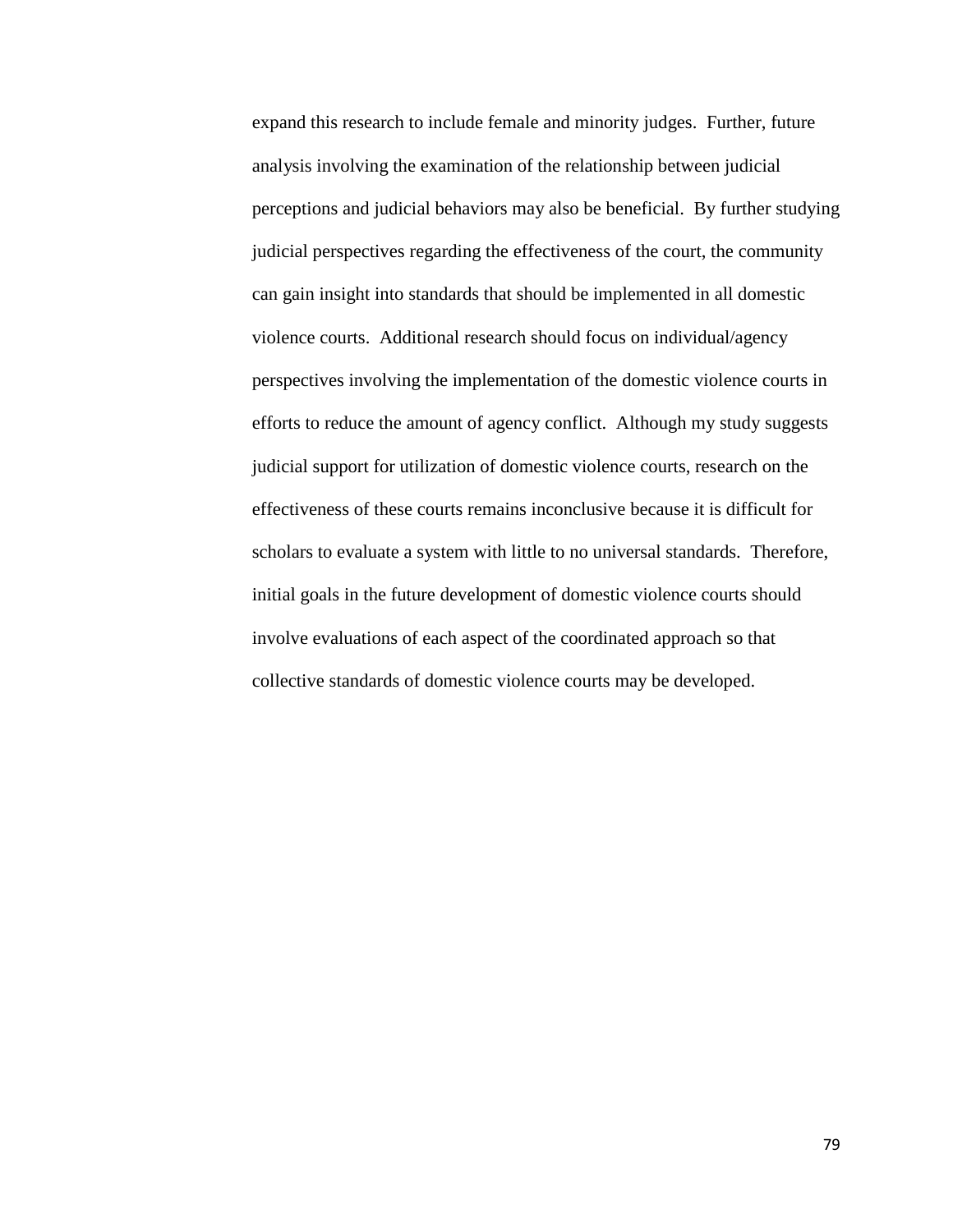# **REFERENCES**

- Allen, N.E., Bybee, D.I., Sullivan, C.M. (2004). Battered women's multitude of needs: Evidence supporting the need for comprehensive advocacy. *Violence Against Women*, 10(9), 1015-1035.
- Austin, J., & Dankwort, J. (1998). A review of standards for batterer intervention programs.
- Bennett, L., & Williams, O. (2001). *Controversies and recent studies of batterer intervention and program effectiveness*. VAWnet: National Resource Center on Domestic Violence.
- Bell, M.E., & Goodman, L.A. (2001). Supporting battered women involved with the court system: An evaluation of a law-school based advocacy intervention. *Violence Against Women*, 7(12) 1377- 1404.
- Berg, B.L. (2009). Qualitative research methods for the social sciences. (Vol. 7). Boston: Pearson.
- Blau, F.D., & Kahn, L.M. (1994). Rising wage inequality and the U.S. gender gap. *The American Economic Review*, 84(2), 23-28.
- Bouffard, J.A., & Muftic, L.R. (2007). An examination of the outcomes of various components of a coordinated community response to domestic violence by male offenders. *Journal of Family Violence*, 22(6), 353-366.
- Buel, S. M. (1999). Domestic Violence and the Law: An Impassioned Exploration for Family Peace. *ABA Family Law Journal*, *33*, 719- 744.
- Buel, S. M. (1999). Fifty obstacles to leaving, aka, Why abuse victims stay. *Colorado Lawyer*, *28*(10/19).
- Carlson, B.E., & Worden, A.P., State University of New York at Albany, & School of Criminal Justice. (2002). Public opinion about domestic violence. *Washington National Institute of Justice, Department of Justice*.
- Carlson, M.J., Harris, S.D., & Holden, G.W. (1999). Protective orders and domestic violence: Risk factors for re-abuse. *Journal of Family Violence*, 14(2), 205-226.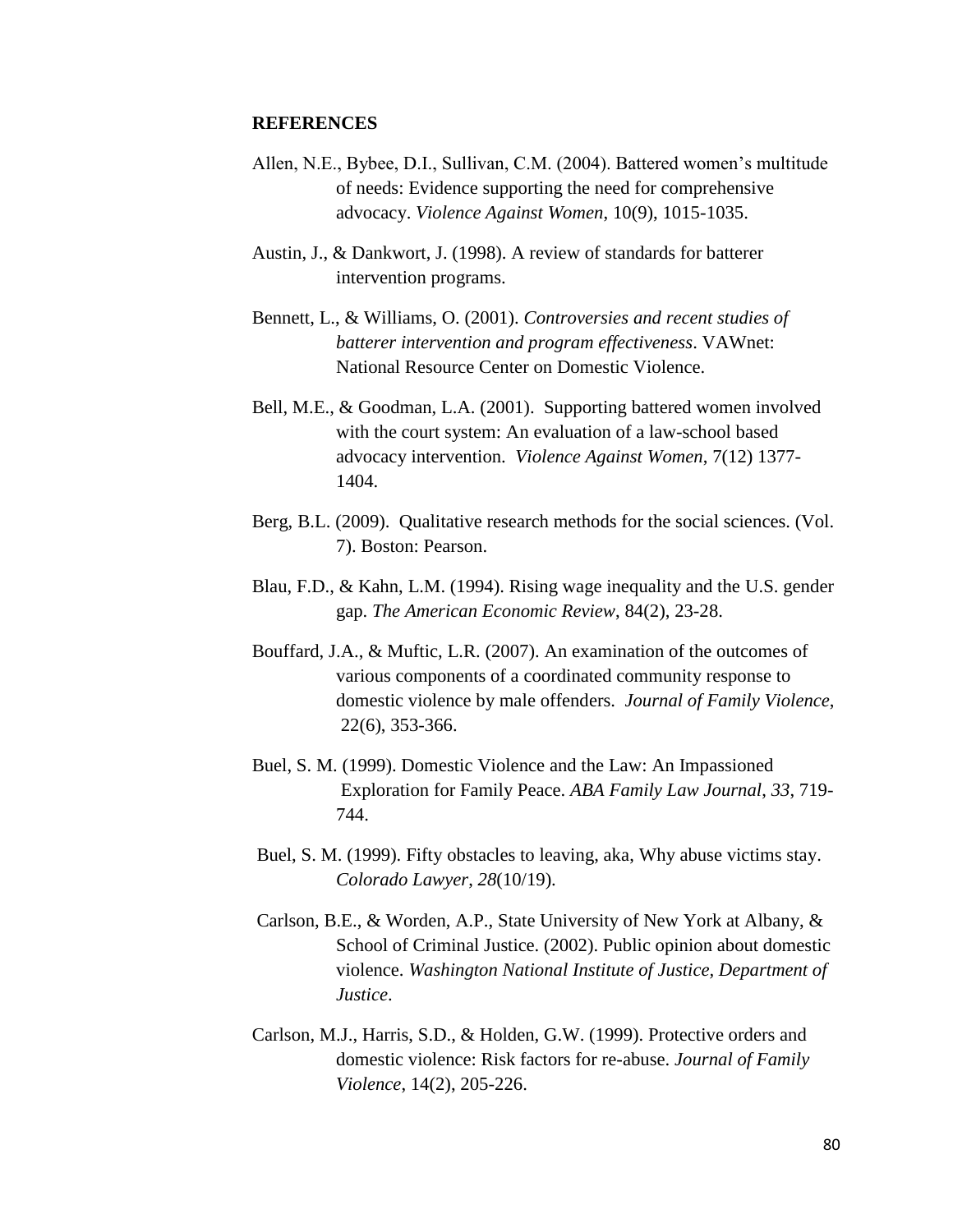- Danis, F.S. (2003). The criminalization of domestic violence: What social workers need to know. *Social Work*, 48(2), 237-246.
- Davis, M.F, & Kraham, S.J. (1995). Protecting women's welfare in the face of violence. *Fordham Urb. LJ*, 22, 1141.
- DePrince, A.P., Labus, J. Belknap, J., Buckingham, S., & Gover, A. (2012). The impact of community-based outreach on psychological distress and victim safety in women exposed to intimate partner abuse. *Journal of Consulting and Clinical Psychology*, 80(2), 211- 221.
- Dunn, J.L., Powell-Williams, M. (2007). "Everybody makes choices": Victim advocates and the social construction of battered women's victimization and agency. *Violence Against Women*, 13(10), 977- 1001.
- Goodman, L., Bennett, L., & Dutton. (1999). Obstacles to victims' cooperation with the criminal prosecution of their abusers: The role of social support. *Violence and Victims*, 14(4), 427-444.
- Epstein, D. (1999). Effective intervention in domestic violence cases: Rethinking the roles of prosecutors, judges, and the court system. *Yale JL & Feminism*, 11, 3.
- Epstein, D., Bell, M.E., & Goodman, L.A. (2003). Transforming aggressive prosecution policies: Prioritizing victims' long-term safety in the prosecution of domestic violence cases. Am. UJ Gender Soc. Pol'y, 11, 465.
- Erez, E. (2002). Domestic violence and the criminal justice system: An overview. *Online Journal of Issues in Nursing*, 7(1),4-4.
- Eley, S. (2005). Changing practices: The specialized domestic violence court process. The Howard Journal, 44(2), 113-124.
- Fagan, J. (1996). *The criminalization of domestic violence: Promises and limits*. US Department of Justice, Office of Justice Programs, National Institute of Justice.
- Finn, P., & Colson, S. (1998). *Civil protective orders: Legislation, current court practices, and enforcement. Legal Interventions in Family Violence: Research Findings and Policy Implications.* Washington, D.C.: Department of Justice.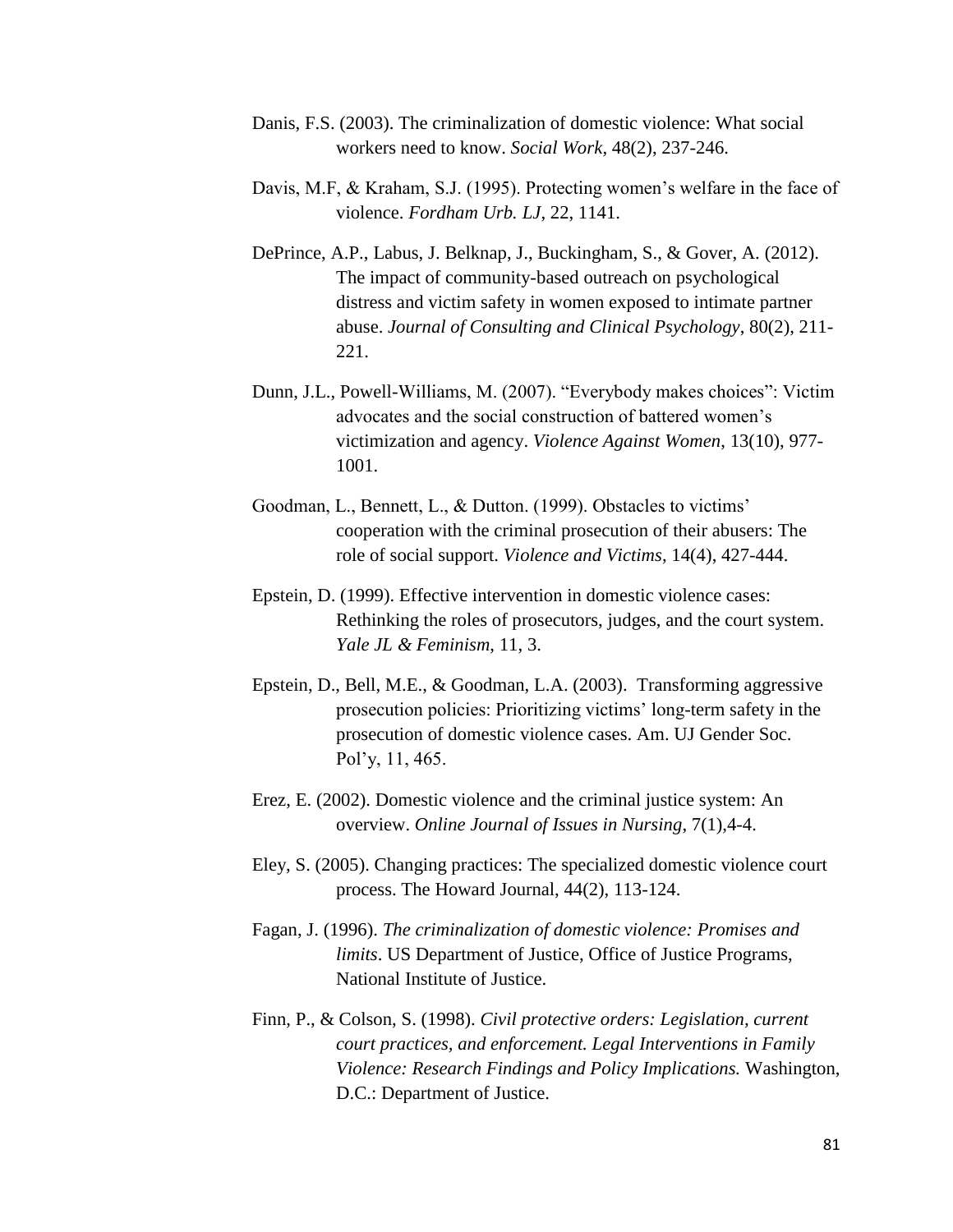- Frtizler, R.B., & Simon, L.M.J. (1998). Creating a domestic violence court. American Sociological Review, 261, 266.
- Gamache, D.J., Edleson, J.L. & Schock, M. (1988). Coordinated police, judicial and social service response to woman battering: A multiline baseline evaluation across three communities. In G.T. Hotaling, D. Finkelhor, J.T., Kirkpatrick, & M. Straus (Eds*.) Coping with family violence: Research and policy perspectives*  (193-209). Newbury Park, CA: Sage.
- Gerebenics, G. (1982). *Under the rule of thumb: Battered women and the administration of justice*. Commission on Civil Rights, Washington, DC.
- Gondolf, E.W. (2000). Mandatory court review and batterer program compliance, *Journal of Interpersonal Violence*, 15(4), 428-437.
- Gover, A.R., Brank, E.M., & MacDonald, J.M. (2007). A specialized domestic violence court in South Carolina: An example of procedural justice for victims and defendants. *Violence Against Women*, 13(6) 603-626.
- Gover, A.R., MacDonald, J.M., & Alpert, G.A. (2003). Combating domestic violence in rural America: Findings from an evaluation of a local domestic violence court. *Criminology & Public Policy*, 3, 109-132.
- Han, E.L. (2003). Mandatory arrest and no-drop policies: Victim empowerment in domestic violence cases. *BC Third World LJ*, 23, 159.
- Healey, K.M., Smith, C., & O'Sullivan (1999). *Batterer Intervention: Program Approaches & Criminal Justice Strategies*. DIANE Publishing Company.
- Hart, B. (1995, March). "Coordinated community approaches to domestic violence." In *strategic planning workshop on violence against women, National Institute of Justice, Washington, DC.*
- IFVCC Domestic Violence Court System Project Summary Report: Domestic Violence Court Systems Roundtable. (2002). Retrieved from: http://www.ifvcc.org/domesticviolence/SummaryReport.pdf.
- Kaye, J. S., & Knipps, S. K. (1999). Judicial Resposes to Domestic Violence: The Case for a Problem Solving Approach. *W. St. UL Rev.*, *27*, 1.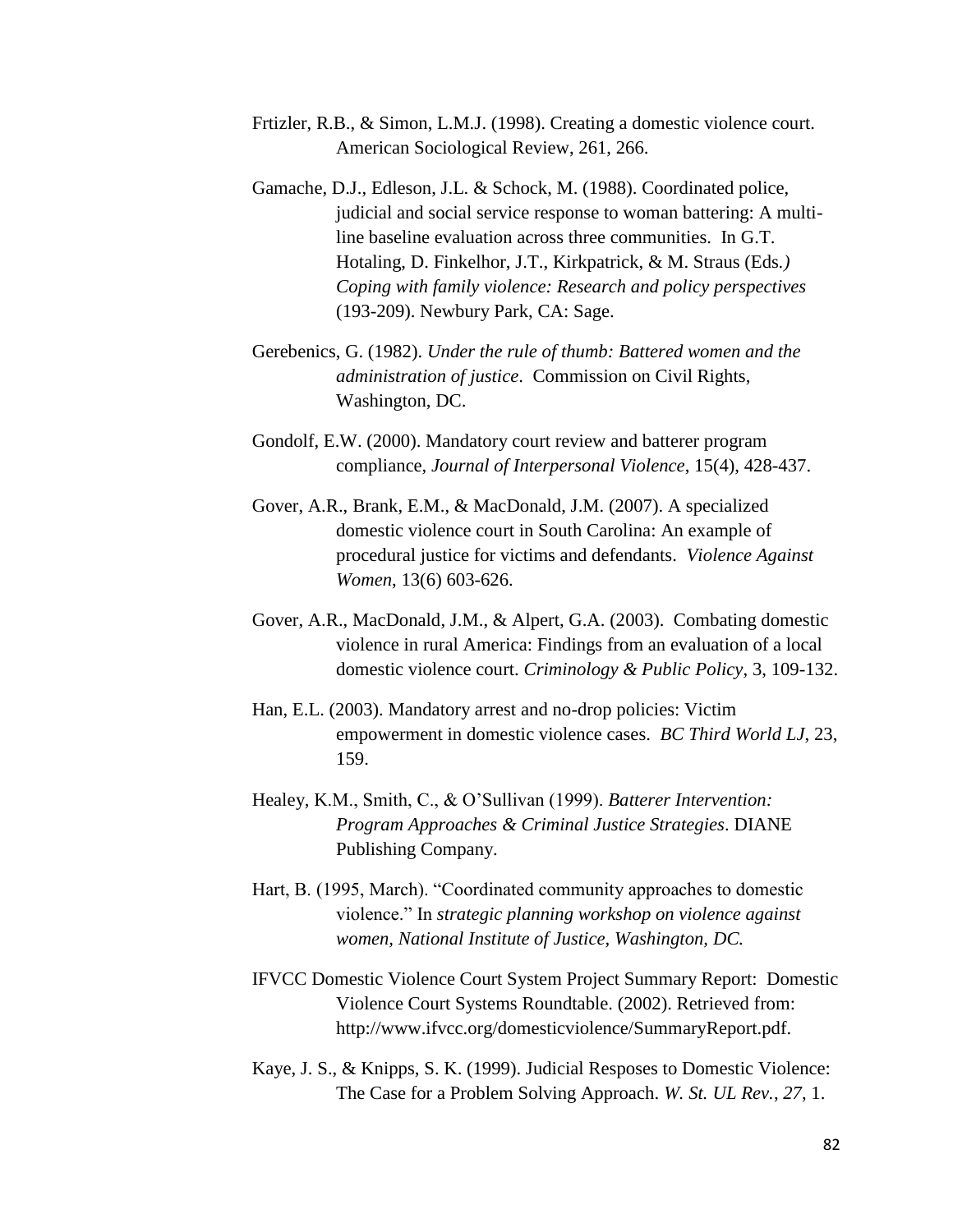- Klein, C. F., & Orloff, L. E. (1999). Protecting battered women: latest trends in civil legal relief. *Women & Criminal Justice*, *10*(2), 29-47.
- Koss, M. P. (2000). Blame, shame, and community: justice responses to violence against women. *American Psychologist*, *55*(11), 1332.
- Bradley, S., O'Sullivan, C. S., Rempel, M., & Moore, S. (2010). *A national portrait of domestic violence courts*. Center for Court Innovation.
- Logan, T. K., & Walker, R. T. (2010). Civil protective order effectiveness: justice or just a piece of paper?. *Violence and victims*, *25*(3), 332- 348.
- MacLeod, D., & Weber, J.F. (2000). *Domestic violence courts: A descriptive study*. Judicial Council of Administrative Office of the Courts.
- Maytal, A. (2008). Specialized domestic violence courts: Are they worth the trouble in Massachusetts. *BU Pub. Int. LJ*, *18*, 197.
- Mazur, R., & Aldrich, L. (2003). What Makes a Domestic Violence Court Work-Lessons from New York. *Judges J.*, *42*, 5.
- Meier, J. (2003). Domestic violence, child custody, and child protection: Understanding judicial resistance and imagining the solutions. *American University Journal of Gender, Social Policy & the Law*, *11*(2).
- Moore, S., Picard-Fritsche, S., Labriola, M., O'Sullivan, C.S., Rempel, M., & Cissner, A. (2009). Two decades of specialized domestic violence courts: A review of the literature.
- "Protecting families: Mulitdisciplinary strategies with men who batter." (n.d.) Retrieved from: http://www.thegreenbook.info/documents/SLC\_ Final\_Draft07.pdf.
- Puffett, N., & Gavin, C. (2004). Predictors of program completion and recidivism at the Bronx Misdemeanor Domestic Violence Court. New York, NY: Center for Court Innovation.
- Saccuzzo, D.P. (1998). How Should Police Respond to Domestic Violence? A Therapeutic Jurisprudence Analysis of Mandatory Arrest. *Santa Clara L. Rev.*, 39, 765.
- Shaffer, C. (2003). Therapeutic Domestic Violence Courts: An Efficient Approach to Adjudication. *Seattle UL Rev.*, *27*, 981.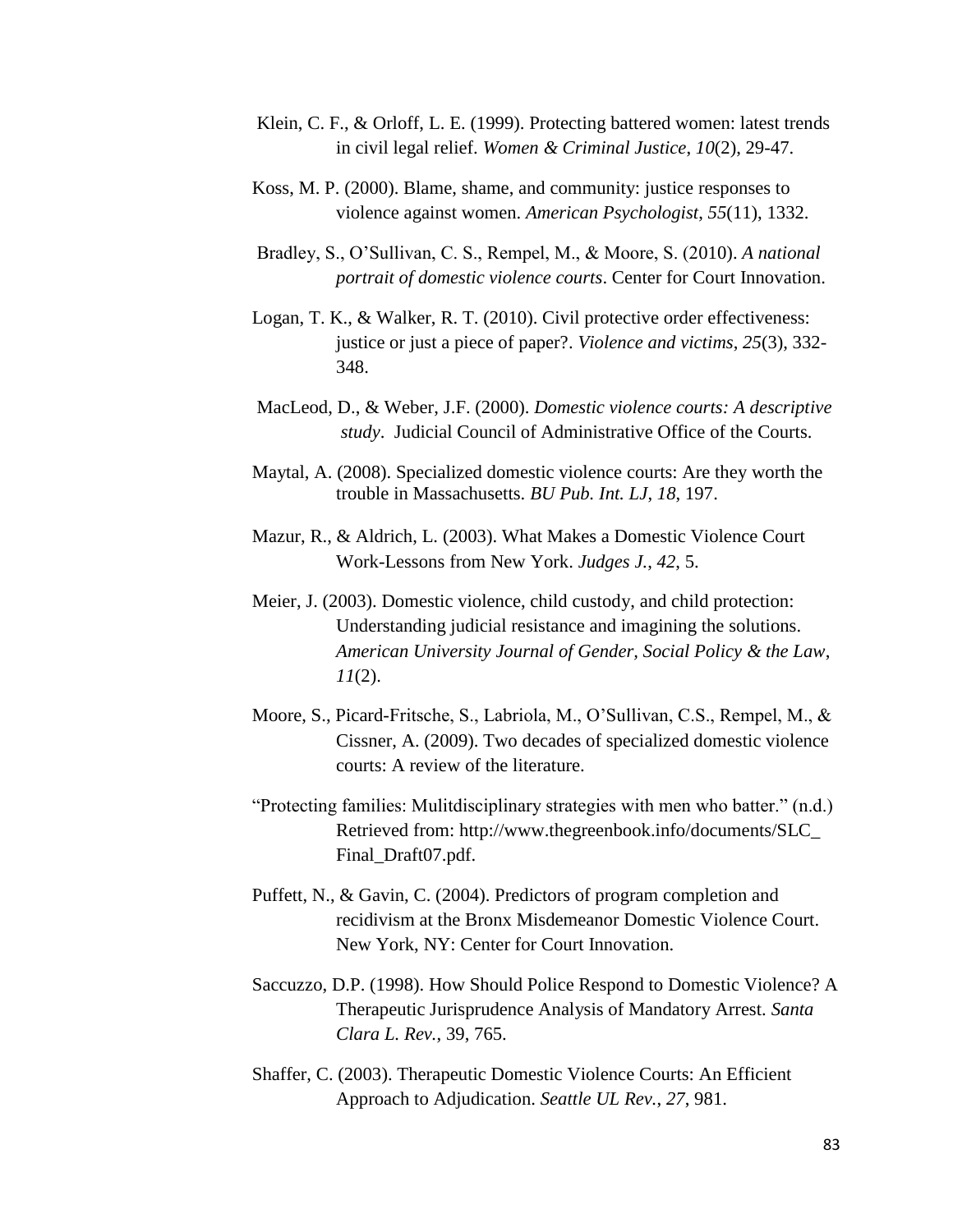- Shepard, M. (1999). Evaluating coordinated community responses to domestic violence. *National Electronic Network on Violence Against Women. Preuzeto*, 23.
- Shepard, M. F., & Pence, E. L. (Eds.). (1999). *Coordinating community responses to domestic violence: Lessons from Duluth and beyond*. Sage.
- Smith, M., & Segal, J. (2013). *Domestic violence and abuse: Sign of abuse and abusive relationships.* Retrieved from: http://www.helpguide. org/mental/domestic\_violence\_abuse\_types\_signs\_causes\_effects. htm.
- Syers, M., & Edleson, J. L. (1992). The combined effects of coordinated criminal justice intervention in woman abuse. *Journal of Interpersonal Violence*, *7*(4), 490-502.
- Thompson, J. (2004). Who's Afraid of Judicial Activism-Reconceptualizing a Traditional Paradigm in the Context of Specialized Domestic Violence Court Programs. *Me. L. Rev.*, *56*, 407.
- Tolman, R.M., & Weisz, A. (1995). Coordinated community intervention for domestic violence: The effects of arrest and prosecution on recidivism of woman abuse perpetrators. *Crime & Delinquency*, 41, 481-495.
- Tsai, B. (2000). The trend toward specialized domestic violence courts: Improvements on an effective innovation. *Fordham L. Rev.,* 68, 1285.
- Weber, J. D. (2000). COURTS RESPONDING TO COMMUNITIES: Domestic Violence Courts: Components and Considerations. *J. Center for Fam. Children & Cts.*, *2*, 23-139.
- Winick, B. J. (2002). Therapeutic jurisprudence and problem solving courts. *Fordham Urb. LJ*, *30*, 1055.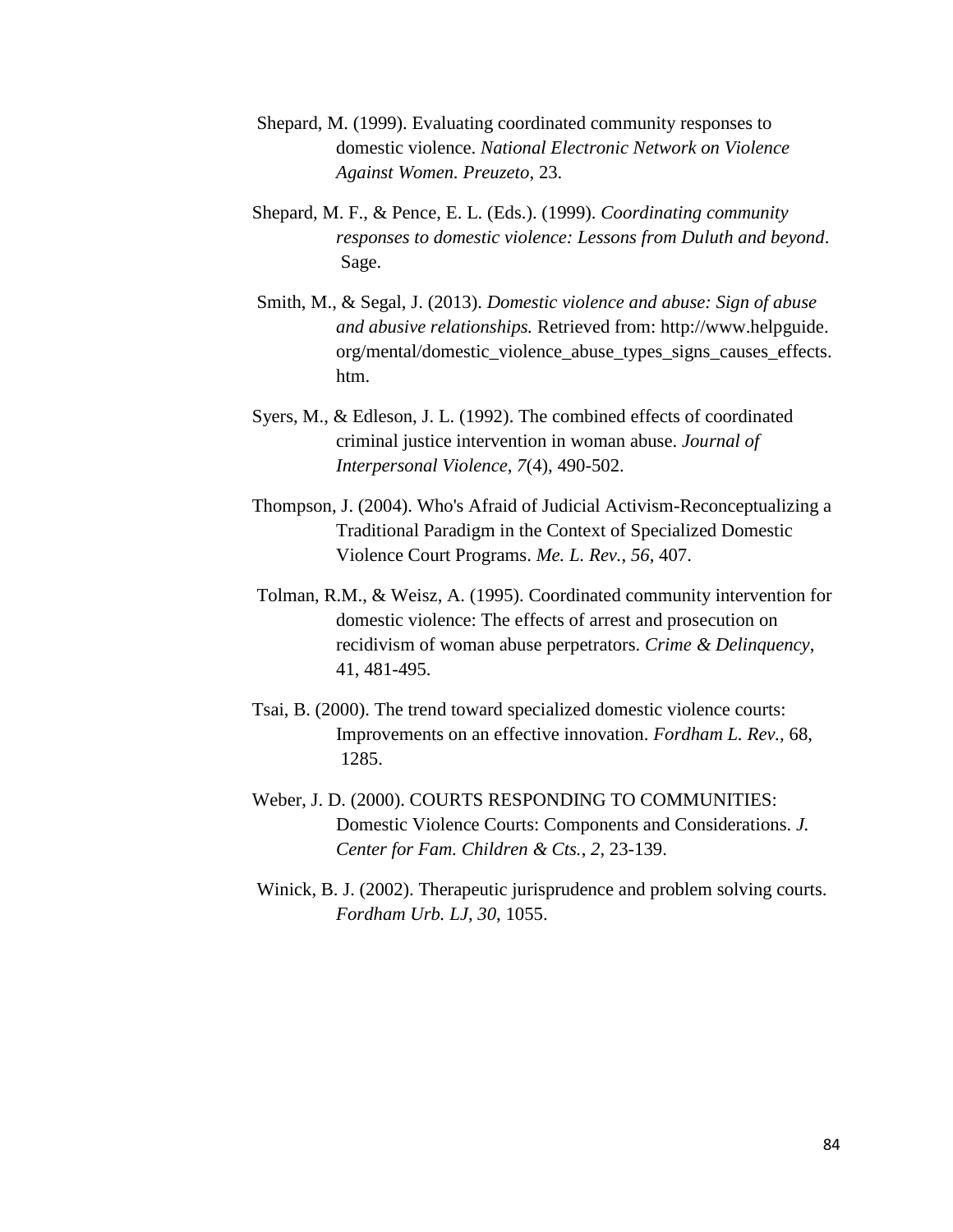## **Appendix A: Consent Form**



**Department of Criminology & Criminal Justice**

8001 Natural Bridge Road St. Louis, Missouri 63121-4499

**Informed Consent for Participation in Research Activities**

Judicial Perceptions of Domestic Violence Courts

Participant

HSC Approval Number

Principal Investigator PI's Phone Number \_\_\_

- 1. You are invited to participate in a research study conducted by Monica Wingler and Kristin Carbone-Lopez The purpose of this research is evaluate judicial perceptions regarding the effectiveness of specialized domestic violence courts.
- 2. Your participation will involve an in-person, semi-structured interview conducted by the principal investigator. The interview will include questions regarding the effectiveness of specialized domestic violence courts, orders of protection, advocates, and past judicial decisions. Approximately 15 judges may be involved in this research at the University of Missouri-St. Louis. The amount of time involved in your participation will not exceed 45 minutes.
- 3. There are no known risks associated with this research.
- 4. There are no direct benefits for you participating in this study.
- 5. Your participation is voluntary and you may choose not to participate in this research study or withdraw your consent at any time. You will NOT be penalized in any way should you choose not to participate or withdraw.
- 6. We will do everything we can to protect your privacy. As part of this effort, your identity will not be revealed in any publication that may result from this study. In rare instances, a researcher's study must undergo an audit or program evaluation by an oversight agency (such as the Office for Human Research Protection) that would lead to disclosure of your data as well as any other information collected by the researcher.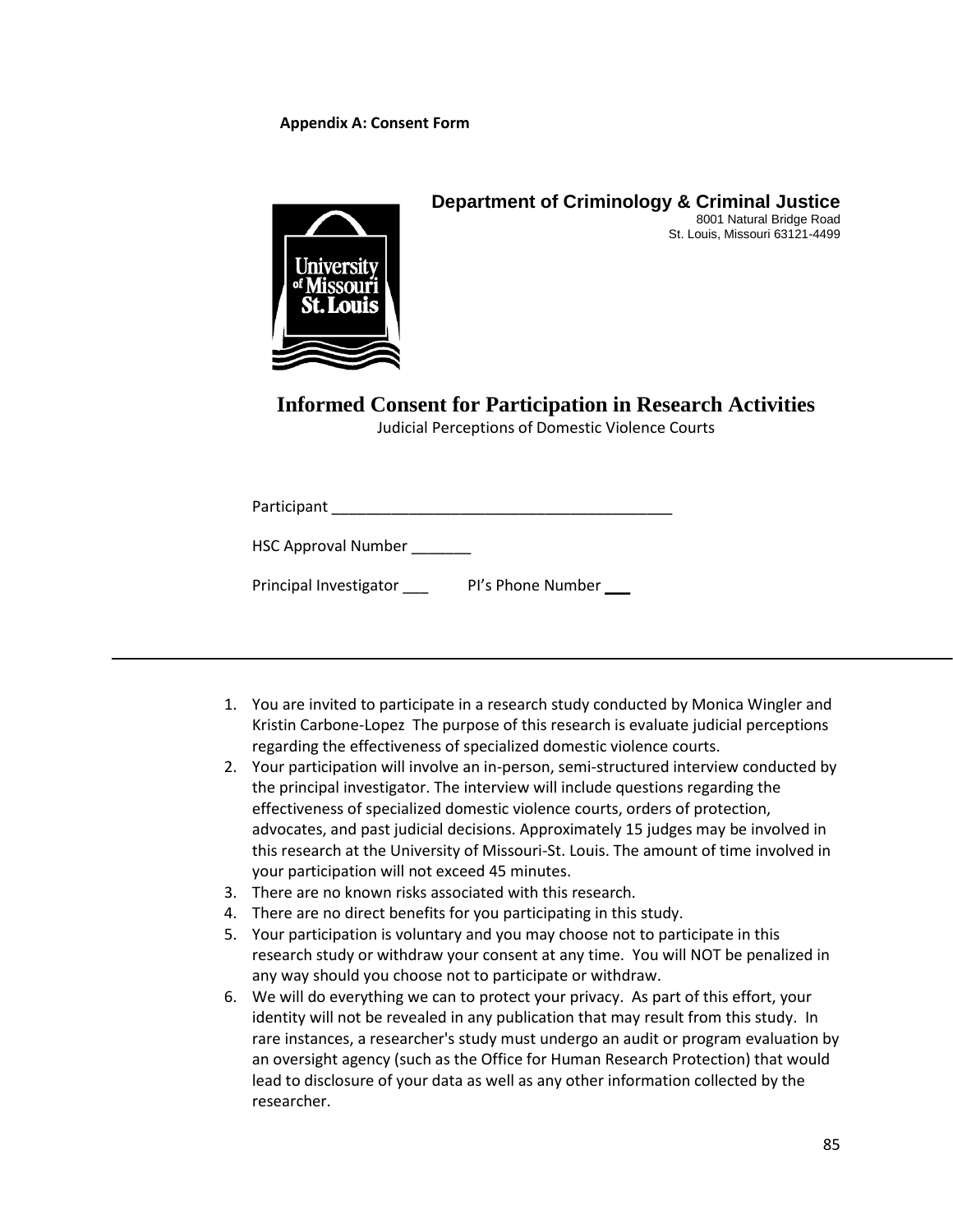7. If you have any questions or concerns regarding this study, or if any problems arise, you may call the Investigator, Monica Wingler at (217) 638-2323 or Kristin Carbone-Lopez at (314) 516 5426. You may also ask questions or state concerns regarding your rights as a research participant to the Office of Research, at (314) 516‐5897.

**I have read this consent form and have been given the opportunity to ask questions. I will also be given a copy of this consent form for my records. I hereby consent to my participation in the research described above.**

| <b>Participant's Signature</b>   | <b>Date</b> |  |
|----------------------------------|-------------|--|
| <b>Signature of Investigator</b> | <b>Date</b> |  |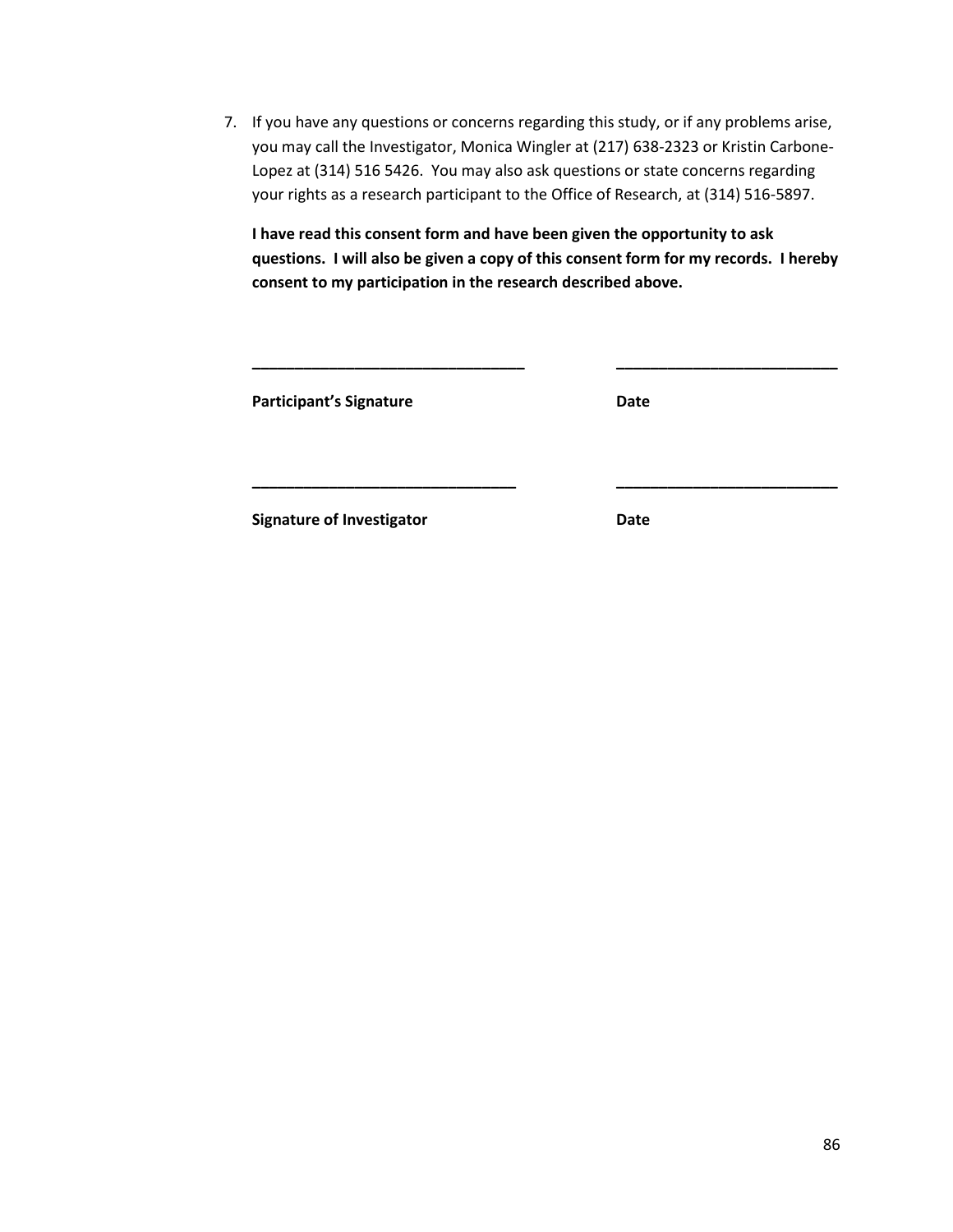# **Appendix B: Interview Guide**

Interview Guide

To begin, I'd like to ask you some questions about your background and your involvement with the domestic violence court.

- 1. How did you become involved in the domestic violence court? Was it voluntary, were there some incentives, or are you simply assigned to this court? Was there any domestic violence training involved? If so, is this training ongoing? How long have you been presiding over these cases?
- a. What type of law did you practice before becoming a judge?
- b. Did you have a particular 'specialty'?
- 2. Tell me about presiding over the domestic violence court; for example, what do you perceive is your role as a judge in domestic violence cases? How would you describe your judicial approach towards domestic violence cases? Do you think that your approach differs much from the approach of others in your court? Why or why not?
- 3. How do you decide whether or not to award and emergency order of protection? Are there certain characteristics of abuse that must be present? If so, what are they? What are the differences between the characteristics that result in an emergency order of protection and a plenary order of protection? Are there any characteristics that deter you from granting an emergency order of protection? What about a plenary order of protection?

Next, I would like to ask you questions about your experiences with agencies that are partnered with domestic violence courts.

- 4. Victim advocates are often involved with individuals who seek orders of protection in the domestic violence court. What do you perceive is the role of the victim advocate? What are your relationships like with the victim advocates in your court? What positive impacts occur by the presence of victim advocates? Are there any negative impacts from the presence of victim advocates?
- 5. Police departments are also involved in processes related to domestic violence. What do you perceive is the role of the police officers when their role in referring